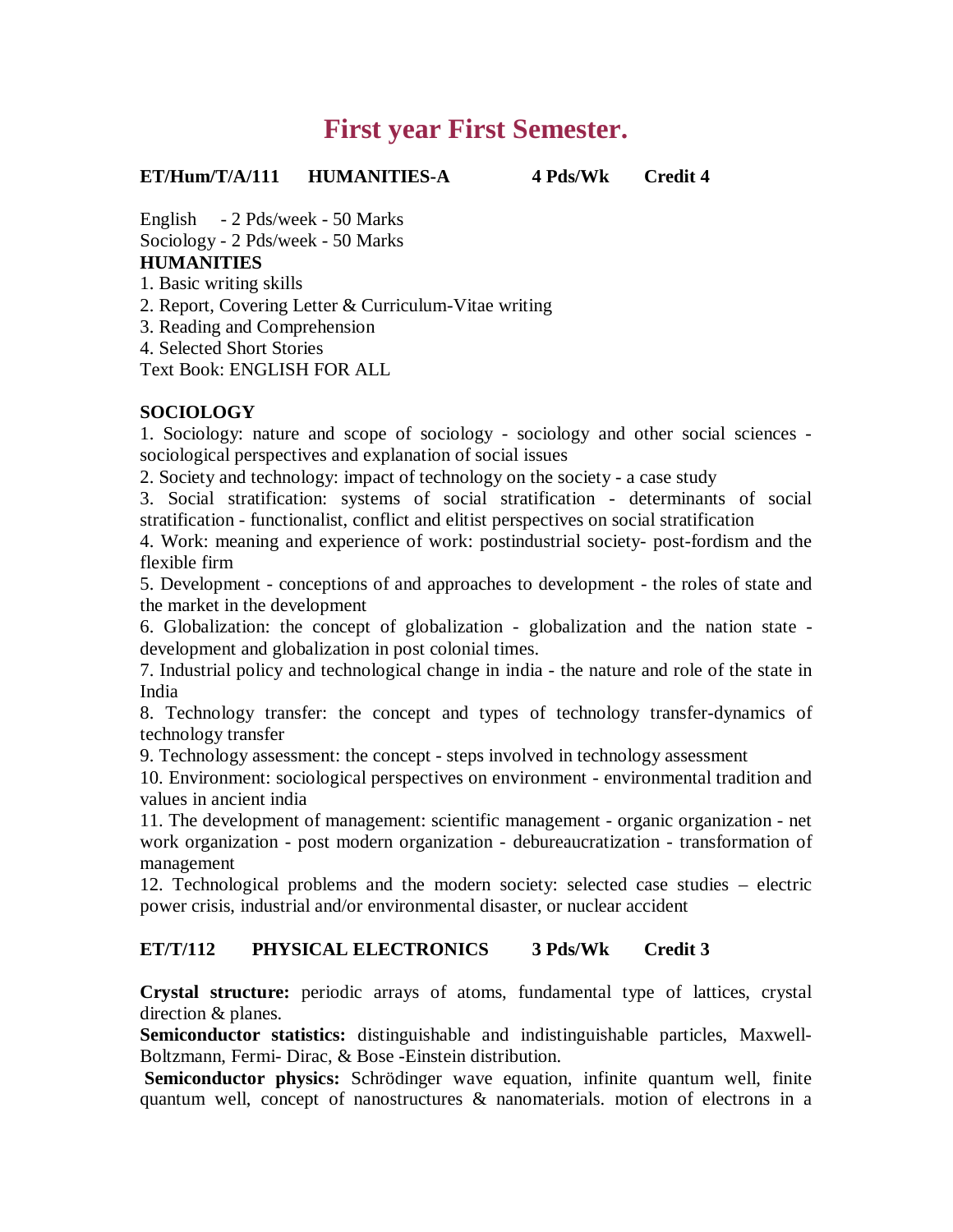periodic structure, Bloch theorem, Kronig-penny model, energy bands, Brillouin zones, reciprocal lattice vector, concept of effective mass, Fermi surface, density of states, carrier concentration in semiconductors, concept of holes, elemental and compound semiconductors, intrinsic & extrinsic semiconductors, degenerate & nondegenerate semiconductors, doping & compensation, traps, recombination & lifetime, surface states, surface recombination velocity.

**Electron transport:** lattice vibrations of monatomic lattices, lattice with two atoms per primitive cells, dispersion relations, quantization of lattice vibrations (phonons), scattering mechanisms & mobility of charge carriers, qualitative discussion on the phonon & impurity scattering mobilities, dependence of carrier mobility on lattice temperature & impurity concentration. Concept of field dependent mobility, diffusion, Einstein's relation, Poisson's eqn, continuity equation

**Measurement of semiconductor parameters**: cyclotron resonance experiment, hall experiment, Shockley Haynes experiment, four probe method.

# **ET/Math/T/113 MATHEMATICS – IG 3 Pds/Wk Credit 3**

Successivedifferentiation. Leibnitz theorem, Rolle's theorem (statement only), Mean value theorems, Taylor's and McClurin's theorem in finite and infinite form,

Indeterminate forms: Functions of two independent variables: their limits and continuities Partial derivatives, Euler's theorem: Partial derivatives of composite and implicit

functions. Jacobians, Taylor's theorem (statement only). maxima and minima,

Lagrange's method.

Sequence and infinite series of positive terms: their convergence or divergence: Series of function, sequence of function, asymptote.

# **ET/Math/T/114 MATHEMATICS – IIG 3 Pds/Wk Credit 3**

Vector Calculus: Differentiation of a vector function, directional derivatives – gradient, divergence and curl, relations involving them, theorems of Green, Gauss and Stoke. 1D,2D, 3D integral, Surface, line and volume integral.

Complex Analysis: Complex numbers, De Moivre's theorem, exponential values of sine and cosine, functions of a complex variable, limit continuity and differentiability,

Cauchy – Riemann conditions, complex integration, Cauchy's fundamental theorem, Cauchy's integral formula, Taylor's theorem, Laurent's theorem, Singularity, poles and residues, contour integration, conformal mapping, Schwarz-Christoffel Transformation

Integral Transform: Fourier Series, Fourier, Laplace and Z transform and their properties. Inverse Laplace transform, convolution theorem. Inverse Z transforms.

# **ET/Ph/T/1B/115 PHYSICS-IB 3 Pds/Wk Credit 3**

1. Use of vectors in particle mechanics, unit vectors in spherical and cylindrical polar coordinates, conservative vector fields and their potential functions - gravitational and electrostatic examples, gradient of a scalar field, equi-potentials, states of equilibrium,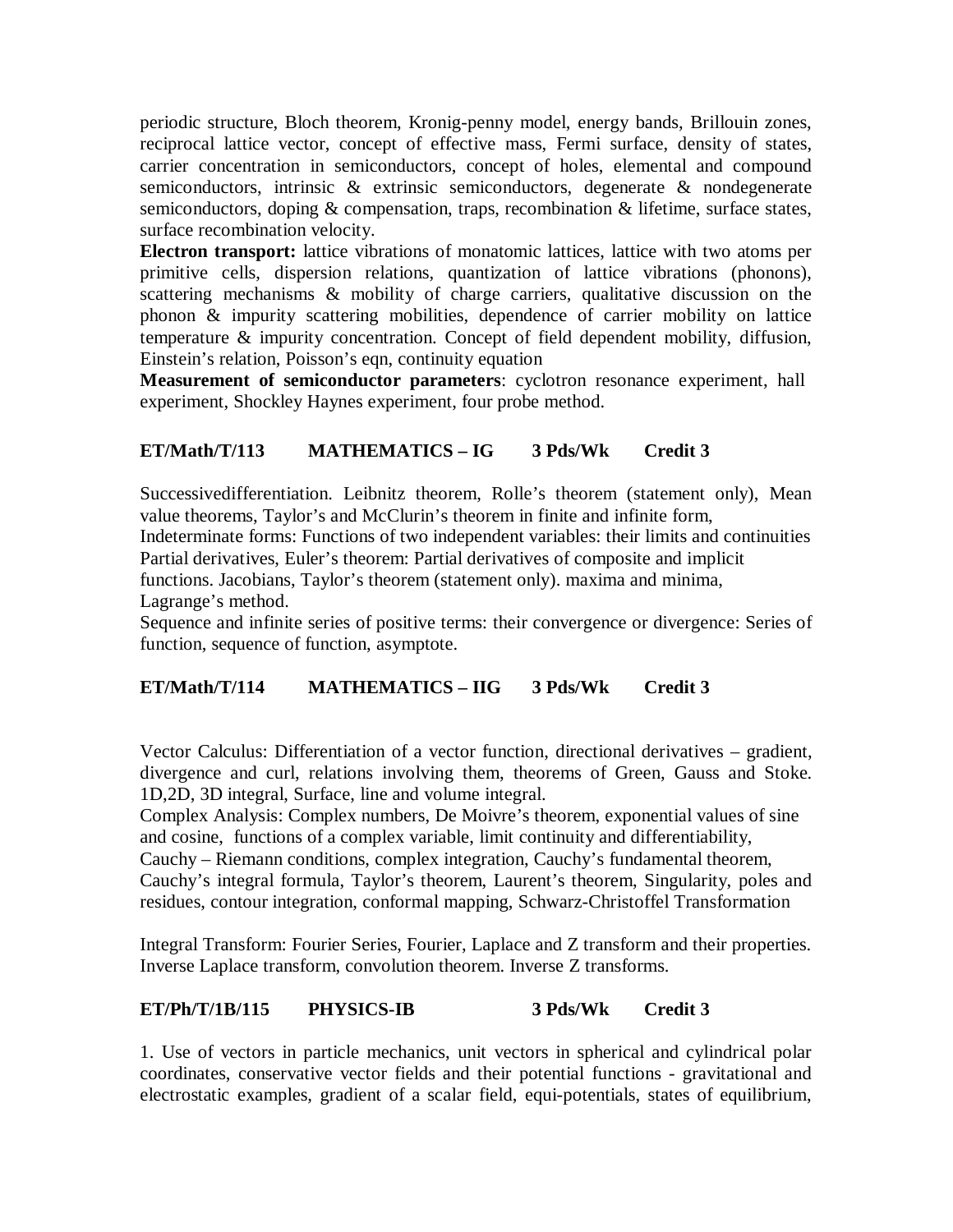work and energy, conservation of energy, motion in a central field and conservation of angular momentum. homogeneous co-ordinate transformation.

2. Macroscopic and microscopic description, thermal equilibrium,  $zero<sup>th</sup>$  law of thermodynamics, concept of international practical temperature scale, heat and work, first law of thermodynamics and some applications, reversible and irreversible processes, Carnot cycle, second law of thermodynamics, concept of entropy, thermodynamic relations.

3. Statistical description of a system of particles, phase space, microstates and Macrostates, Boltzmann formula for the entropy, canonical partition function, free energy and other thermodynamic quantities in terms of the partition function, classical ideal gas, equi-partition theorem and its applications.

4. introduction to rigid body dynamics: stability analysis of static and dynamic systems. formulation of dynamics systems, Lagrange–Euler equation, Newton-Euler equation, DeAlembert's model, rotational and translational motion of rigid body., concept of perspective projection , parameter estimation of perspective projection matrix.

# **ET/T/116 COMPUTER PROGRAMMING AND NUMERICAL ANALYSIS**

# **3 Pds/Wk Credit 3**

# **Computer programming**

Introduction to digital computers, introduction to programming – data types, constants, variables, declarations, statements, operators and expressions, data input and output, control statements: branching and looping, functions, recursion, arrays, pointers, dynamic memory allocation, structures, linked lists, file handling.

# **Numerical analysis**

Introduction/error analysis: iterative methods, successive bisection, false position/Regula Falsi , Newton-Raphson, Secant, Successive Approximation; Solution of simultaneous algebraic Equations: Gauss elimination, Gauss-Seidel iteration, LU decomposition. Interpolation: Lagrange interpolation, spline interpolation, truncation error in interpolation. Approximation of functions: linear regression, polynomial regression, fitting exponential and trigonometric functions, series expansions (Taylor, Chebyshev). Differentiation and integration: numerical differentiation, trapezoidal rule, Simpson's one-third rule, Gaussian quadrature formula. Numerical solution of differential equations: Euler method, Taylor series method, Runge-Kutta methods, Predictor-corrector method

# **ET/Ph/S/1/111 PHYSICS LABORATORY-1 3 Pds/Wk**

(Selected Experiments from the following)

- 1. Determination of Galvanometer resistance by half deflection method.
- 2. Determination of Galvanometer resistance by Thomson's method.
- 3. To find high resistance by Galvanometer deflection method.
- 4. To measure mechanical equivalent of heat, J by electrical method (Joule's) using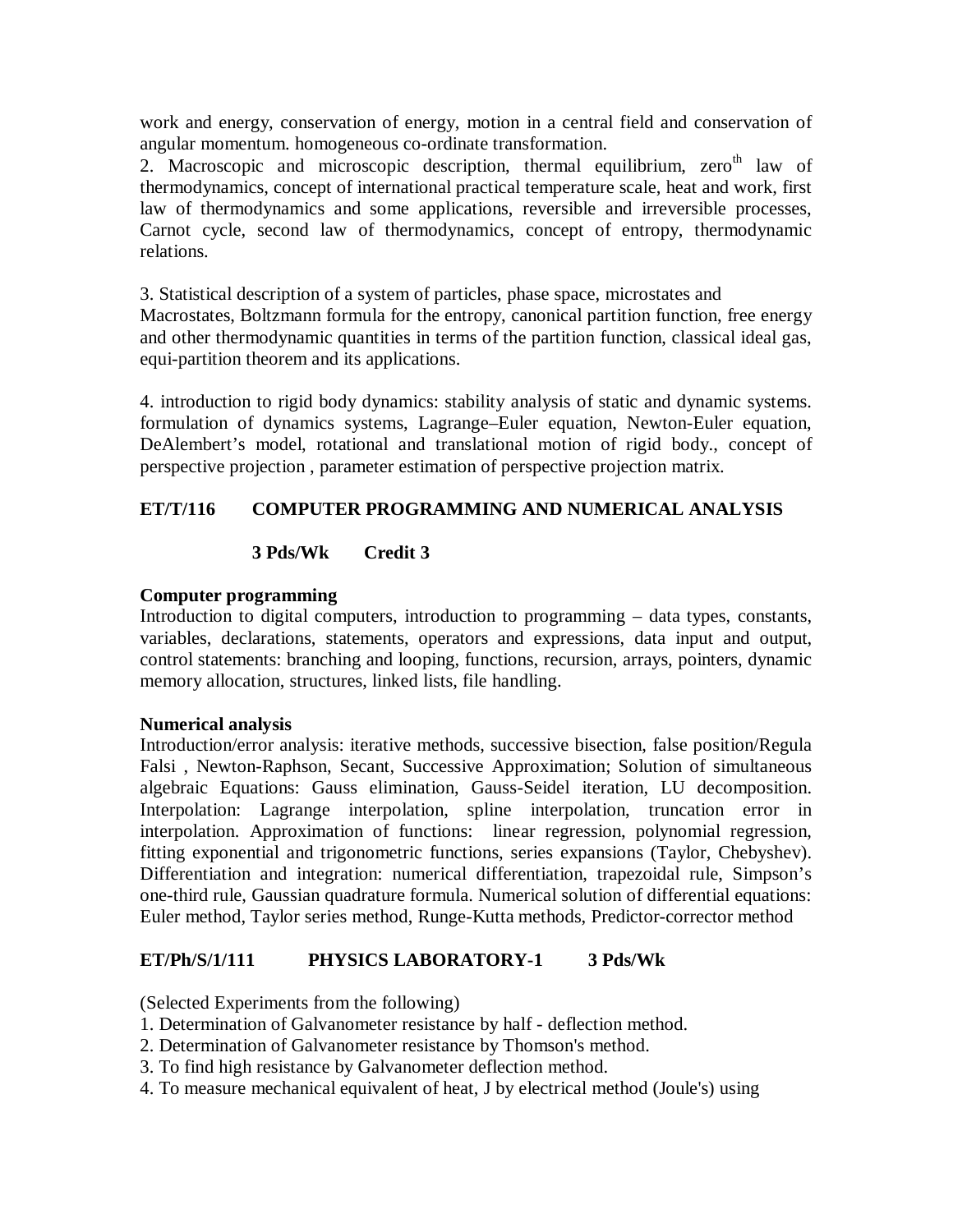copper calorimeter (radiation correction to be done).

5. To compare to low resistance by drop of potential method.

6. To determine resistance per unit length of wire by using Carey Foster bridge.

7. To estimate strength of a current by using copper voltmeter.

8. a) To compare the EMF's of two cells by using a potentiometer

b) To measure current by using a potentiometer

9. To measure the horizontal components of earth's magnetic field intensity using deflection and vibrating magnetometers.

10. Determination of co efficient of linear expansion by optical lever method.

11. Determination thermal conductivity of metal by Searle's method.

12. To determine co-efficient of viscosity by Capillary flow method.

13. Determination of Young's modulus by Flexure method.

14. To draw mutual and anode characteristics of triode and hence too fine  $Rp, \mu$ , and gm

15. To draw the transistor characteristics (NPN/PNP) in the given configuration and hence to find hi, hf

16. Determination of refractive index of the material of the glass prism by prism spectrometer (for at least two ?s)

17. Study of collisions in one dimension using a linear air track

18. Use of an air track for obtaining potential energy curves for magnetic interactions.

19. Study of oscillations under potential wells of various shapes using an air track.

20. Experiments on diffraction in single slit, double slit and plane grating using He- Ne laser

a) To find the wavelength of a monochromatic light by single slit.

b) To find slit separation of a double slit.

c) To find number of rulings per cm of a plane grating

21. To find the wavelength of a monochromatic light by Newton rings.

22. Fabry-Perot interferometry: To find out separation of wavelength of sodium D1 & D2 lines.

# **ET/BED/ME/S/1/112 BASIC ENGINEERING DRAWING 3 Pds/Wk**

Drawing primitives: instruments, letters, lines, title block, geometric curves & shapes, scale and dimension. Projection: orthographic and isometric, sectional views.

# **ET/S/113 PROGRAMMING LABORATORY 3 Pds/Wk**

- 1. Introductory programs
- 2. Programs to demonstrate the use of different control statements
- 3. Programs involving functions
- 4. Programs showing recursions
- 5. Programs using arrays and strings
- 6. Programs involving pointers
- 7. Program to demonstrate the use of structures and unions
- 8. Programs involving file handling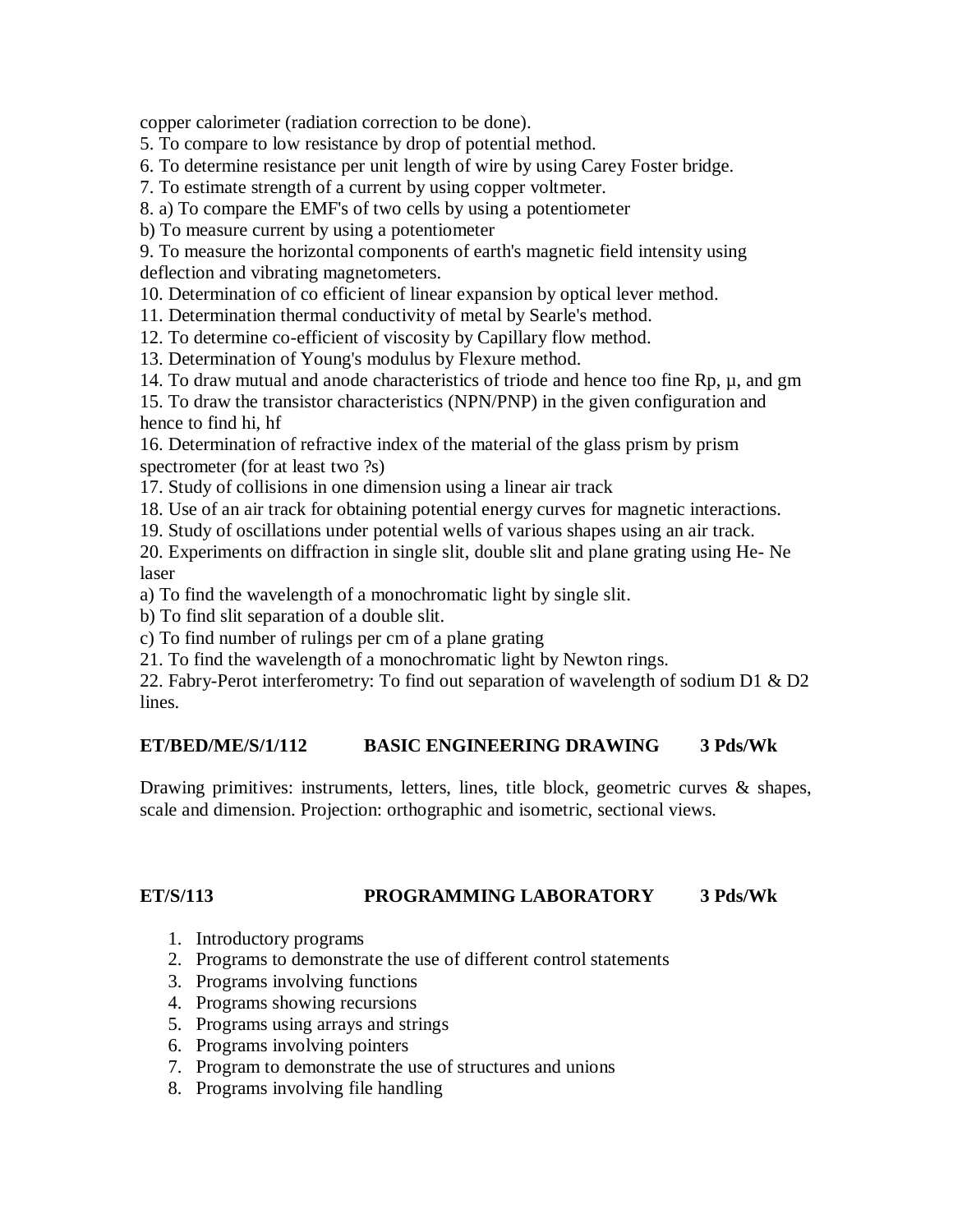# **ET/WS/ME/S/6A/114 WORKSHOP PRACTICE-VI 3 Pds/Wk**

Introduction to types of Indian woods used for engineering purposes and carpenter's tools; use of wood working machines; making of selected joinery. Introduction to fitter's tools, gauges, measuring instruments etc., marking of jobs, fitter's job involving chipping, filing, sawing, drilling; use of taps and dies, pipe fittings and plumbing.

# **First Year Second Semester**

# **ET/T/121 CIRCUIT THEORY 4 Pds/Wk Credit 4**

**Graph theory:** graph of a network, concepts of path, cycle and tree, spanning tree, independent loops, cut set – cut set matrix.

**Circuit elements:** passive circuit elements and their equilibrium equation, independent voltage and current sources, controlled sources, coupled circuits and their controlled source representations

**Circuit equations:** Kirchoff's laws, formation of node equations, formation of loop equation

**Solution classification:** solution using differential equation, concept of steady state and transient response

**Laplace transforms and related topics:** Fourier series, exponential Fourier series Fourier transform- limiting case of Fourier series, Laplace transform

**Transient analysis :** application of Laplace transform in the solution of circuit problems, concept of impedance function, poles and zeros, concept of impulse response ,convolution integral , convolution theorem and its application

**Sinusoidal steady state analysis:** frequency domain analysis, concept of phase and amplitude, vector representations, resonance

**Network theorems:** superposition and reciprocity theorem, Thevenin's and Norton's theorem ,maximum power transfer theorem, Tellegen's theorem

Passive two port network: different representation schemes, image impedance parameters, characteristic impedance and propagation constant, open circuit voltage transfer function

# **ET/T/122 ELECTRON DEVICE 4 Pds/Wk Credit 4**

**Metal-semiconductors Junction:** band diagram, depletion region & capacitance, ohmic & rectifying contacts, Schottky diodes.

**Semiconductor-semiconductor junction:** basic device technologies for fabrication of a p-n jn., homojunction & heterojunctions; equilibrium band diagram, charge, field & potential profiles in p-n junctions, depletion region, depletion capacitance, biased p-n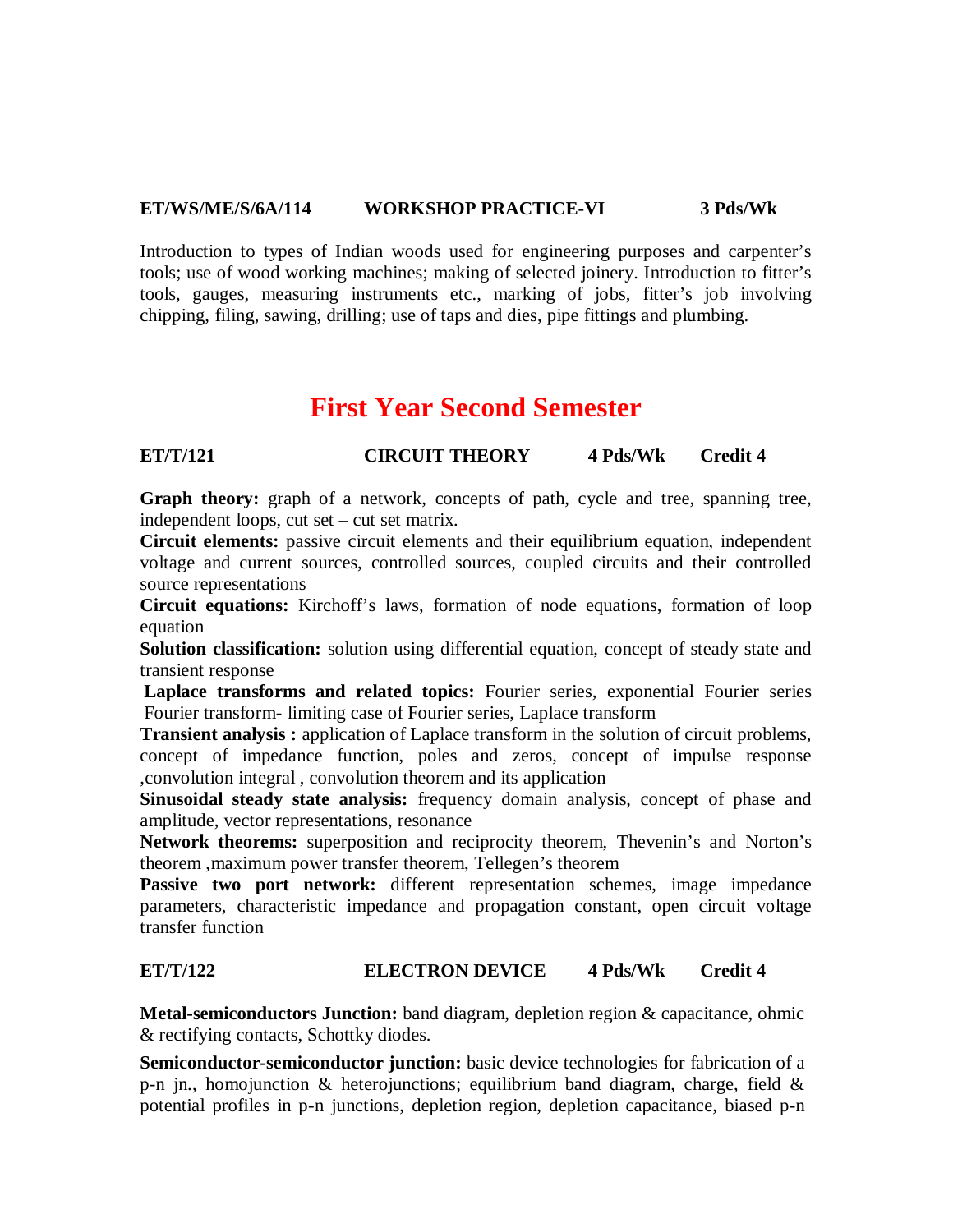junctions, diode eq. & diode characteristics, diffusion capacitance, circuit models of p-n junction diode. **Breakdown mechanisms in p-n junctions:** avalanche & zener processes & their dependence upon temperature & doping zener diode, varactor diode.

**Degenerate p-n junctions:** band model under large doping condition, tunnel diode, i-v characteristics, equivalent circuit, applications, backward diode.

**Bipolar transistors:** band diagram, the transistor action, current components in a BJT, current amplification factors, early effect & its consequences, different modes of operation, input & output characteristics, load line & amplifier operation**.**

**Junction field effect transistor (JFET):** principle of operation, output and transfer characteristics, JFET parameters. common source amplifier.

**Insulated gate field effect transistor (IGFET) :** construction & principle of operation of p- & n-channel enhancement & depletion mode MOSFETS, drain & transfer characteristics, threshold voltage  $\&$  its control, psg  $\&$  soi systems, CMOS inverter, speed of operation, V-MOS construction.

**Operation & characteristics, CCD:** construction & principle of operation.

**Power semiconductor devices:** semiconductor controlled rectifier, construction & operation, forward & reverse characteristics, triggering methods, SCR specifications, SCR control, Shockley diodes,

**Diac, Triac:** operation & characteristics; unijunction transistors (UJT), UJT control of SCR, programmable UJT; V-MOS construction, operation & characteristics; IGBT characteristics. **Switching characteristics of devices:** switching phenomenon in diodes, BJT, MOS & CMOS, switching times, switching speeds, speed up capacitor.

**Basic optoelectronic devices:** light emitting diode, liquid crystal display, solar cell, photodiode, phototransistor, seven segment display, alpha-numeric display, optocoupler.

# **ET/Math/T/123 MATHEMATICS – IIIG 3 Pds/Wk Credit 3**

Abstract Algebra: sets and set operations: D'Morgan's Laws, cartesian product of sets; binary relations: equivalence relations, partial ordering relation, lattice, boolean algebra, linear space, linear dependence and independence. basis, dimension, normal linear space, inner product space.

Introduction to probability theory:

addition, multiplication, marginal and conditional probability, joint probability, Baye's theorem, random variables, probability mass function, probability distribution function, moments and moments generation function, binomial distribution, Poisson distribution, exponential distribution, Gaussian /normal distribution, gamma distribution, Chebyshev's inequality, Schwartz inequality, q function, random process, autocorrelation, auto covariance function, stationary process, Erlang process, ergodic random process, Markov chain and transitional probability, order of Markov chain, Chapman-Kolmogorov equation, irreducible state, absorbing state, ergodoic chain, birth and death process, Markovian queuing models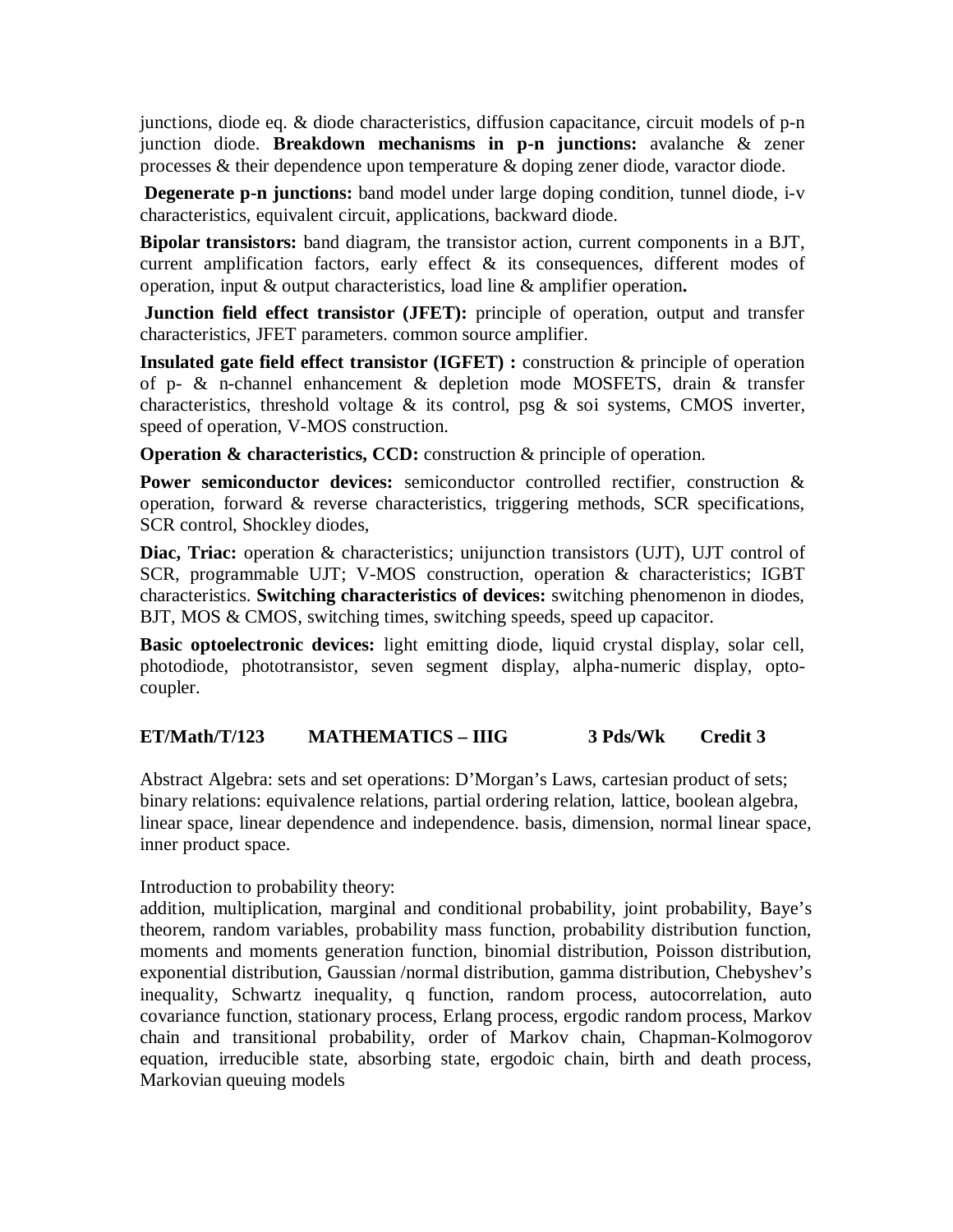# **ET/Math/T/124 MATHEMATICS – IVG 3 Pds/Wk Credit 3**

Linear transformations and matrices: conformability of matrix sum and product, types of matrices, matrix polynomial, matrix differentiation, partitioning, rank of a matrix, condition for the existence of solutions of a system of linear equations and their uniqueness, characteristic equation of a matrix, Cayley Hamilton theorem, Eigenvector and Eigen value of a matrix (linear transformation).

Comparison test, D'alembert's ratio test and Cauchy's root test.

Exact equation of first order, 1st order linear equation solution of ordinary second and higher order linear differential equation with constant coefficients, ordinary point and regular singular point of equations with variable coefficients, Method of Frobenius, Bessel and Legendre functions, Solution of system of ordinary linear differential equations, method of phase plane, critical point and stability, Solution of difference equation.

# **ET/AM/ME/T/1B/125 ENGINEERING MECHANICS 3 Pds/Wk Credit 3**

# **Statics:**

Introduction, idealizations of mechanics, fundamentals of vector algebra, application of vectors in mechanics, equiv system, equilibrium, fbd concept, fundamentals of friction, properties of surface, centroid, moment of inertia

#### **Dynamics:**

Intro to vector calculus, definition of vectors in dynamics, rectilinear motion, curvilinear motion of particle and description of different coordinate systems, kinetics, Newton's Law and D' Alembert's principle and application to rectilinear and curvilinear

motion, constrained motion, energy and momentum methods

# **ET/Ph/T/2B/126 PHYSICS-IIB 3 Pds/Wk Credit 3**

1. Measurement of film thickness and wavelength, diffraction of light waves, Huygens's construction, Fresnel and Fraunhoffer diffraction, Fraunhoffer diffraction due to single slit and plane diffraction grating, approximate rectilinear propagation of light, zone plate, polarization of light waves, polarization by reflection, Brewster's law, double diffractionordinary extraordinary rays, polaroid, optical activity.

2. Energy levels of the hydrogen atom and the Bohr atom model, X-ray spectra, X-ray diffraction, Bragg's law, Compton Effect. De-Broglie waves, particle diffraction, uncertainty principle and its application

3. Wave-particle duality and uncertainty principle, two-slit experiment, concept of wave function, physical interpretation of wave function, probability density, current, equation of continuity, time independent Schrödinger equation for a free particle and a particle in a potential, stationary states, postulates of quantum mechanics, expectation values of physical observables, energy eigenvalues for particle in a box, square well potential, reflection and transmission coefficient in potential barriers, linear harmonic oscillator,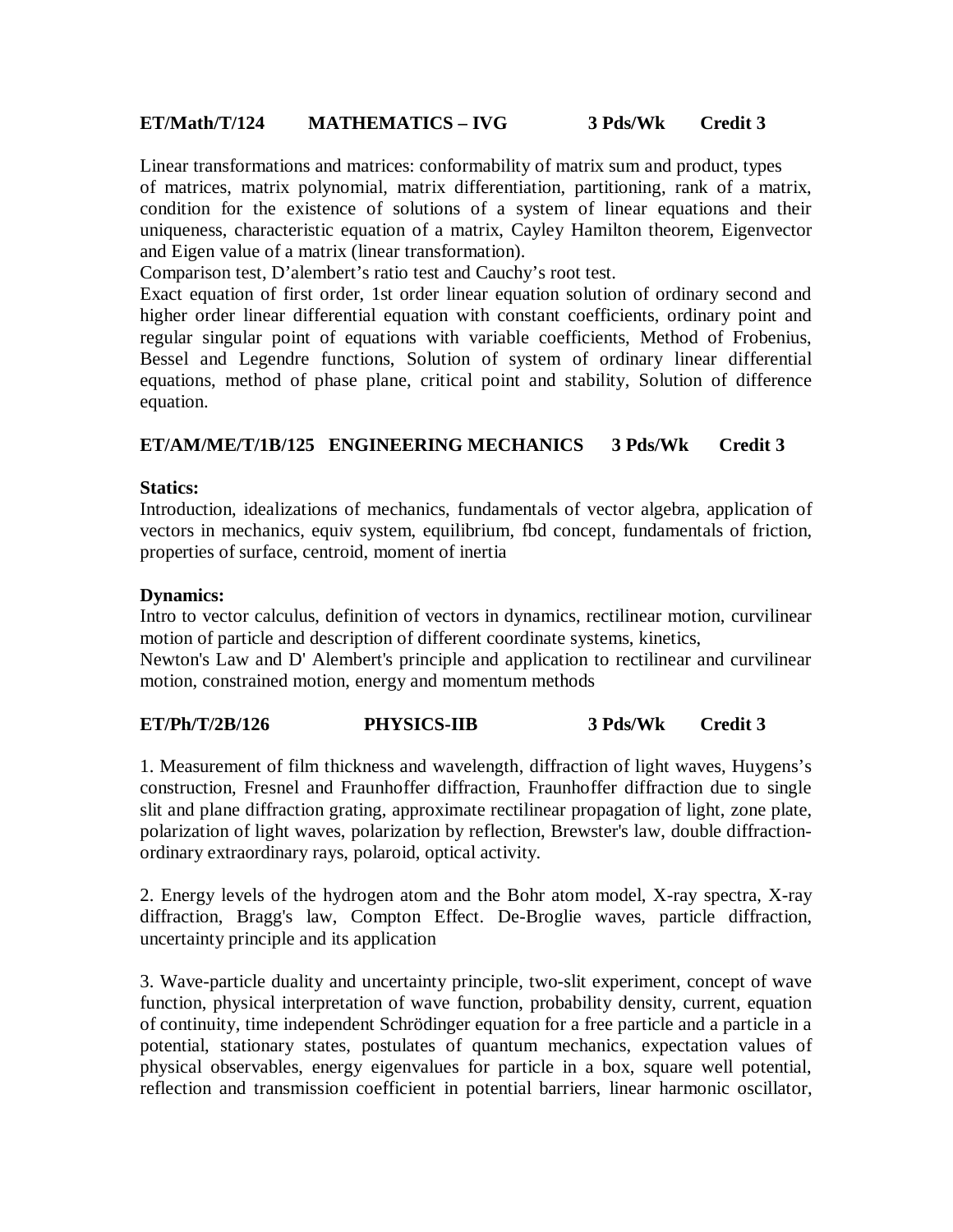block potential function , particle in a central potential, orbital angular momentum, hydrogen atom- energy levels, degeneracy.

# **ET/S/121 NUMERICAL ANALYSIS LABORATOTY 3 Pds/Wk**

# **List of Experiments/Programs**

1. Find the root(s) of an equation using different iterative methods, namely successive bisection, Regula Falsi, Newton-Raphson, secant and successive Approximation

2. Solution of simultaneous algebraic equations using Gauss elimination and Gauss-Seidel iteration

3. Use of Lagrange's forward and backward interpolation formulae and spline interpolation

4. Problems on linear and higher order polynomial regression and fitting of exponential trigonometric functions

5. Taylor and Chebyshev series expansions of a function

6. Problems on numerical integration using various techniques like trapezoidal rule, Simpson's rule and Gaussian Quadrature

7. Solution of differential equation using different numerical techniques like Euler method, Taylor series method, Runge-Kutta method and predictor-corrector method

# **ET/S/122 CIRCUIT THEORY LABORATORY 3 Pds/Wk**

- 1. Study on the transient response characteristics of an RC series network.
- 2. Study on the transient response characteristics of an RC parallel network.
- 3. Study on series resonance circuit
- 4. Study on parallel resonance characteristics
- 5. Frequency response characteristics of passive RC networks.
- 6. Study on Thevenin's theorem.
- 7. Study on maximum power transfer theorem
- 8. Determination of two port parameters of a resistive two port.
- 9. Familiarity with controlled sources
- 10. Application of voltage controlled current sources Gyrator
- 11. Determination of Thevenin's equivalent circuit of a network containing controlled source.
- 12. Study on Reciprocity theorem.
- 13. Study on Superposition theorem.
- 14. Study on Tellegen's theorem.

# **ET/S/123 ELECTRON DEVICE LABORATORY 3 Pds/Wk**

- 1. Identification of electronic components.
- 2. Verification of Ohm's law and meter handling.
- 3. I-V characteristics of semiconductor diode.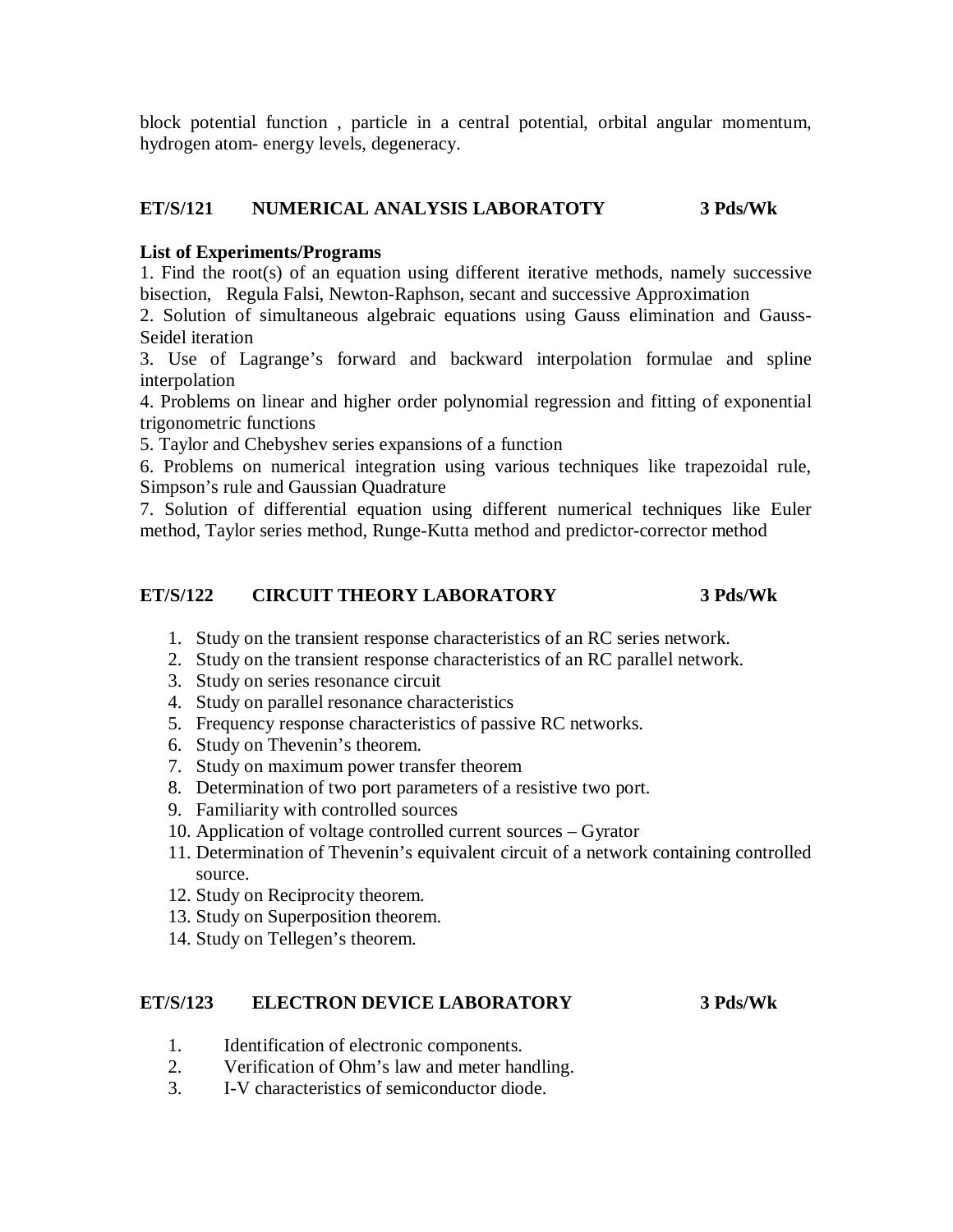- 4. I-V characteristics of Zener diode.
- 5. Input and output characteristics of BJT in CE configuration.
- 6. Output and transfer characteristics of JFET in CS configuration.
- 7. Transfer characteristics of CMOS inverter.
- 8. I-V characteristics of UJT.
- 9. I-V characteristics of LED.
- 10. Illumination forward current characteristics of LED.
- 11. Characteristics of 7-segment display.
- 12. LDR characteristics

# **ET/WS/ME/S/12B/124 WORKSHOP PRACTICE-XII 3 Pds/Wk**

Introduction to machine tools - lathes, drilling machines, shaping machines, planning machines, slotting machines, milling machines, grinding machines; machine shop work involving different operations by using the above mentioned machines through making of jobs. Experiments on: Study of the speed structure of a lathe, study of apron mechanism and calibration of feeds in a lathe, Study and grinding of various cutting tools.

# **Second Year First Semester**

# **ET/T/211 ELECTROMAGNETIC THEORY 3 Pds/Wk Credit 3**

Physical interpretation of differential vector operations, green's theorem, divergence & Stroke's theorem, electrostatics, Gauss law, electric potential, Laplace's & Poisson's equation, boundary value problems, method of images, energy storage in electric field. Magnetostatics, Faraday's law, Ampere's law, dielectric & magnetic media, magnetic vector potential, relationship between ES& MS fields. Equation of continuity for steady & time varying currents, Maxwell's law, displacement current & displacement current density, wave equation, phasor concept for time harmonic fields, plane waves in simple media & lossy media, homogeneity, isotropy and anisotropy. Polarization, reflection, refraction, diffraction and scattering at different interfaces, Brewster's' angle, total internal reflection. Poynting Theorem -general  $\&$  complex, power  $\&$  power density, magnetic current concept, Hertz potentials, equivalence of electric & magnetic sources. Lorentz reciprocity theorem

# **ET/T/212 NETWORK SYNTHESIS 3 Pds/Wk Credit 3**

**Positive Real (PR) function :** definition, properties of pr function, testing of pr function, Hurwitz polynomial., driving point functions of a passive one port

Passive one port: derivation of properties for lc driving point functions, synthesis procedures – Foster & Cauer, derivation of properties for rc one port, synthesis procedures – Foster & Cauer

**Transfer function synthesis:** Properties of transfer function, Zeros of transmission, Synthesis of  $Z_{21}$  and  $Y_{21}$  with 1 ohm termination.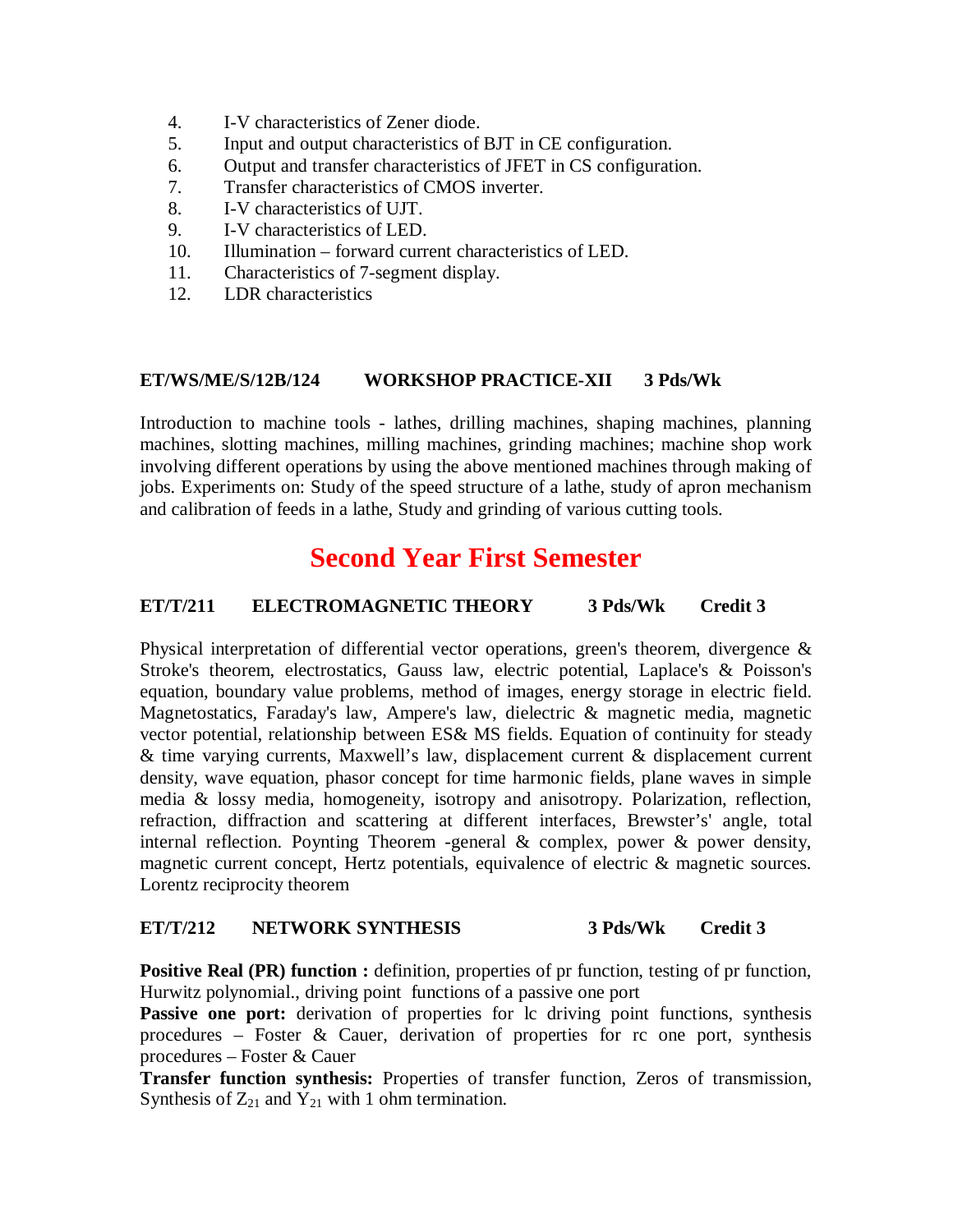**LC Filter Design:** different types of constant-k filters, m-derived filters. Composite filters, filter design problem and approximation techniques. Magnitude and frequency normalization, Frequency transformation, controlled source representation of operational amplifier, active filter concepts, Salankey network, quad, biquad, gyrator, nullator.

# **ET/T/213 SIGNAL THEORY & NOISE 4 Pds/Wk Credit 4**

**Introduction, Signal definition, different type of signals:** analog & discrete. time domain and frequency domain representation, periodic and aperiodic signals, energy and power signal, deterministic and non-deterministic signal, signals and vector analogy, othogonality of signal functions, some useful signal operations,

**Basis function and concept of generalized Fourier series:** different forms, Fourier series of some useful functions, Fourier transform, inverse Fourier transforms, transform of some useful functions, convolution and correlation in time domain and frequency domain. Some properties of Fourier transform. Perseval's theorem, energy spectral density, essential bandwidth of a signal, energy of the modulated signal, time autocorrelation function and the energy spectral density, power spectral density, time autocorrelation function of power signals, Input and output power spectral densities, psd of modulated signals.

Sampling theorem, Sampling and re-construction of signals, practical difficulties in signal reconstruction, Aliasing, different types of sampling, some applications of the sampling theorem.

**Sources of noise:** atmospheric noise, solar noise, cosmic noise, industrial noise, thermal noise, shot noise, transit-time noise, flicker noise. **Noise calculations:** resistor noise, multiple-resistor noise sources, noise in reactive circuits, signal-to-noise ratio, noise figure, noise temperature, calculation of noise due to several amplifiers in cascade, calculation of noise figure and equivalent noise temperature of a cascade. **Some statistical terms:** random variable, random process, ensemble, sample function, time average, ensemble average, stationary and ergodic process, correlation between two random variables. **Mathematical representation of noise:** frequency domain representation of noise, spectral components of noise, superposition of noise, mixing of noise, effect of a filter on the power spectral density of noise, linear filtering-rc low-pass filter, rectangular low-pass filter, rectangular band-pass filter, differentiating filter, integrator, noise bandwidth, quadrature components of noise, power spectral density calculation of quadrature components, concept of additive white Gaussian noise channel. Familiarization with MATLAB tools for signal analysis.

# **ET/T/214 DIGITAL LOGIC CIRCUITS 3 Pds/Wk Credit 3**

**Number systems**: decimal, binary, octal and hexadecimal systems, conversion from one base to another. **Codes**: BCD, excess- 3, gray reflected ASCII, EBCDIC. **Algebra for logic circuits**: logic variables, logic constants; Logic functions- NOT, AND, OR, NAND, NOR, Ex-OR, boolean algebra (including Shannon's expansion theorem and consensus theorem), canonical representations-minterm, maxterm, Karnaugh map simplification, Quin-Maclusky minimization. **Combinational circuits**: analysis and synthesis of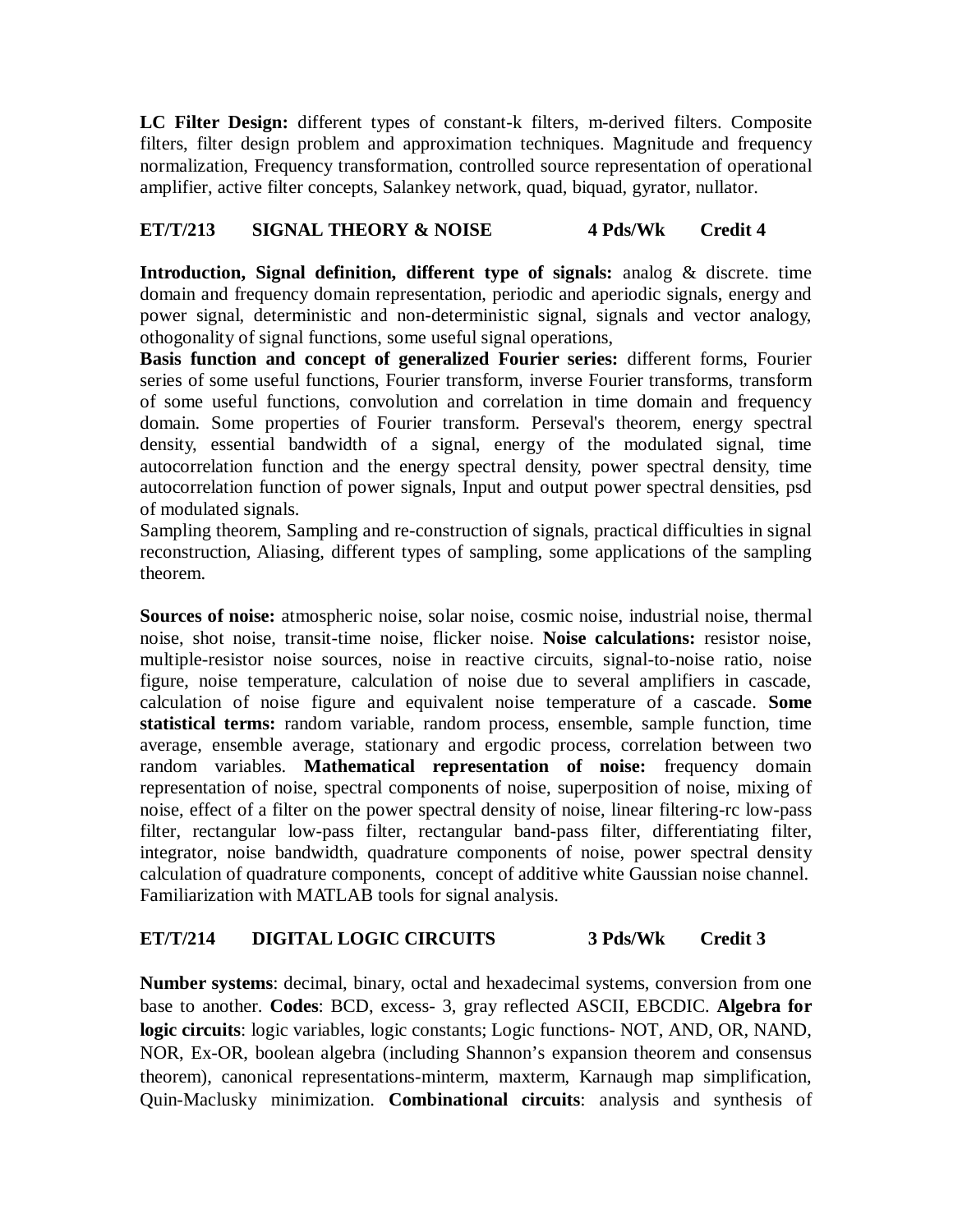combinational circuits, multiplexer, de-multiplexer, encoder, decoder, code-converter, adder, subtractor, comparator, parity generator/checker, priority encoder. **Sequential Circuits**: **flip-flops**- SR, JK, D and T. **Registers**- buffer registers, shift registers etc.. **Counters**- asynchronous and synchronous counters. **Interface circuits**: digital to analog converter (DAC) - weighted resistor method, R-2R ladder method; Analog to Digital converter (ADC) - parallel comparator method, counter method, successive approximation method, dual-slope method.

# **ET/T/215 ANALOG CIRCUITS-I 4 Pds/Wk Credit 4**

# **Diode circuits**

Basics, Ideal and piecewise linear models, graphical analysis, different rectifier circuits, ripple factor, efficiency, TUF, PIV, power supply filters, voltage doubler, clipper and clamper circuits

# **BJT circuits**

Biasing and stability analysis: fixed bias, emitter bias, voltage divider bias, DC bias with voltage negative feedback, transistor as a switch

AC analysis: modeling (re, hybrid equivalent, and hybrid  $\pi$  models), expressions for input impedance, output impedance, voltage gain, current gain for different configurations including emitter follower with different biasing circuits, DC bias with voltage negative feedback, effects of source and load resistance, two-port system approach- combination networks: Darlington pair, cascade and cascode configurations, current mirror circuits.

Frequency response: Low frequency and high frequency response, Miller effect, brief overview on multistage amplifier, frequency effects and square wave testing

# **Regulated Power Supply**

Voltage regulation, regulation factor, filter circuits discrete transistor voltage regulation (series and shunt), IC regulator

# **FET circuits**

Biasing: fixed bias, self bias, voltage divider bias, common drain, common gate configurations AC analysis: Modeling (small signal model), expressions for input impedance, output impedance, voltage gain for different configurations like fixed bias, self bias, voltage divider bias, common drain, common gate configurations

Frequency response: low frequency and high frequency response, Miller effect

Note: discussions mostly restricted to JFET and depletion-type MOSFET

# **OPAMP circuits**

Basics, differential amplifier circuit, concept of open loop and closed loop gain, DCoffset and frequency parameters, slew rate, differential and common mode operation , applications: inverting and non-inverting amplifier, adder, buffer, controlled sources, differentiator and integrator, active filters, Equation solver, Schmitt trigger and multivibrators

#### **Feedback amplifier circuits**

Feedback concepts, connection types, practical circuits, phase and frequency considerations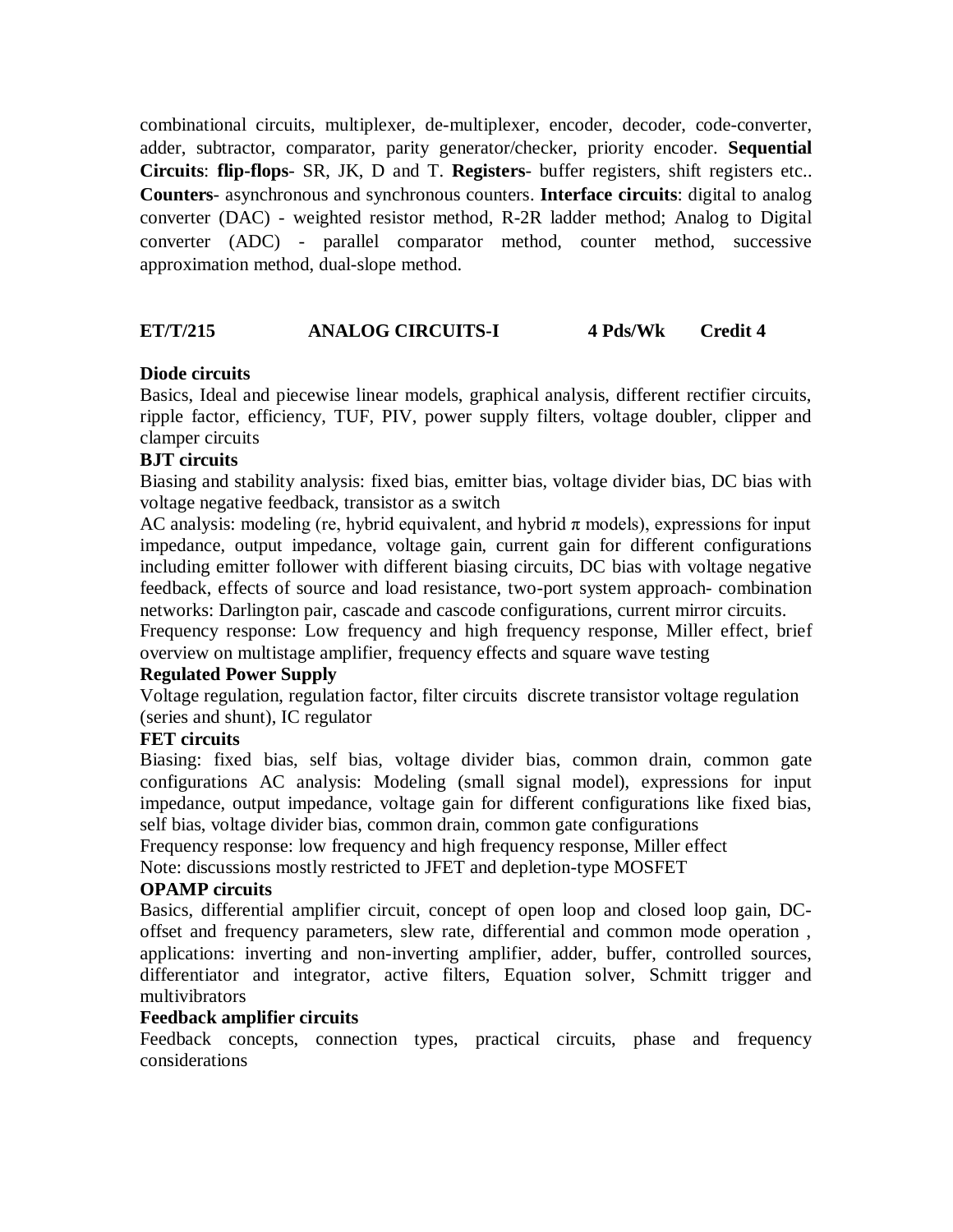# **PART I**

Single-phase transformer construction and basic principle of operation, core type and shell type. Materials used for core. winding and insulation,(e.m.f. equivalent circuit;) equivalent circuit referred to primary -- phasor diagram, polarity test, o.c and s.c. test regulation. efficiency. all ,day efficiency, parallel operation. induction motor three phase balanced excitation system. development of rotating magnetic field. frequency of the induced emf and relationship to number of poles. construction and basic principle of operation of 3 phase induction motor, slip, slip speed and slip frequency, per-phase equivalent circuit, phasor diagram, types of windings, squirrel cage and slip-ring motor construction, equations for torque, torque-speed characteristics, effect of change in rotor resistance in slip-ring machine, methods of starting and speed control.

# **PART II**

D.C. Machines construction and operating principle, function of Commutator and Brush system, armature reaction and their effects, MMF distribution, commutation, interlopes. D.C. generators EMF equation characteristics with different excitation systems, voltage relation, parallel operation. D.C. motors equation for torque, characteristics with different excitation systems. Method of starting. Speed control, speed-torque characteristics. synchronous machines alternator: construction, EMF equation, armature reaction with different power factor of loads, Phasor diagram, methods of determination of voltage regulation, Parallel operation of Alternators and Synchronization, Synchronous motors principle of operation, hunting, starting method, Introduction to stepper motor.

# **ET/S/211 ANALOG CIRCUITS- I LABORATORY 3 Pds/Wk**

- 1. Study of Full-Wave Rectifier without and with capacitor filter.
- 2. Study of clipping circuits.
- 3. Study of clamping circuits.
- 4. Study of Series Voltage Regulator.
- 5. Study of the frequency response characteristics of transistorized amplifier.
- 6. Basic OPAMP applications inverting and non-inverting amplifiers, adder, buffer
- 7. Medium-level OPAMP applications differentiator and integrator
- 8. Advanced OPAMP applications Schmitt Trigger and multi-vibrators.
- 9. Measurement of Slew rate and open loop gain of OPAMP.
- 10. Hysteresis characteristics of zero crossing detector using OPAMP.

# **ET/S/212 DIGITAL CIRCUITS -I LABORATORY 3 Pds/Wk**

- 1. Familiarization with the experimental board and IC tester.
- 2. Truth table verification of SSI gates.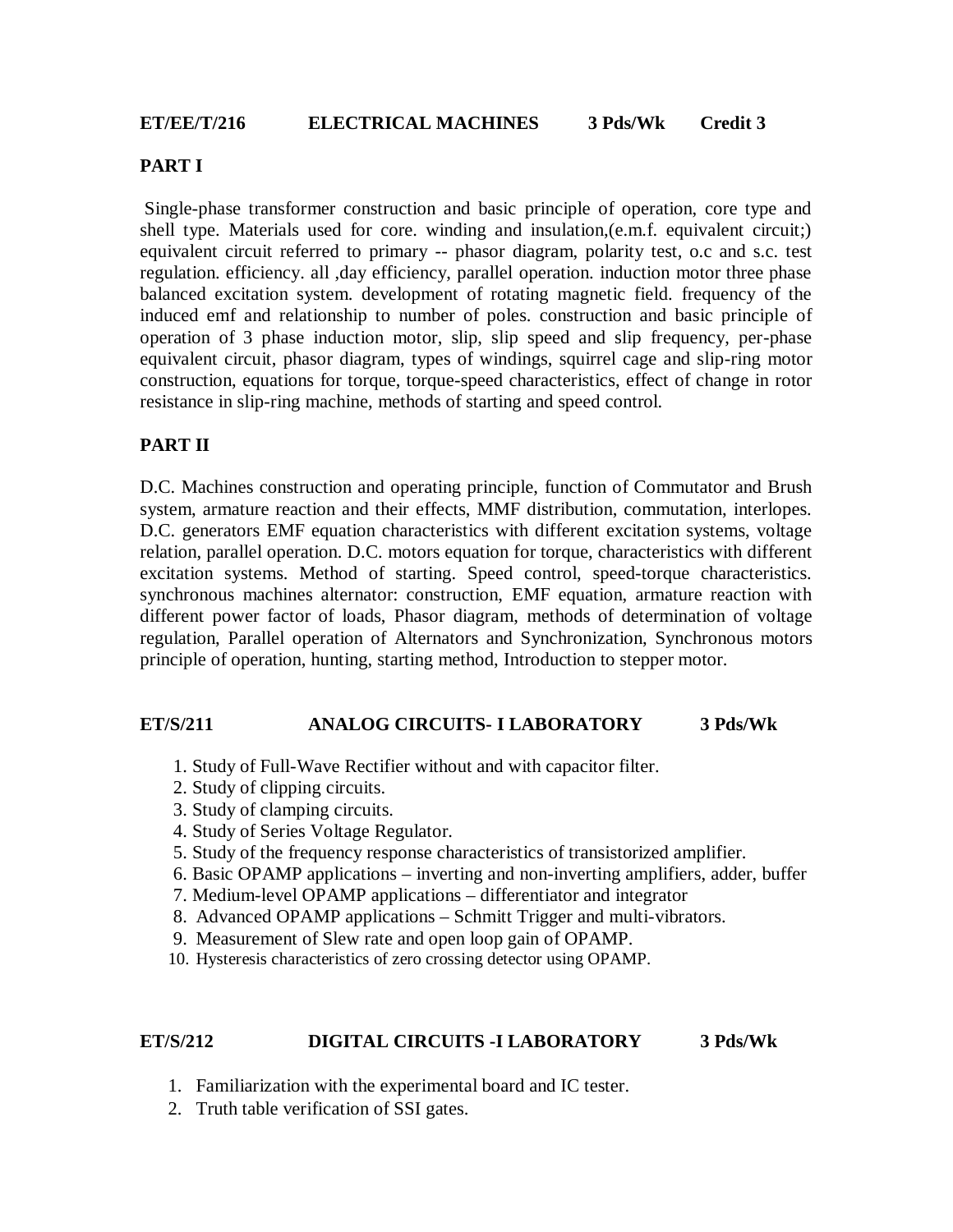- 3. Logic function realization using SSI gates.
- 4. On multiplexers.
- 5. On demultiplexers / decoders.
- 6. On comparators.
- 7. On parity checkers/generators.
- 8. On flip-flops.
- 9. On registers.
- 10. On counters.
- 11. Experiments on DAC, ADC.

# **ET/S/213 CIRCUIT DESIGN LABORATORY 3 Pds/Wk**

- 1. Design of transistor biasing circuits using different schemes and to study their relative advantages.
- 2. Design of an RC coupled CE amplifier.
	- a. Measurement of frequency characteristics
	- b. Measurement of input and output impedances.
- 3. Design of emitter follower.
	- a. Determination of gain and impedance characteristics.
	- b. Modification of the circuit using different biasing techniques to improve its impedance characteristics.
- 4. Cascading of CC and CE amplifier to realize high input impedance voltage amplifier.
- 5. Realization of following circuits using op-amps.
	- a. Inverter
	- b. Positive gain amplifier
	- c. Differential amplifier
	- d. Integrator
	- e. Differentiator
- 6. Filter design using op-amps.

# **ET/EE/S/214 ELECTRICAL MACHINES LAB ORATORY 3 Pds/Wk**

1. EMF Induced In DC Machine

2. External Characteristics of DC shunt/compound Motor- study relations between speed, field current and armature voltage.

- 3. Brake test of a DC series motor.
- 4. Coil connection of a single phase transformer.

5. OC and SC of a single phase transformer and determination of loss, efficiency and regulation.

6. Starting and load characteristics of a 3-phase Induction Motor.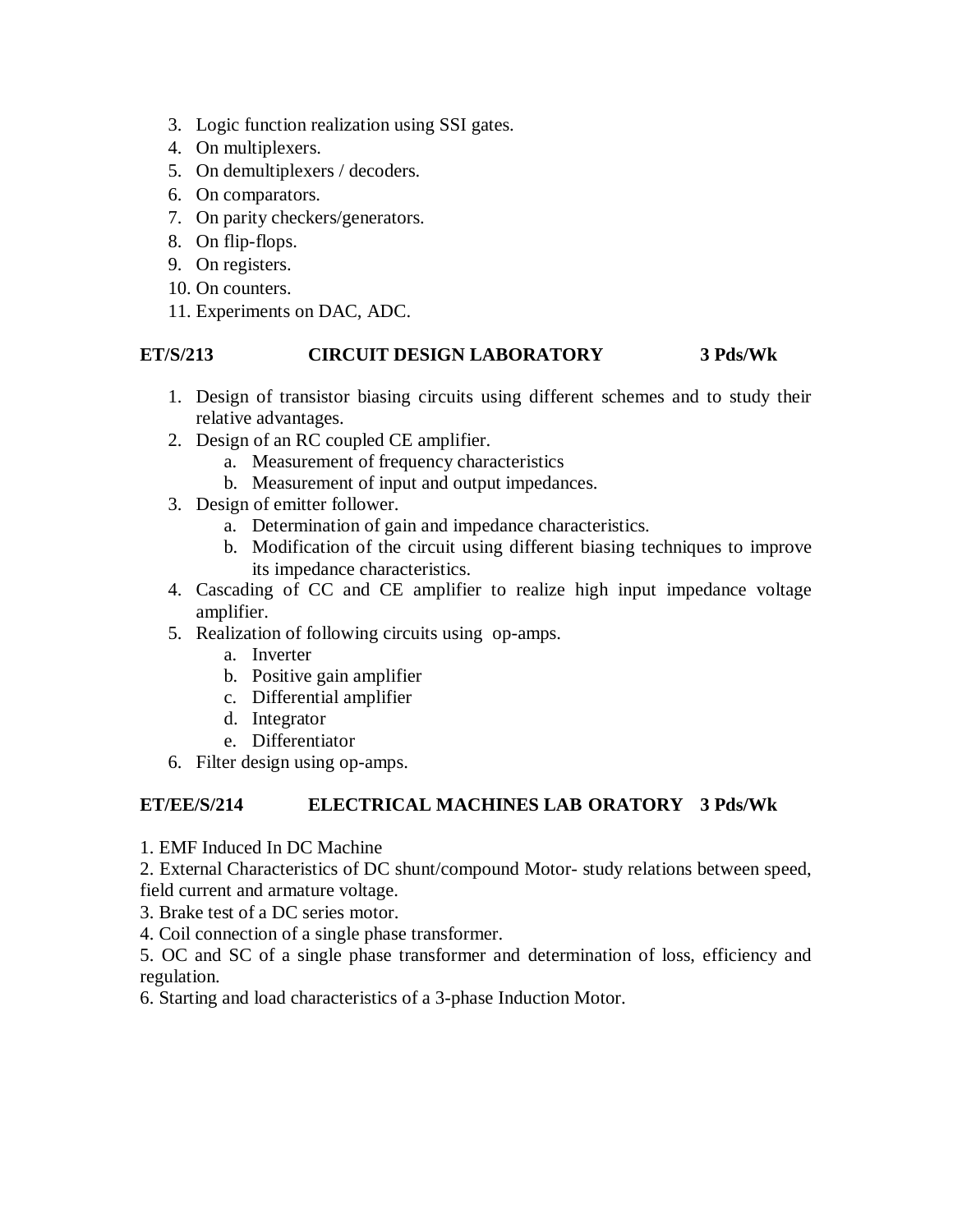# **Second Year Second Semester**

# **ET/T/221 ANALOG CIRCUITS-II 3 Pds/Wk Credit 3**

1. Enhancement Mode MOSFET circuits (drain feedback, voltage divider configuration). 2. Multistage amplifiers cascaded BJT and FET amplifiers, frequency response of R-C coupled multistage amplifier. 3. Power amplifiers Analysis and design of class A, class B, class AB, class C, class D amplifiers, Design of heat sink, IC power amplifiers. 4. Tuned amplifiers bandwidth consideration of tuned amplifiers, analysis of single and double tuned amplifiers, stagger tuning, Butter worth and Chebyshev response. 5. Linear wave shaping circuits RC high and low pass filter response for non sinusoidal signals, compensated attenuator, ringing circuit, measurement of L and C through circuit step response. 6. Waveform generator, oscillation criteria and oscillator circuits. Blocking oscillator, relaxation oscillator, 555 timer as variable duty cycle square wave generator, variable frequency LC and RC sine wave oscillators, crystal oscillators. Linear time base circuits, PLL-architecture and applications, VCO architecture and applications, synchronization and frequency division circuits. Bandwidth improvement with current feedback due to absence of Miller effect, the current mirror, current copier and current differentiating amplifier and their applications, Widler circuits. 7. Voltage regulator switching regulators, switch mode power supply.

# **ET/T/222 DIGITAL CIRCUITS & SYSTEMS 3 Pds/Wk Credit 3**

**Analysis and synthesis of sequential circuits:** Basic models of sequential M/C, analysis of asynchronous and synchronous circuits, synthesis of completely and incompletely specified synchronous sequential M/Cs.

**Fault detection and location in combinational circuits:** Fault detection and location, classical methods, path sensitizing method, equivalent-normal-Form method, two levelcircuit fault detection, multi-level-circuit fault detection, boolean difference method, SPOOF method. **Digital system design:** Hardware programming language (HPL), application of HPL in designing data unit and control unit of a digital system.

**Timing circuits:** Timing circuits using gates, 74121 mono shot, re-triggerable mono shot- 74122, 74123.

**Arithmetic circuits:** Fixed-point and floating-point representation of data, serial and parallel Addition(CLA), subtraction, multiplication and division algorithms (add  $\&$  shift & Booths' algorithm) and their circuit implementation and division for fixed-point signed magnitude data, fixed-point binary data in signed 2's complement representation, floating-point binary data and binary coded decimal (BCD) data.

**Semiconductor Memory:** Read Only Memory (ROM) - PROM, EPROM, EEPROM, random access memory (RAM)-static, dynamic, memory characteristics, memory organization and applications. digital system design using FPGA & CPLD.

# **ET/T/223 ANALOG COMMUNICATION SYSTEMS 4 Pds/Wk Credit 4**

Introduction to basic elements of communication systems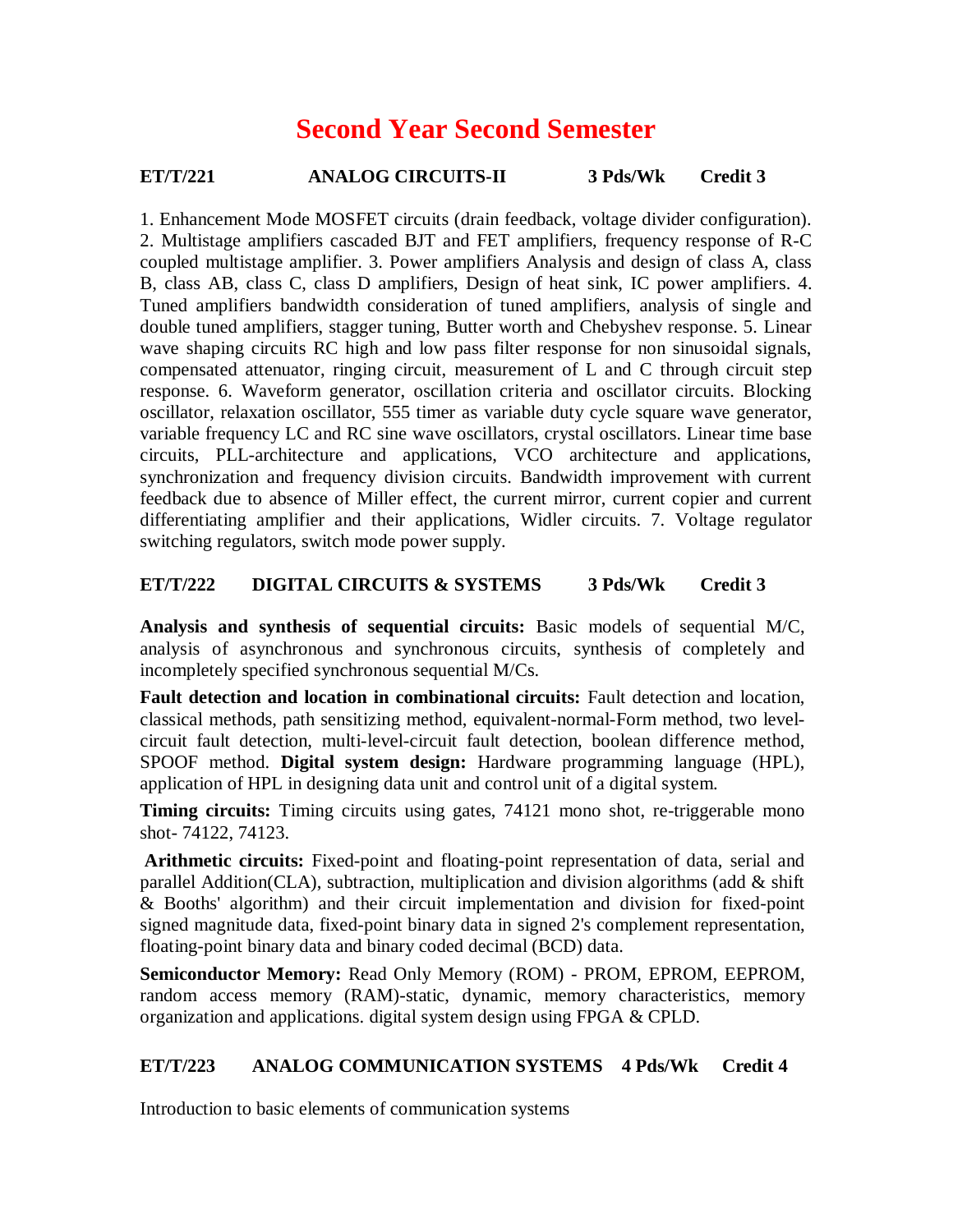**Signal transmission through linear systems:** condition for distortion less transmission of signals through networks. Different types of distortion and their effect on the quality of output signals, transmission of transient signals, distortion analysis.

**Amplitude modulation:** Modulation principle and definitions, sideband and carrier power, generation of AM signal, demodulation of AM signal. Different type of modulator circuits, square law modulator, balanced modulator, etc.. Demodulator basic principle of coherent detections, square law detectors, average envelope and peak envelope detectors. quadrature amplitude modulation (QAM), amplitude modulation: single sideband (SSB), generation of SSB signals, selective filtering method, phase shift method, demodulation of SSB-SC signals, envelop detection of SSB signals with a carrier (SSB+C), amplitude modulation: vestigial sideband (VSB), envelop detection of VSB+C signals, noise in AM receivers using envelope detection, concept of SNR.

**Frequency and phase modulation:** principles and definitions, relationship between frequency and phase modulations. Phase and frequency deviations, spectrum of FM signal, bandwidth considerations. Effect of modulation index on bandwidth, narrow band and sideband FM and PM principles, circuit for realization of FM and PM.

**Demodulation** Principle of demodulation: different type of demodulator, discriminator, use of PLL etc. Radio transmitter: Basic block diagram of radio transmitter (AM and FM), Analysis of a practical circuit diagram used for medium power transmitter.

**Radio receiver** Basic block diagram of TRF, superhetrodyne principle, its advantages, Mixer principle and circuit, AVC, Radio receiver measurement.

**System noise calculation** Signal to noise ratio of SSB, DSB, AM for coherent and envelope and square law detection, threshold effect. Signal to noise calculation for FM and threshold.

# **ET/T/224 TRANSMISSION LINES AND WAVEGUIDES 4 Pds/Wk Credit 4**

Circuit representation of transmission lines, transients in a transmission line, sinusoidal excitation of transmission lines, distinction between distributed and lumped constant systems, discussions on line parameters, characteristic impedance. complex propagation constant, distortions in transmission lines, terminated transmission line, coaxial line, the impedance transformation, smith chart, impedance matching and two-port network analysis, Introduction to scattering matrix in transmission line analysis.

Theory of guided waves parallel plate waveguide, NRD guide, rectangular waveguides, solutions of wave equations in rectangular coordinates. TE and TM modes in rectangular waveguide, Power transmission and losses in rectangular waveguide, excitation of modes in rectangular waveguide, characteristics of standard rectangular waveguide, Circular waveguide, solutions of wave equations in cylindrical coordinates. TE and TM modes in circular waveguides, power transmission and losses in circular waveguide, excitation of modes in circular waveguide, characteristics of standard circular waveguide.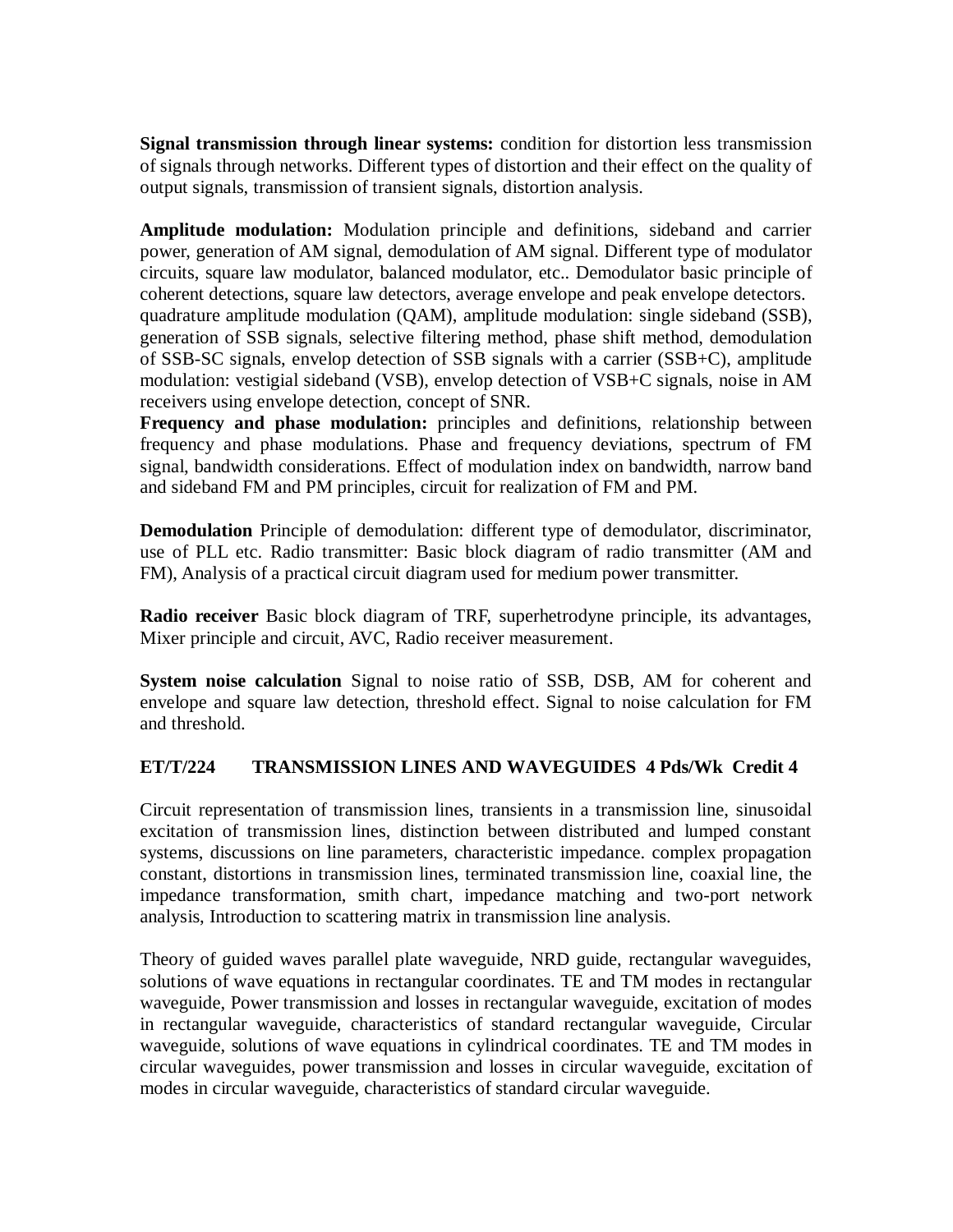Introduction to different planar transmission lines, microstrip line, strip line, characteristics of microstrip line, modes in Microstrip line. CPW line.

# **ET/T/225 ELECTRICAL MEASUREMENTS 3 Pds/Wk Credit 3**

Electrical measuring instruments - their classifications, damping and balancing. principles of moving coil, moving iron and dynamometer type of ammeters and voltmeters, shunt multipliers for dc and ac instrument, measurements of low medium and high resistance, ac and dc potentiometers, conventional moving -coil instruments. ballistic and. vibration galvanometers, principles of thermal and induction type of indicating instruments, frequency meters, dynamometer wattmeter, power factor meter. ac energy meters instrument transformers, general theory of ac bridge circuits and simple ac bridge. Magnetic measurements, principles of high voltage measurements, Principle of Cathode Ray tube (C.R.O.).

# **ET/T/226 DATA STRUCTURES AND ALGORITHMS 3 Pds/Wk Credit 3**

Introduction to data structures: Arrays, Linked Lists, Stacks, Queues, Trees, Hash Tables, Graphs.

Notion of Time-complexity, Growth of functions

Algorithms for sorting and searching, Dynamic Programming and Greedy Algorithms Graph Algorithms: Breadth-First-Search (BFS), Depth-First-Search (DFS), Topological sorting, Minimum spanning trees (Kruskal and Prim's algorithms), Shortest Paths (Dijkstra, Bellman-Ford and Floyd-Warshall algorithms), Maximum-Flow Minimum-Cut (Ford-Fulkerson algorithm) , Idea of NP-Completeness

# **ET/S/221 ANALOG CIRCUITS-II LABORATORY 3 Pds/Wk**

- 1. Two stage RC Coupled BJT Amplifier
- 2. Monostable timer circuit using 555 IC
- 3. Astable timer circuits using transistors, ICs
- 4. Wien Bridge oscillator using 741 IC
- 5. Phase Shift oscillator using 741 IC
- 6. Schmidt Trigger using741 IC
- 7. VCO using both transistor and 555 IC
- 8. Sinusoidal VCO.
- 9. VCO /PLL using 565 / 566 IC
- 10. Relaxation oscillator using 741 IC

# **ET/S/222 DIGITAL CIRCUITS- II LABORATORY 3 Pds/Wk**

Experiment on Moore and Mealy Machine.

1. Experiment on sequence detectors (overlapping and non-overlapping modes).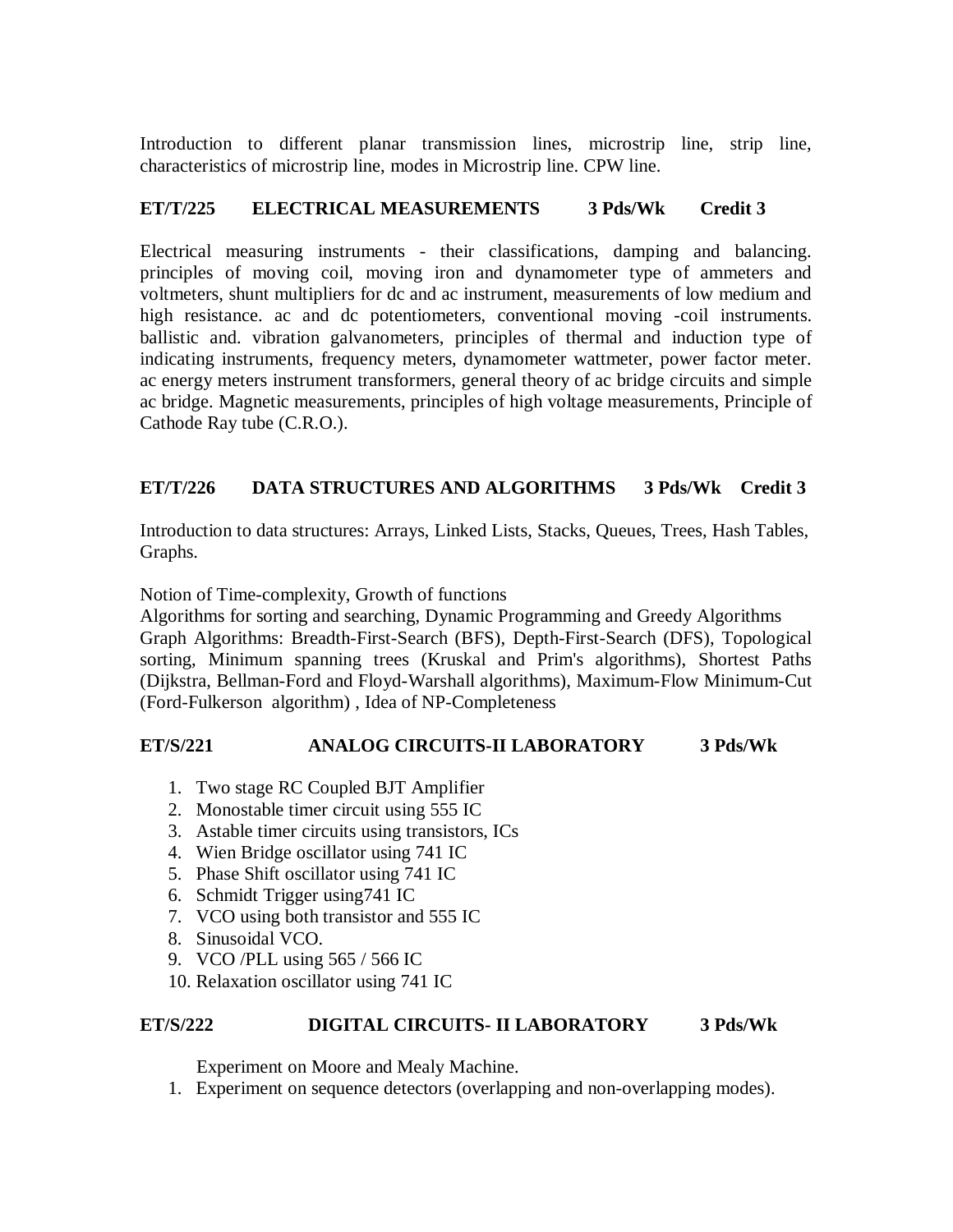- 2. Experiment on fault detection experiment in digital circuits.
- 3. Experiment on fault location determination experiments (single level and multiple-level fault).
- 4. Experiment on decoders (BCD to decimal using IC 7447).
- 5. Experiment on adder and subtractor.
- 6. Experiment on two's complements binary adder/subtractor.
- 7. Experiment on 64 bit read/write memory using IC74189.
- 8. Experiment on multivibrators using universal gates.
- 9. Experiment on monostable multivibrator using IC 74121.
- 10. Experiment on astable multivibrator using IC 74123.
- 11. Experiment on clock generation using NAND gates and crystals.
- 12. Experiment on generation of square wave using IC 7414.

# **ET/S/223 ANALOG COMMUNICATION LABORATORY 3 Pds/Wk**

- 1. Study of pulse amplitude modulation and demodulation
- 2. Study of IF tuned amplifier
- 3. Study of class B push pull power amplifier
- 4. Study of transistor mixer
- 5. Study of amplitude modulation and demodulation
- 6. Study of frequency modulation and demodulation
- 7. Study of synthesis of Fourier series for wave form generations
- 8. Study of different types of sampling
- 9. Study of effect of noise on signals
- 10. Study of PLL and frequency synthesis

# **ET/EE/S/224 ELECTRICAL MEASUREMENTS LABORATORY 3 Pds/Wk**

- 1. Measurement of low resistance by Kelvin double bridge.
- 2. Measurement of high resistance.
- 3. Calibration of ammeter and voltmeter with D.C. Potentiometer.
- 4. Measurement of inductance by Owen's Bridge.
- 5. Measurement of capacitance by Schering Bridge.
- 6. Calibration of wattmeter by D.C. potentiometer.
- 7. Test of P.T. by absolute technique.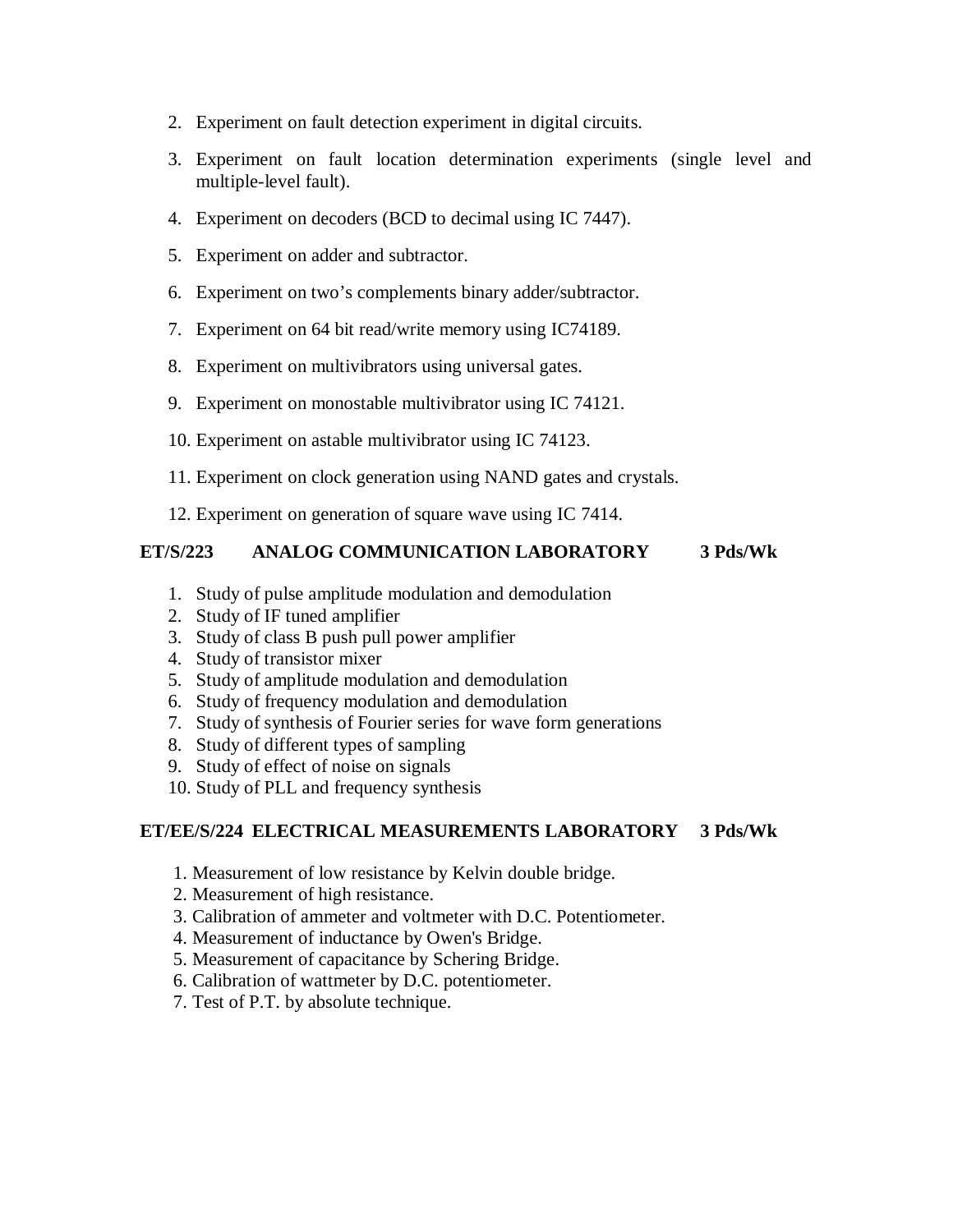# **Third Year First Semester**

# **ET/T/311 MICRO PROCESSORS AND MICROCONTROLLERS 3 Pds/Wk Credit 3**

Evolution of Microprocessors: introduction to 8-bit Intel 8085 microprocessor architecture, interrupt and DMA Processes

Introduction to 8085 Assembly Language Programming (ALP)

Intel 8085 interfacing techniques with: memory and I/O devices, 8255 PPI (Programmable Peripheral Interface), 8279 keyboard/display controller, data converters (ADC/DAC), 8253/8254 programmable interval timer, 8259 programmable interrupt controller, 8237 DMA controller, 8251 serial communication interface.

Applications of microprocessors in: basic sequencing / data acquisition / process control systems

Important features of 16-bit microprocessors: Intel 8088/8086, memory segmentation, parallel processing, queuing, co-processor, design features of 32-bit microprocessors and characteristics of Intel 80386, 80486 and Pentium processors, RISC Processors

Evolution & introduction to 8-bit Single-chip microcontrollers, features of Intel MCS-51 Family, overview of Intel 8051 architecture and instruction set, introduction to Texas Instruments 16-bit microcontroller : TI MSP 430 Microcontroller

# **ET/T/312 CONTROL ENGINEERING 3 Pds/Wk Credit 3**

Introduction to control systems, concept of feedback. Typical servo components and transducers: electrical servo motors, hydraulic actuator, pneumatic controller, potentiometer, synchros, tachogenerator, gears, LVDT, pressure transducers, accelerometer, gyroscope, resolver, amplidyne, operational amplifier. Mathematical models of typical components, systems and subsystems in frequency domain and time domain, state variable representations, controllability and observability. Time domain and frequency domain analysis and associated mathematical tools, control system performance specifications: transient and steady state, stability of systems. Routh Hurwitz, Lyapunov functions. Controller design: state feedback, compensators. Typical case studies identification and control of oven, hydraulic position control in rolling mills. AC servo voltage stabilizer design and analysis of control systems using MATLAB and SIMULINK.

# **ET/T/313 DIGITAL COMMUNICATION SYSTEMS 4 Pds/Wk Credit 4**

# **Signal detection:**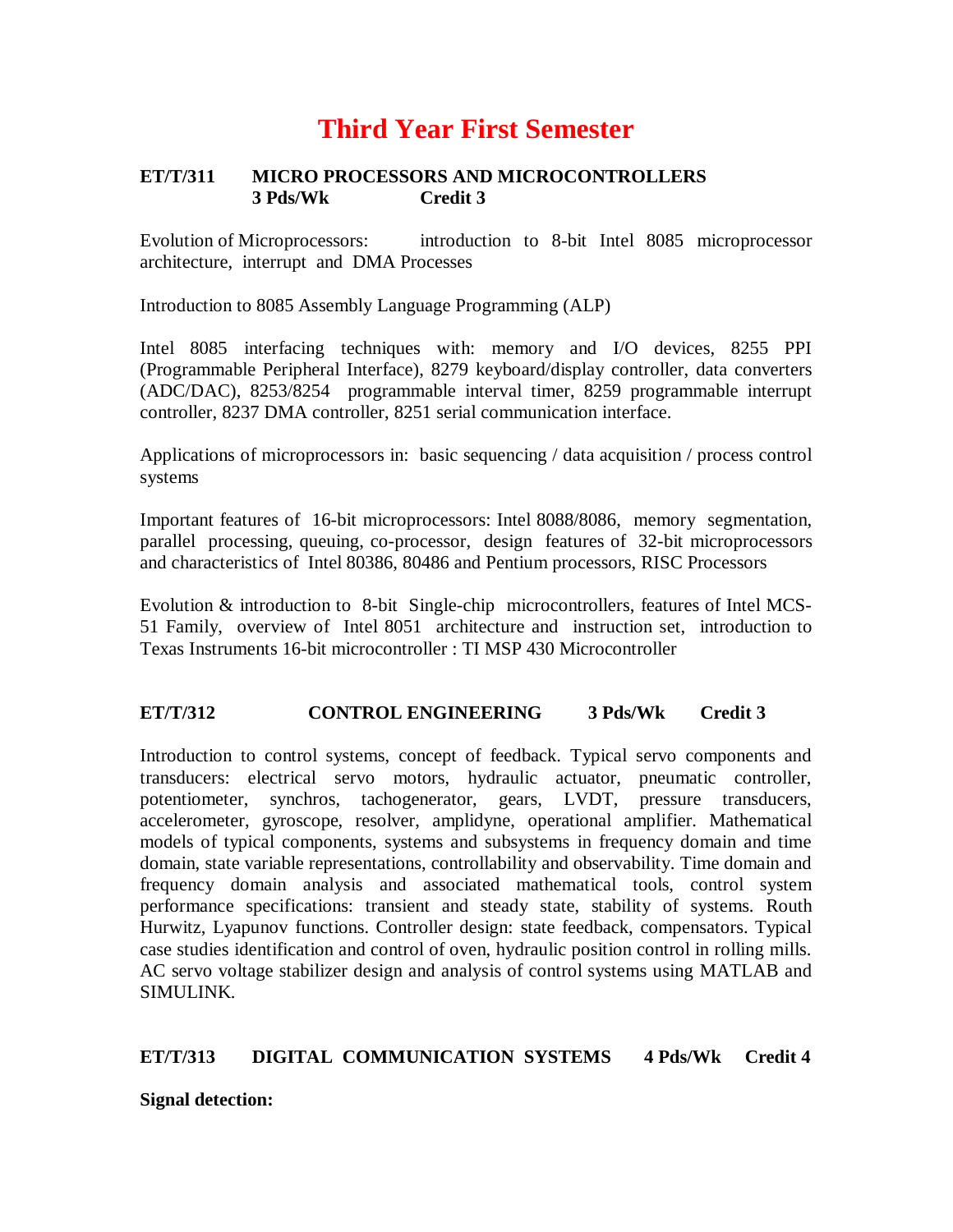Model of digital communication system, geometric interpretation of signals, Schwarz's inequality, concepts of orthogonality and orthonormality, Gram-Schmidt orthogonalization process, roles of multipliers and correlators, bank of correlators in noisy environment, channel characterization, likelihood functions, memory less channel, signal detection in presence of noise, maximum-likelihood detector, observation space, decision regions, conditional probability of symbol error, error function, complementary error function, correlation receiver, matched filter receiver, maximization of signal to noise ratio, properties of matched filter.

# **Formatting in base band transmission techniques:**

Basic block diagram of formatter, concepts of sampling in transmitting multiple band limited signals, channel bandwidth of PAM signal, crosstalk, concepts of signal reconstruction, quantization of signals, quantization error, PCM system, uniform and non-uniform quantization, companding, μ-law and A-law compressions, input-output characteristics, DPCM, DM, start-up, hunting, slope-overload error, ADM, algorithms for varying step size,  $\sum$  -  $\Delta$  modulator, signaling formats – unipolar, bipolar, NRZ, RZ, Manchester and Gray with emphasis on power spectra, ISI, eye pattern, concept of equalization, linear transversal equalizer.

# **Digital modulation techniques:**

Digital modulation formats, coherent systems – BPSK, BFSK, QPSK & MSK: signal constellation, average probability of symbol error, derivation of transmitter and receiver, non-coherent systems – BFSK & DPSK: derivation of transmitter and receiver, comparison of binary and quaternary modulation systems, introductory idea of GMSK, QAM & OFDM.

### **Information theory and coding:**

Concept of uncertainty, discrete messages, amount of information, probability of occurrence, concept of binit, unit of information, Entropy, properties of entropy, information rate, source coding theorem, Shanon-Fano algorithm, Shanon's theorem, channel capacity, Gaussian channel, bandwidth-SNR trade off, Shannon's limit, introductory idea of linear block code, generator and parity-check matrices, encoder, error detection and correction, syndrome decoding, decoder.

# **ET/T/314 ANTENNAS & PROPAGATION 4 Pds/Wk Credit 4**

#### **Antenna**

Brief history of antenna, sources of radiation, **radiation mechanism**, Helmohlz wave equation, vector magnetic potential, Hertzian Dipole, different field components, E and H plane concept, different characteristics of antenna, power radiation, Poynting theorem, antenna equivalent circuit, impedance and bandwidth of antenna system, concept of antenna polarization, linear, circular and elliptic polarization. Friis transmission formula, antenna effective aperture

Monopole and dipole antennas, radiation properties, effect of ground, **Antenna array** concepts, antenna synthesis using Chebychev analysis, binomial array, parasitic array-Yagi-Uda array, Concept of frequency independent antenna, spiral and log periodic antenna, analysis.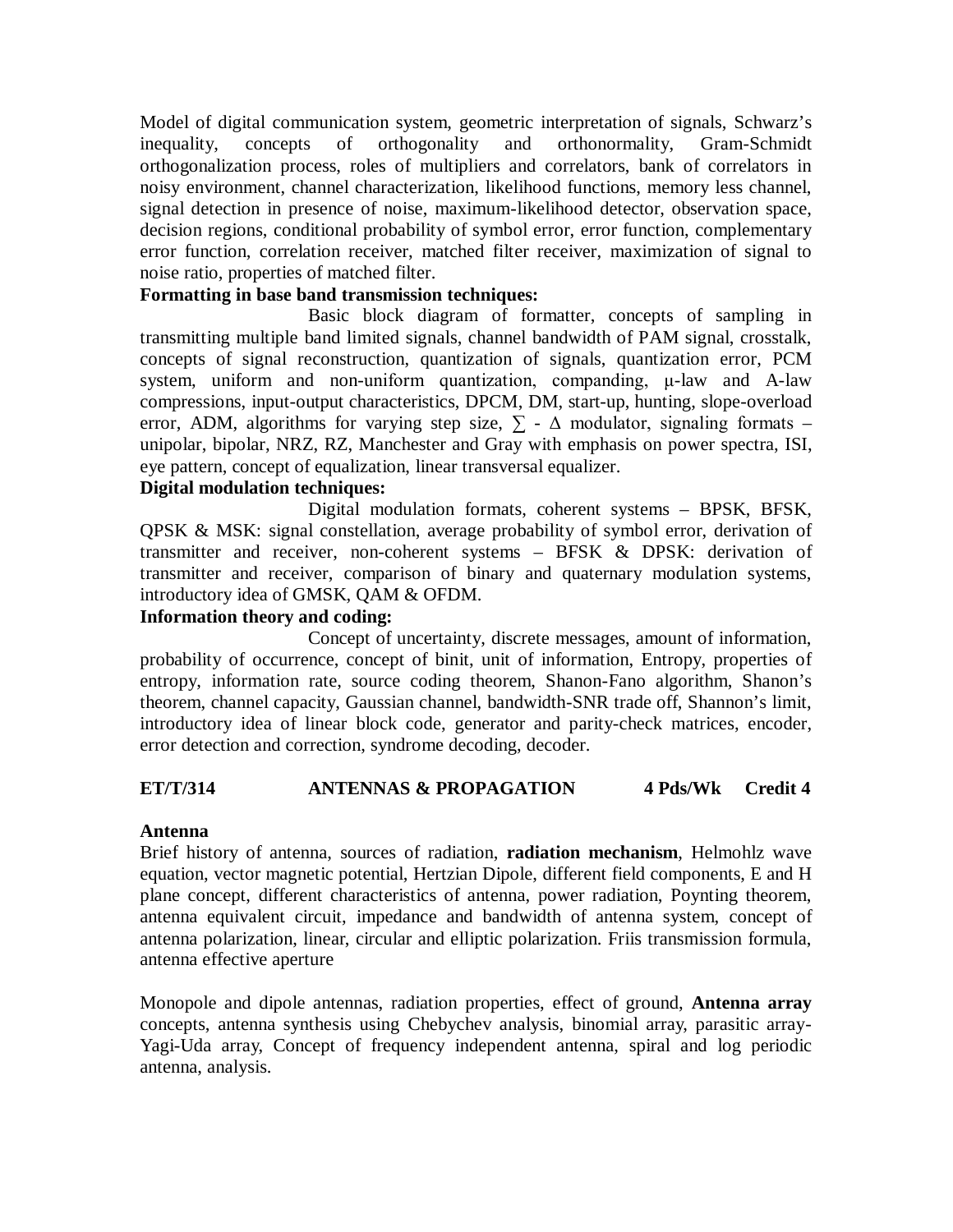**Concept of broadband antenna**: helical antenna, design principle, microwave antennashorn, slot, parabolodial reflector, examples of antenna applications, antennas for wireless applications, duality principle, concept of aperture antenna

# **Propagation**

Effect of link on EM wave propagation in different frequency ranges, ground wave propagation, free space propagation, reflection from ground, surface waves, diffraction model for propagation, interference effects of ground, antennas located over flat & spherical earth, coverage diagram, tropospheric propagation, tropospheric scatter, ducts & non-standard refraction, surface wave propagation, basic physics of ionosphere, ionospheric propagation, including effects of the earths' magnetic fields, virtual height, MUF, oblique propagation, wireless and mobile environment: NOLS propagation, scattering, frequency and time spreading, multipath fading, brightness & antenna temperature- their role in link calculation, power budget calculation in propagation.

Indoor and outdoor propagation model, Leaky feeder system, model for non line of sight communication

# **ET/T/315 IC TECHNOLOGY 3 Pds/Wk Credit 3**

**Review of crystal structure:** crystal structure and X-ray diffraction, crystal defects, solid solution.

**Crystal growth techniques and wafer preparation:** Czochralski method, zone melting and zone refining, wafers.

**Environment for VLSI Technology:** Clean room and safety requirements. Wafer cleaning processes, dry and wet chemical etching techniques.

**Oxidation:** Kinetics of silicon dioxide growth both for thick, thin and ultra thin films. Oxidation technologies in VLSI and ULSI, characterization of oxide films, high k and low k dielectrics for ULSI.

**Impurity incorporation:** Solid State diffusion modeling and technology, ion implantation modeling, technology and damage annealing; characterization of impurity profiles.

**Lithography:** Photolithography, E-beam lithography and newer lithography techniques for VLSI/ULSI, mask generation.

**Chemical Vapour Deposition techniques**: CVD techniques for deposition of polysilicon, silicon dioxide, silicon nitride and metal films, epitaxial growth of silicon; modeling and technology.

**Metal film deposition:** Evaporation and sputtering techniques. Failure mechanisms in metal interconnects, multi-level metallization schemes.

**Plasma and Rapid Thermal Processing:** PECVD, Plasma etching and RIE techniques, RTP techniques for annealing, growth and deposition of various films for use in ULSI.Process integration for NMOS, CMOS and Bipolar circuits, advanced MOS technologies.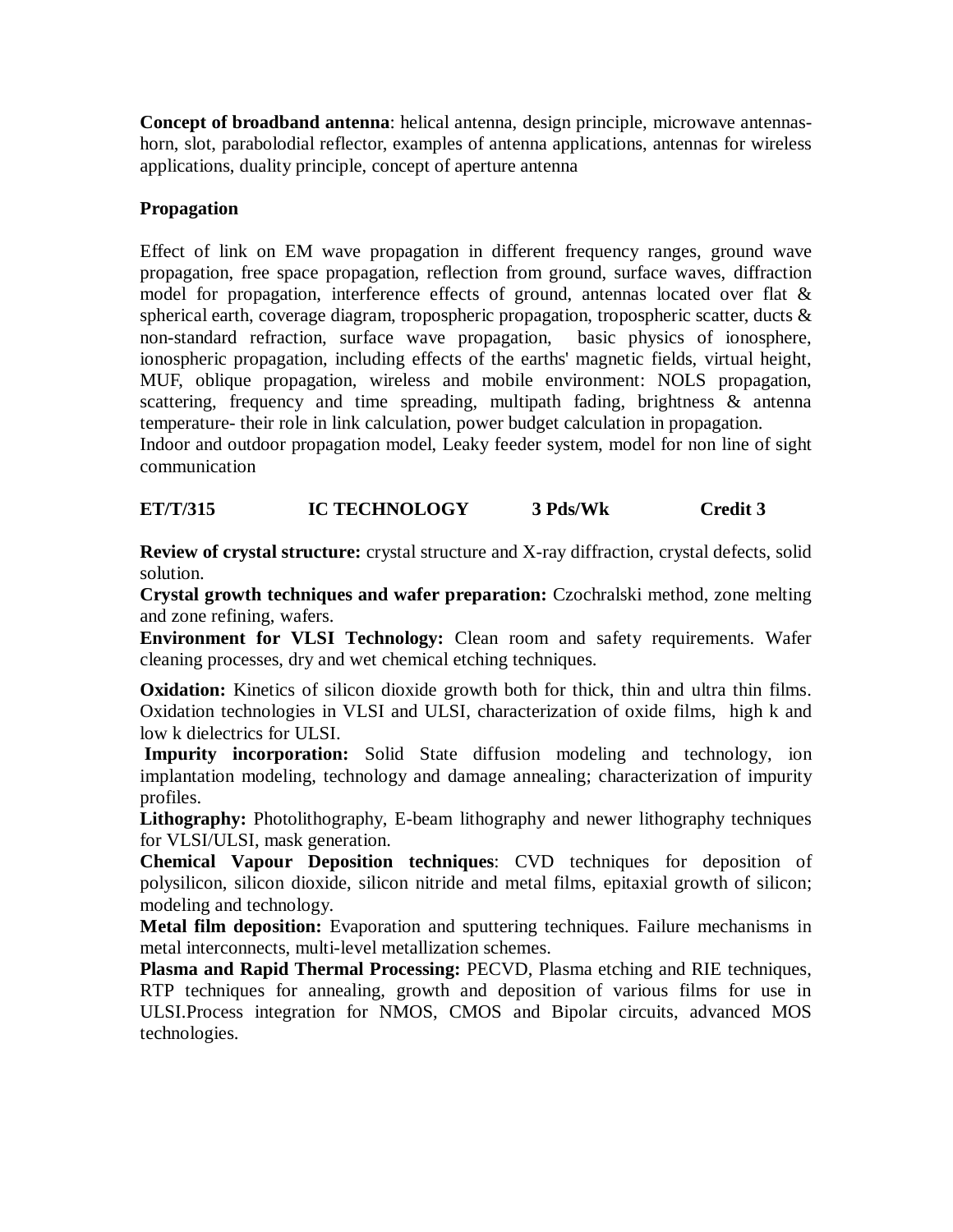# **ET/T/316 COMPUTER ORGANIZATION AND ARCHITECTURE 3 Pds/Wk Credit 3**

Introduction: brief history of computers, economic trends, underlying technologies, general organization of a digital computer, computer functions, interconnection structure, bus, bus interconnection. arithmetic logic unit: arithmetic and logic operations, arithmetic and logic operands, construction of arithmetic and logic unit, bit/time slice, IEEE standards for floating point number representation, truncation techniques. processor organization, register organization, the instruction cycle, instruction pipelining, instruction representation format, micro-operations, control of the processor, instruction sequencing, formats and its interpretation, microprogram concepts, control unit design, CPU design: hardwired and microprogrammed approaches. semiconductor, magnetic and optical memories (primary, secondary and tertiary storage), memory organization, virtual memory, cache memory and interleaved memory, CDROM ,static and dynamic ram interrupt, interrupt generation, interrupt handling and interrupt service routine, exception, concepts of i/o organization, data transfer methods, programmed i/o, DMA, interrupt based transfer, i/o channels, i/o processors,

Serial transmission and synchronization. multiprogramming and time sharing, architecture classification, parallel computers-classification various terms associated with pipelining, pipelined data paths, pipelined control, pipeline hazards, pipeline implementations, instruction-level parallelism, Amdahl's law, multiprocessors, array processors, vector processors.

# **ET/S/311 IC TECHNOLOGY LABORATORY 3 Pds/Wk**

- 1. Cleaning of wafer.
- 2. Study of Oxidation and Diffusion Techniques
- 3. Study of Metallization
- 4. Study of Photolithography
- 5. Fabrication and characterization of Schottky diode
- 6. Fabrication and characterization of p-n junction
- 7. Study of crystal structure
- 8. Study of Hall Effect
- 9. Measurement of resistivity of semiconductor by four probe method
- 10. Logic synthesis using VHDL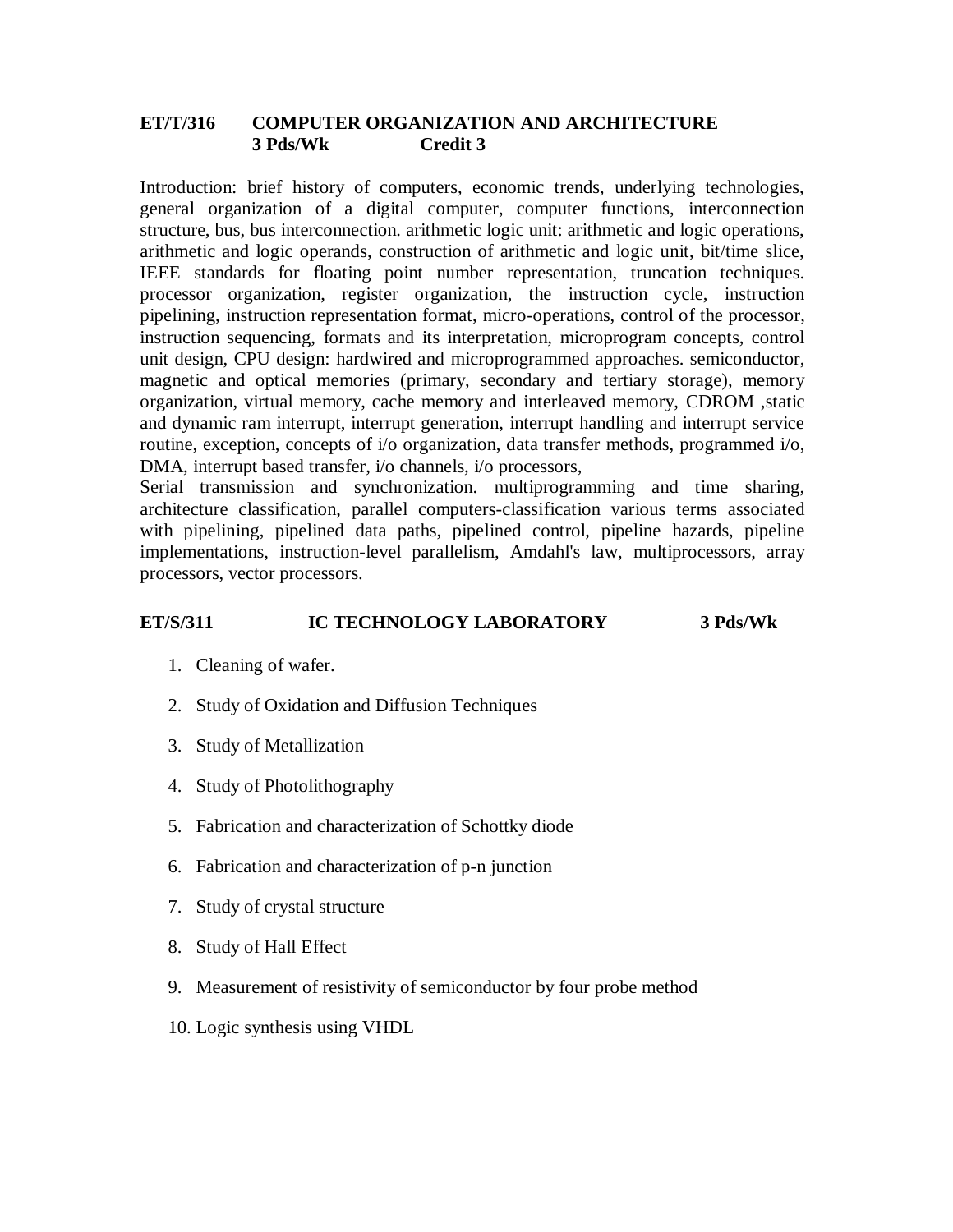# **ET/S/312 DIGITAL COMMUNICATION LABORATORY 3 Pds/Wk**

- 1. Generation of maximal length PN sequences
- 2. Detail study of properties of PN sequences with mathematical background
- 3. Study of pulse code modulation and demodulation
- 4. Study of delta modulation and demodulation
- 5. Study of adaptive delta modulation and demodulation
- 6. Study of ASK modulation and demodulation
- 7. Study of PSK modulation and demodulation
- 8. Study of FSK modulation and demodulation
- 9. Study of DPSK modulation and demodulation
- 10. Study of Auto-correlation of PN sequences
- 11. Study of cross-correlation of PN sequences
- 12. Study of constellation, Eye diagram, error vector spectrum and symbol error table for BPSK and QPSK modulations using vector signal generator and vector signal analyzer software

# **ET/S/313 MICRO PROCESSOR LABORATORY 3 Pds/Wk**

#### **List of Experiments**

- 1. Kit awareness and a simple assembly language program
- 2. Array processing
- 3. Arithmetic operations
- 4. Logical operations
- 5. Delay processing
- 6. Stack-handling
- 7. Interrupts- handling
- 8. Peripheral interfacing
- 9. Timer Interfacing
- 10. MSP 430 Microcontroller based Experiments

#### **ET/S/314 CONTROL ENGINEERING LAB ORATORY 3 Pds/Wk**

- 1. Synchro in AC position control
- 2. DC position control system
- 3. Amplidyne in DC position control
- 4. DC motor study
- 5. Temperature control system
- 6. Controller design using MATLAB
- 7. SCR as a control element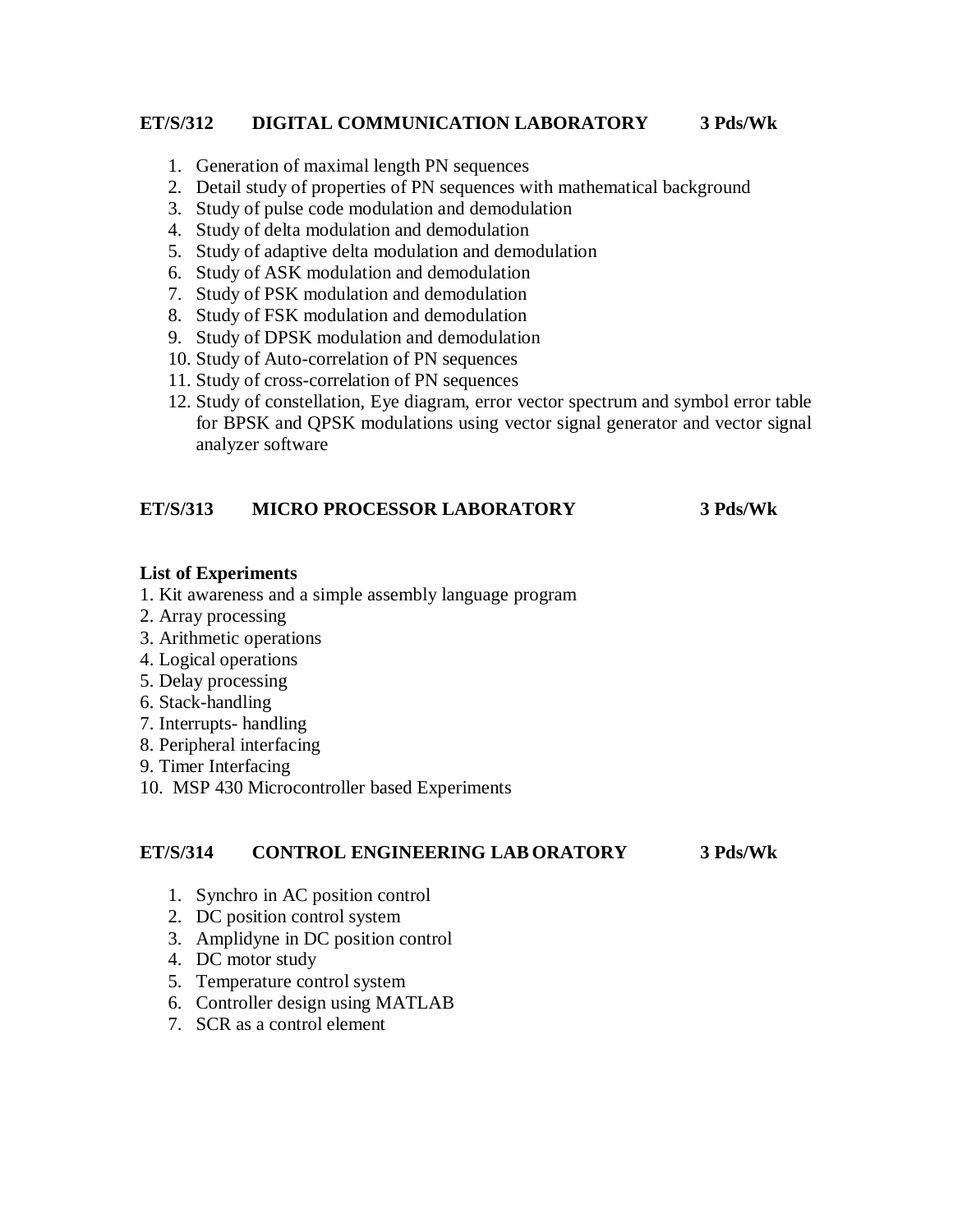# **Third Year Second Semester**

**ET/T/321 IC DESIGN 3 Pds/Wk Credit 3**

**Introduction Discrete and Integrated Circuit:** TTL, DTL, IIL, ECL, MOS and CMOS IC. introduction to analog design, symbols, MOSFET as switch, derivation of I/V characteristics, second order effects, MOS device layout, MOS small signal model, SPICE simulation models. Single-stage amplifiers, different common-source stages, source follower, common-gate stage, cascode stage. Differential amplifiers, active diode resistors and switched capacitor resistors; current sinks and sources, current mirrors and amplifiers, voltage and current references, cascade amplifiers; operational amplifiers; design of two-state and cascade op Amp. **Analogue circuits**: comparators, switched capacitor amplifiers, integrators, filters; DAC and ADC circuits. **MOS inverters:** definition and properties, MOS and CMOS inverter, VTC characteristics, BI CMOS circuit technique BI CMOS device and technology.

**VHDL and VERILOG Basic language elements:** data objects, classes and data types, operators, overloading, logical operators, VHDL representation of digital design entity, entity and architectural declarations, introduction to behavioral, dataflow and structural models.

**FPGA Design and Architecture:** Introduction and fundamental concepts, the origin of FPGA, FPGA architecture and design Flows.

# **ET/T/322 COMMUNICATION SWITCHING SYSTEMS 3 Pds/Wk Credit 3**

Introduction to voice & data communication system. voice switching: circuit switching, stronger and limitation system concentrator and expander, analog matrix switching. Contention free 3 stage matrix switching, stored programme control concept. Analog sampled switch with virtual path: sampling theorem PAMTDM system, resonant transfer method. T1 format, common channel signaling. Time slot interchange technique limitation. Digital space switching limitation, time space time switch. Distributed switching network and exchange hierarchical numbering system, EPABX.

Traffic engineering: definition of traffic load, grade of service and other parameters, definition of Markov chain, probability distribution of arrival service and termination process, B-D process. Modeling of switching system, LCC, LCD delay systems. Erlang's formula.

Data Network concepts: introduction to message and packet switching, advantage of packet switching, design consideration, topology, media, routing, access techniques basics, examples of data networks. Multiple access technique methodology: FDMA, TDMA, ALOHA, Slotted ALOHA, CSMA, persistent CSMA/CD, Token ring, Special access technique for mobile radio network. Spread spectrum basics, PN and FH sequence, CDMA techniques. Network protocols, 7 layers OSI architecture, Physical layer example RS232 line coding, data link layer ARQ techniques, integrated services digital network. SS-7 architecture.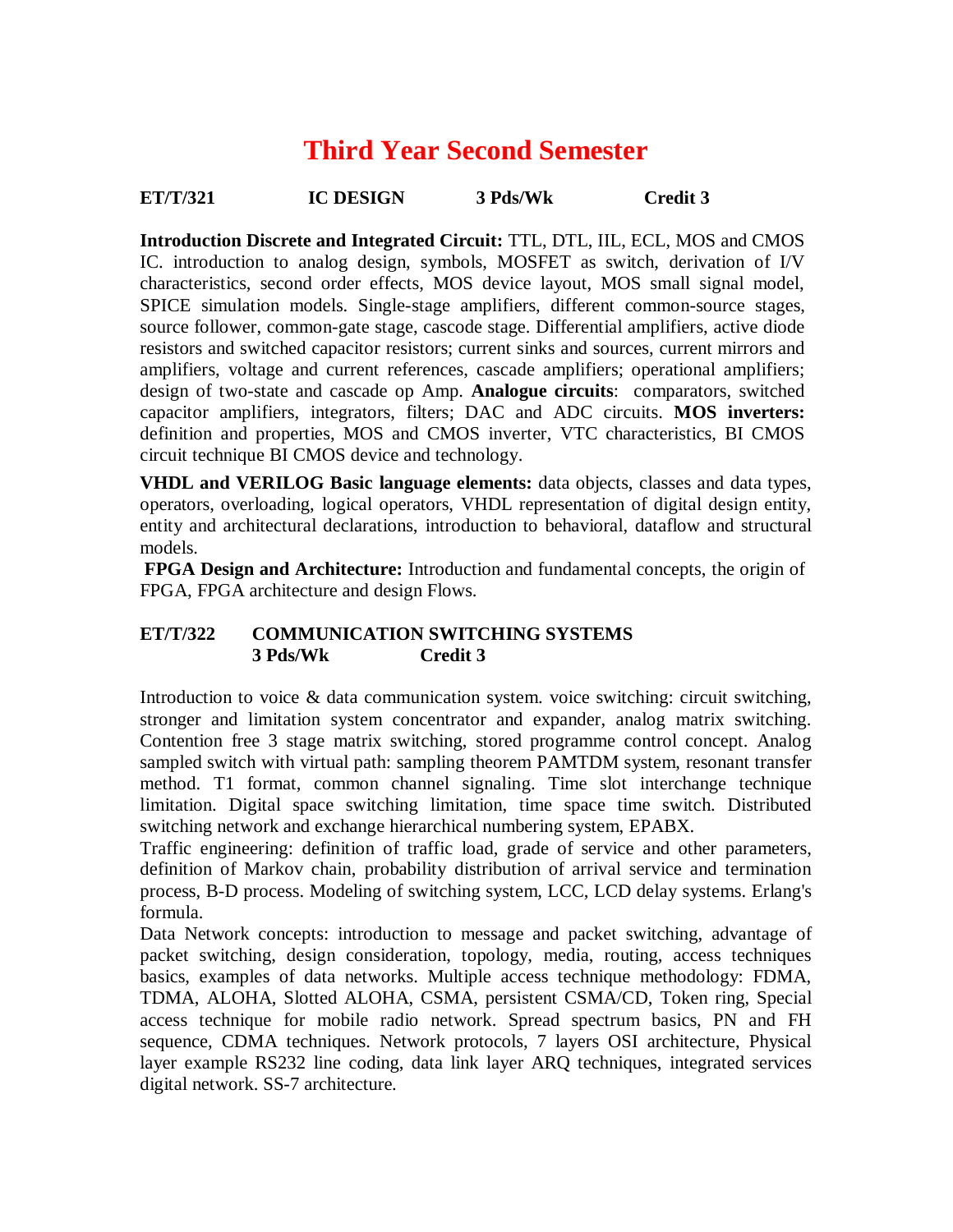# **ET/T/323 DIGITAL SIGNAL PROCESSING 3 Pds/Wk Credit 3**

**Signals and Systems**: Introduction to continuous time & discrete-time signals & systems, discrete-time sinusoidal properties.

**Sequences**: classification based on length, symmetry, periodicity, energy, power, generation of sequences, special sequences, arithmetic operations on sequences.

**LTI Systems**: Convolution, graphical & analytical techniques, overlap & add method, sliding tape method, numerical problems on LTI systems, properties of convolution and interconnection of LTI systems, de-convolution, stability of systems, casual systems, recursive and non-recursive systems, difference equation, implementation of systems, direct Form I and II structures, concepts of IIR & FIR systems, moving average system.

**Discrete Fourier Transform**: DFT and IDFT relationship, Twiddle factors, linear transformations, basic properties, , multiplication of DFTs, circular convolution, linear filtering using DFT, filtering of long data sequences, overlap and save method, overlap and method.

Fast Fourier Transform: Efficient computation of DFT, FFT algorithms, Radix-2 algorithm, decimation in-time and decimation-in-frequency algorithms, signal flow graph, butterflies, computation in one place, bit reversal, DFT computations using DIT  $\&$ DIF algorithms.

**Typical DSP Hardware**: Texas Instruments family of DSP Processors, study of TMS320C5416 Processor's architecture, extensive parallel operations, MAC operations, different addressing techniques, common instructions used for extensive DSP applications , familiarity with Code Composer Studio.

# **ET/T/324 DIGITAL CONTROL SYSTEMS 4 Pds/Wk Credit 4**

Benefits of digital control: representation of discrete systems: Z-transforms, pulse transfer function, sampling process and its frequency domain interpretation, aliasing. Mapping S domain to Z domain, bilinear transformation and frequency prewarping, discretization of continuous system, hold circuits, state variable representation. Time and frequency domain analysis: controller specification, stability of sampled data systems, Jury's test and Liapunov's stability criterion design of discrete controller: state feed back, observers, linear quadratic controller, and compensator design in W-domain. Implementation of digital controllers: effect of finite bits, quantization error and overflow. Series, parallel and cascade realization of digital controllers, word length requirements of ADC and CPU for a given controller function and prescribed noise figure case studies: position control of an antenna dish, read write head of computer hard drive, and twin rotor multi input multi output system design and analysis of control systems using MATLAB and SIMULINK

# **ET/T/325 SYSTEM SOFTWARE 3 Pds/Wk Credit 3**

**Assemblers**: Basic functions of assemblers, design of one-pass and multi-pass assemblers, cross-assemblers, MASM. **Macroprocessor**: Design of one-pass and twopass macroprocessors, **Loaders and linkers**: Absolute loaders, subroutine-linkage, relocating loaders, direct linking loaders, binders, linking loaders, overlays, dynamic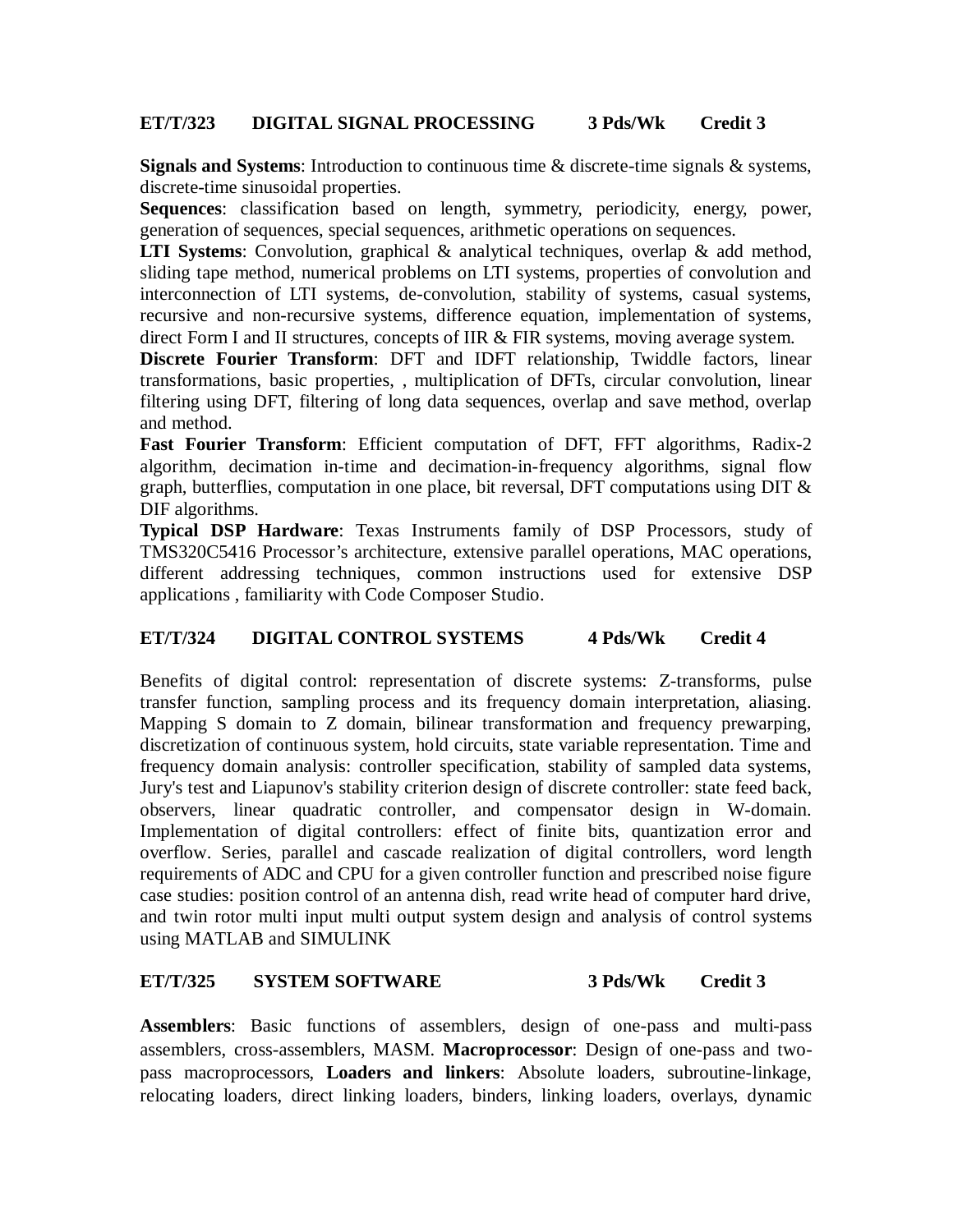binders. **Compliers**: Different phases - lexical analysis, syntax analysis, intermediate code generation, introduction to code generation and optimization, interpreters, compilercompilers-YACC. **Operating systems**: Extended M/C view of an operating system, operating system as an user interface, Operating system as a resource manager, features of processor management module, memory management module, device management module and information management module, **Introduction to Text-editors and Debuggers**.

#### **ET/T/326 EMBEDDED SYSTEMS 3 Pds/Wk Credit 3**

Introduction: Terms and Scopes, application areas, specifications.

Embedded system hardware: input devices, output devices, inter process communication mechanisms, processing units : DSP processors, microcontrollers and re-configurable logic, CPU performance and power consumption.

embedded operating systems, middleware and scheduling, evaluating the performance of operating system: analysis and optimization of execution time, power, energy and program size

Implementation of embedded systems: hardware / software co-design, program validation and testing

# **ET/S/321 IC DESIGN LABORATORY 3 Pds/Wk**

# **SPICE based experiments**

- 1. Schematic design of MOS inverter with different loads.
- 2. Schematic and lay-out of two input NAND gate.
- 3. Schematic and lay-out of two input NOR gate.
- 4. V-I characteristics of CMOS inverter charging the value of channel width (w) and channel length (L).

# **VHDL/Verilog based experiments**

1. Design a 4:1 MUX with four inputs, two select inputs ,one enable input and one output

- 2. Design of a full adder and full subtractor circuit.
- 3. Design of a three input majority and minority circuit.

4. Design a priority encoder using 4-bit inputs and two outputs, where both input and outputs are active high.

- 5. Design a 2 to 4 line decoder circuit.
- 6. Design a 2-bit digital magnitude comparator circuit.
- 7. Design the following Flip-Flop
- i) J-K Flip-Flop ii) D type' Flip-Flop and iii) T Flip-Flop
- 8. Design and simulate a 4 bit UP/DOWN counter.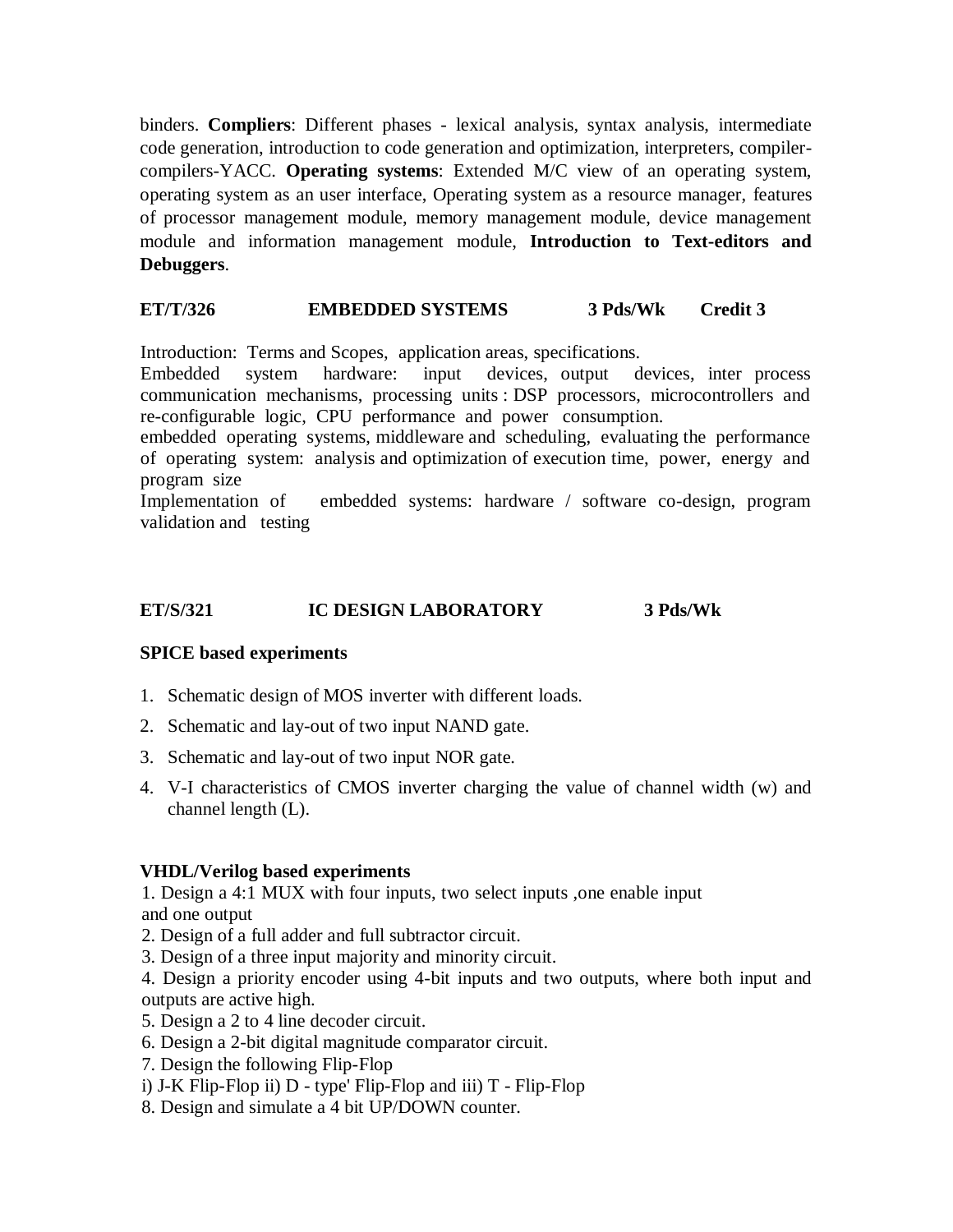### **ET/S/322 COMMUNICATION SWITCHING LABORATORY 3 Pds/Wk**

- 1. To study the principle connection establishment in a real time analog circuit switch.
- 2. To study the principle of operation of analog matrix switch.
- 3. To study the principle of a PAM-TDM exchange.
- 4. To study the operation of a Time-space-time switch
- 5. Characterization of a hybrid transformer
- 6. To study the telephone hand set including Ringer circuit

#### **ET/S/323 DIGITAL SIGNAL PROCESSING LABORATORY 3 Pds/Wk**

**MATLAB applications**: Sequence generation, convolution, impulse response, DFT & IDFT computations, computation of rational Z-transform, circular convolution, relationship between linear and circular convolutions, linear filtering and study of Butterworth and Chebyshev filters, FIR filter design.

**Simulink applications**: verification of sampling theorem, filter design, familiarity with signal processing block set

**Digital signal processor**: Detail study of the architecture of TMS320C5416 processor, writing of programs in Assembly Language for DSP applications, study of various aspects of Code Composer Studio.

Experimental verification of sampling theorem using 8013 Multiplier chip

#### **ET/S/324 DIGITAL CONTROL LABORATORY 3 Pds/Wk**

- 1. Motion control of a BOE-BOT robot
- 2. Movement control of 6-legged robots
- 3. Digital controller design using MATLAB
- 4. Digital sun-tracking system: study of locking and tracking
- 5. Using microcomputer as a controller in a digital control system
- 6. Multi-robot motion planning simulator
- 7. Multi-robot coordination in box-pushing
- 8. Digital Servo control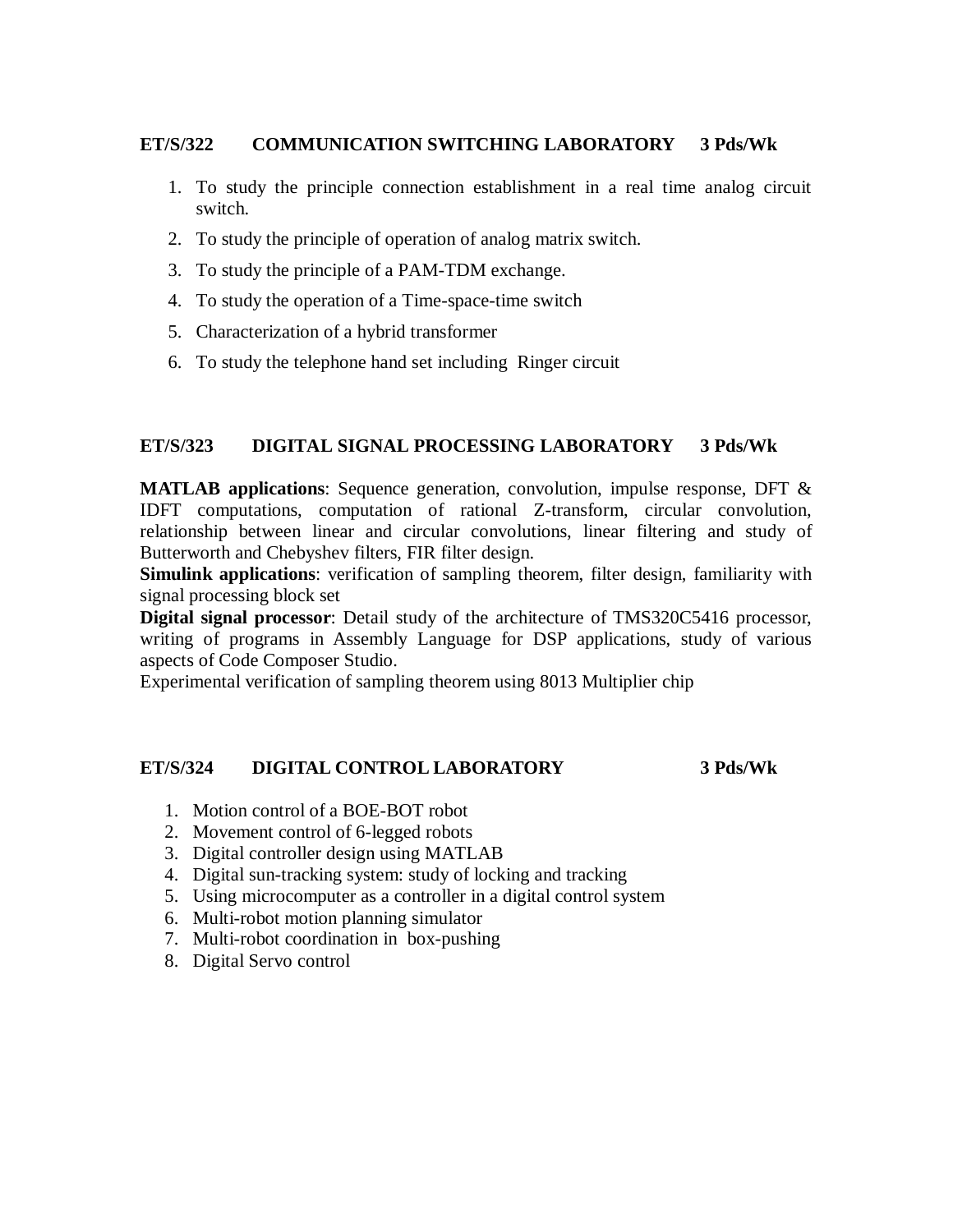# **Fourth Year First Semester**

### **ET/T/411 COMPUTER COMMUNICATION NETWORKS 3 Pds/Wk Credit 3**

Introduction of computer networks and data communication services. roles of network hardware and structured network software. The reference models: OSI, TCP/IP. mention of physical layers and significance of circuit switching, packet switching, message switching. ATM and transmission in ATM network, design of data link layer, data link protocol, framing, error and flow control. Error detection and correction, example of data link protocol. The multi-access channel, multiple access protocols, wireless LAN protocols, IEEE standards, network layers, its internal organization, routing algorithms, hierarchical routing, routing for mobile hosts, congestion control algorithms. Network layer in internet, the IP protocol/addresses/header. Network layer in ATM networks. Transport layer services, Internet transport protocols, ATM AAL layer protocols, protocols for Gigabit networks. Network security and authentication concepts. The electronic mail, Email gateways, the World Wide Web, Multimedia concepts.

# **ET/T/412 OPERATING SYSTEMS 3 Pds/Wk Credit 3**

Hierarchical and extended machine view. **Processor management**: State model, job scheduling, process scheduling, multi-processor scheduling, process synchronization, deadlock problem. **Memory management**: Single contiguous allocation, partitioned allocation, paging, segmentation, demand paged memory management. **Device management**: Dedicated, shared and virtual devices, channels and I/O control units, device allocation, I/O traffic controller, I/O scheduler. **Information management**: File systems, allocation, strategy, recovery of files**. Introduction to the distributed operating systems**. **Case study**: DOS, UNIX, LINUX WINDOWS etc.

# **ET/T/413 VLSI DESIGN 3 Pds/Wk Credit 3**

#### **CMOS circuit design:**

Basic structure of p-well CMOS Inverter, circuit operation, voltage transfer characteristics, calculation of critical points and their physical significance, noise margins, design of symmetric inverter, power dissipation issues, inverter capacitances, transmission gates and perfect signal steering, capacitance loads driven by transmission gates, NAND and NOR logic gates, stick diagrams, comparison of performances, derivation of combinational networks from canonic forms, AND-OR-INVERT gate, complex gates, Sutton's method of network synthesis, combinational networks using Shannon's expansion theorem, two-input and two-variable universal logic modules, pre-charge and evaluation phases, pseudo-NMOS, Domino and NORA circuits, λ- based design rules.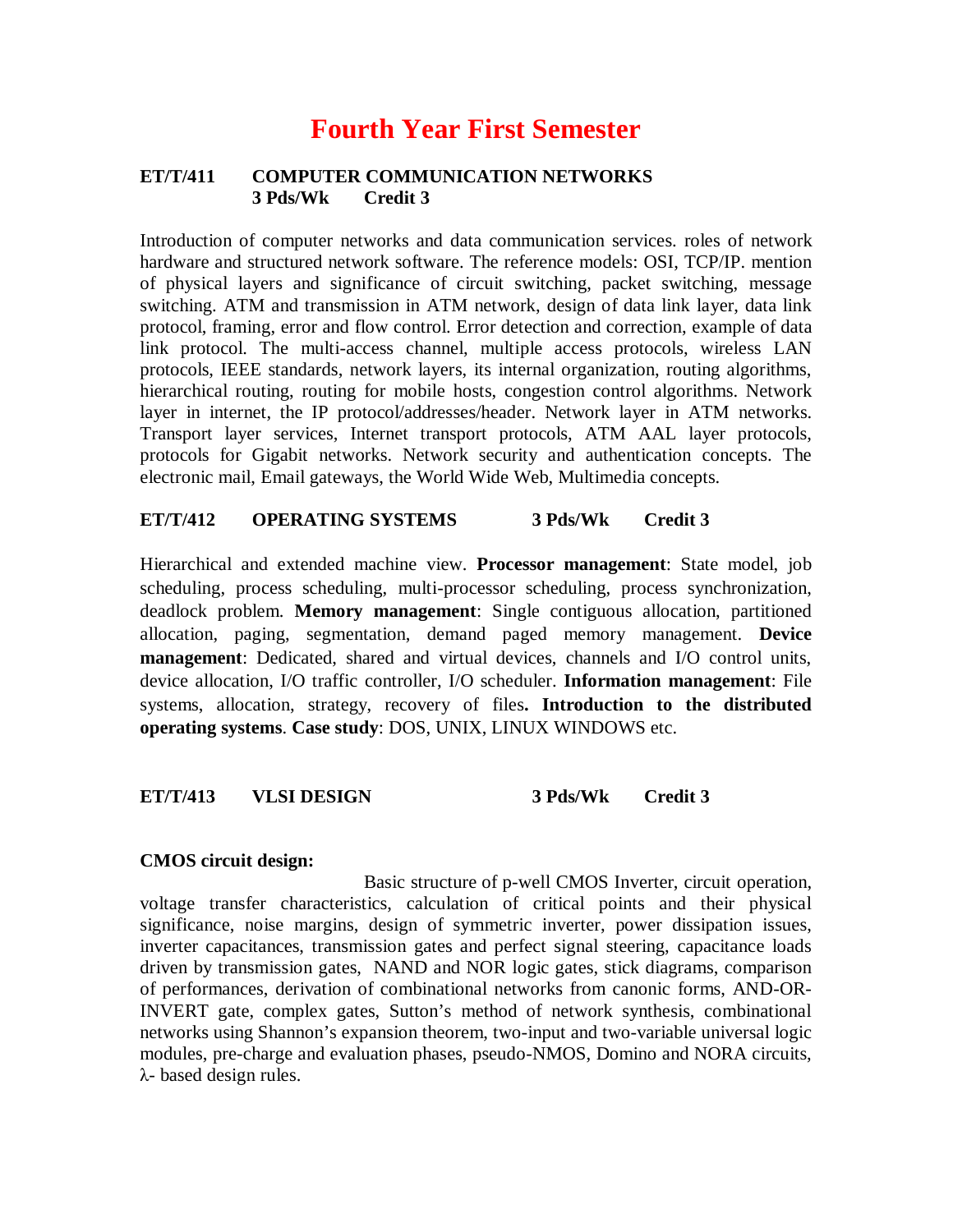# **Arithmetic subsystem:**

Concept of pipelined multiplier, systolic array, gated full adder, 4-bit X 4-bit systolic array multiplier, expandability of basic circuit, 2-D systolic array, basic cell, 3 X 3 matrix multiplication, wave front array processors, barrel shifter-NMOS implementation with shift control, concept of wraparound feature, lay out of 8 X 4 barrel shifter.

# **ET/T/414 MICROWAVE ENGINEERING 4 Pds/Wk Credit 4**

**Basic microwave concepts**, frequency bands, transmission line analogy of waveguides, general approach to microwave circuit analysis, losses & discontinuities in rectangular waveguides. Waveguide resonators, waveguide matching components, inductive, capacitive & resonant windows, screws, posts. magic tee, hybrid ring, corners, bends & twists, phase-shifters, directional couplers, multi-hole, single-hole coupler characterization of ferrites, ferrite devices e.g. circulator, isolator etc.,

**Microwave Sources:** Different Types. Limitations of conventional sources in microwave frequency range. Klystron- 2 cavity & multicavity, Reflex Klystron, Magnetrons, periodic structures, Floquets' Theorem, helix TWT. Transfer Electron Devices, GUNN oscillators, IMPATT devices, microwave transistors & FET, PIN diode single stage microwave amplifier design.

**Microwave Measurement** frequency, impedance and power measurement, noise figure measurement, antenna measurements, time domain reflectrometry, principle of operation of network analyzer.

# **ET/T/415 ELECTIVE-I (One subject is to be taken from the common pool) 3 Pds/Wk Credit 3**

# **ET/S/411 COMPUTER ARCHITECTURE AND SYSTEM SOFTWARE LABORATORY 3 Pds/Wk**

# **Computer Architecture Lab**

1. Design and realize binary multiplier circuits (signed and unsigned) and verify functionality.

- 2. Design and implementation of binary divider circuits and verify functionality.
- 3. Design a 4-bit ALU and verify its functionality.
- 4. Design an 8-bit ALU by cascading two 4-bit ALU chip and verify functionality.

5. Design a simple control unit with four inputs and two outputs which encode the four inputs into two bit output code.

# **System Software Lab**

- 1. Specify a prototype HLL and design a lexical analyzer for the same.
- 2. Design of a recursive descent parser.
- 3. Design of a predictive parser.
- 4. Design of an assembler.
- 5. Design of a macroprocessor.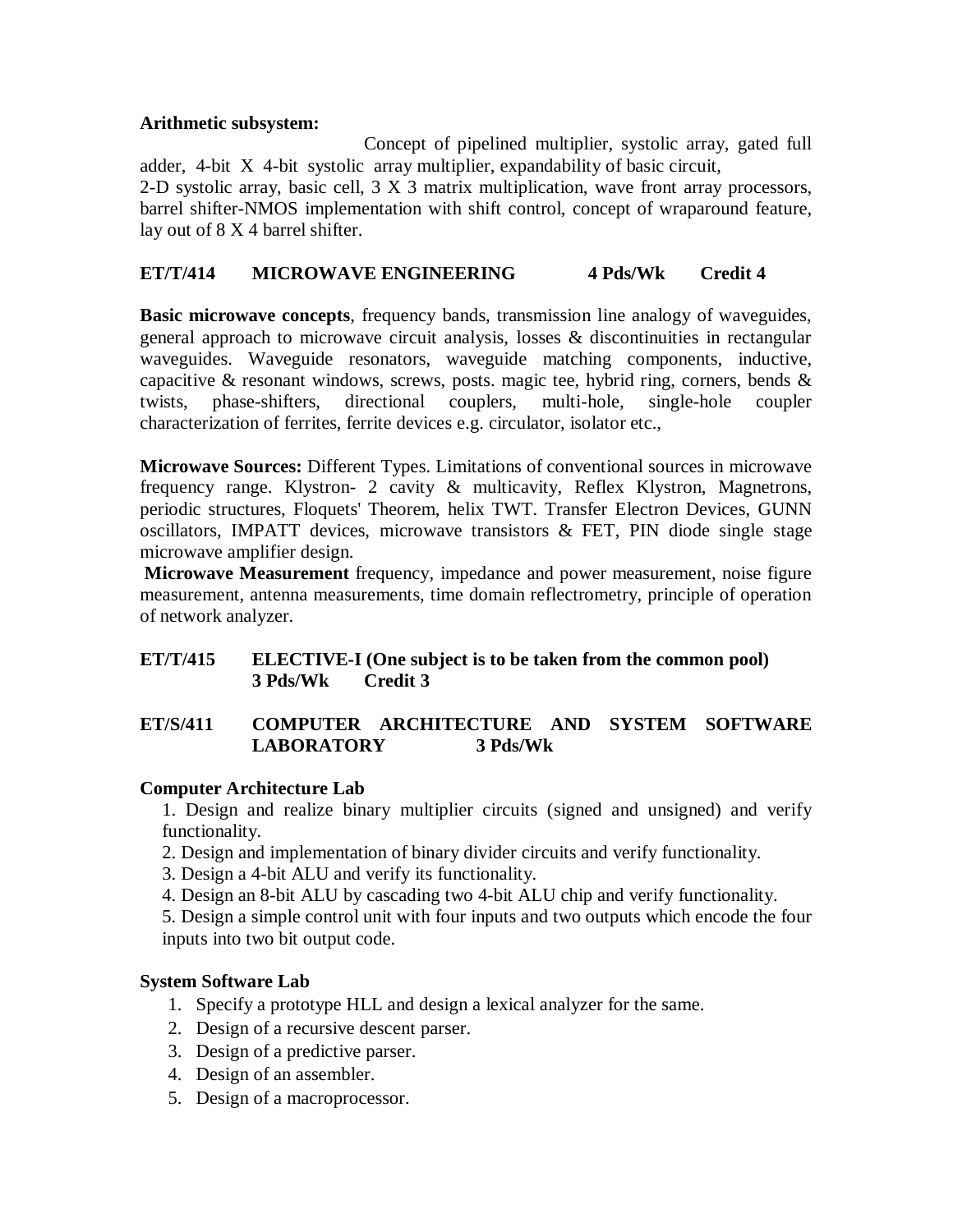#### **ET/S/412 MICROWAVE LABORATORY 3 Pds/Wk**

- 1. Study of Klystron tubes.
- 2. V-I Characterictics of GUNN diode and study of tuning of GUNN oscillator.
- 3. Study of standing wave ratio and frequency by slotted waveguide.
- 4. Study of radiation pattern of horn antenna
- 5. Study of radiation characteristics of different antennas
- 6. Determination of coupling coefficient and directivity of directional coupler
- 7. Measurement of impedance and transmission characteristics of a slotted line
- 8. Study of network analyzer

# **ET/S/413 COMMUNICATION NETWORKS LABORATORY 3 Pds/Wk**

- 1. To develop an Ethernet LAN and study of a layer 2 switch functionality.
- 2. To configure IP addresses of client machines and switches and study of layer 3 switch functionality including routing.
- 3. To study the ICMP protocols on Internet
- 4. To configure a network and study using simulation software.
- 5. Software implementation of simple protocols

# **ET/S/414 PROJECT 6 Pds/Wk**

# **Fourth Year Second Semester**

# **ET/MNG/ME/T/1/421 INDUSTRIAL MANAGEMENT 4 Pds/Wk Credit 4**

Growth of industries, management thoughts and scientific management, taylorism; factory system of production, introduction to management problems, types of manufacture, planning analysis and control aspects in industries. Types of business ownership, means of finance and business combinations, organization structures, committee organization, authority and responsibility, duty and span of control. Plant location, factory buildings and physical facilities, plant layout, tools and techniques of plant layout, materials - handling arrangements. Product development, standardization, simplification and diversification. Functions of production, planning and control, production forecasting, production scheduling and network techniques, Gantt chart, CPM, pert etc. work study, job evaluation and merit rating; purchase system and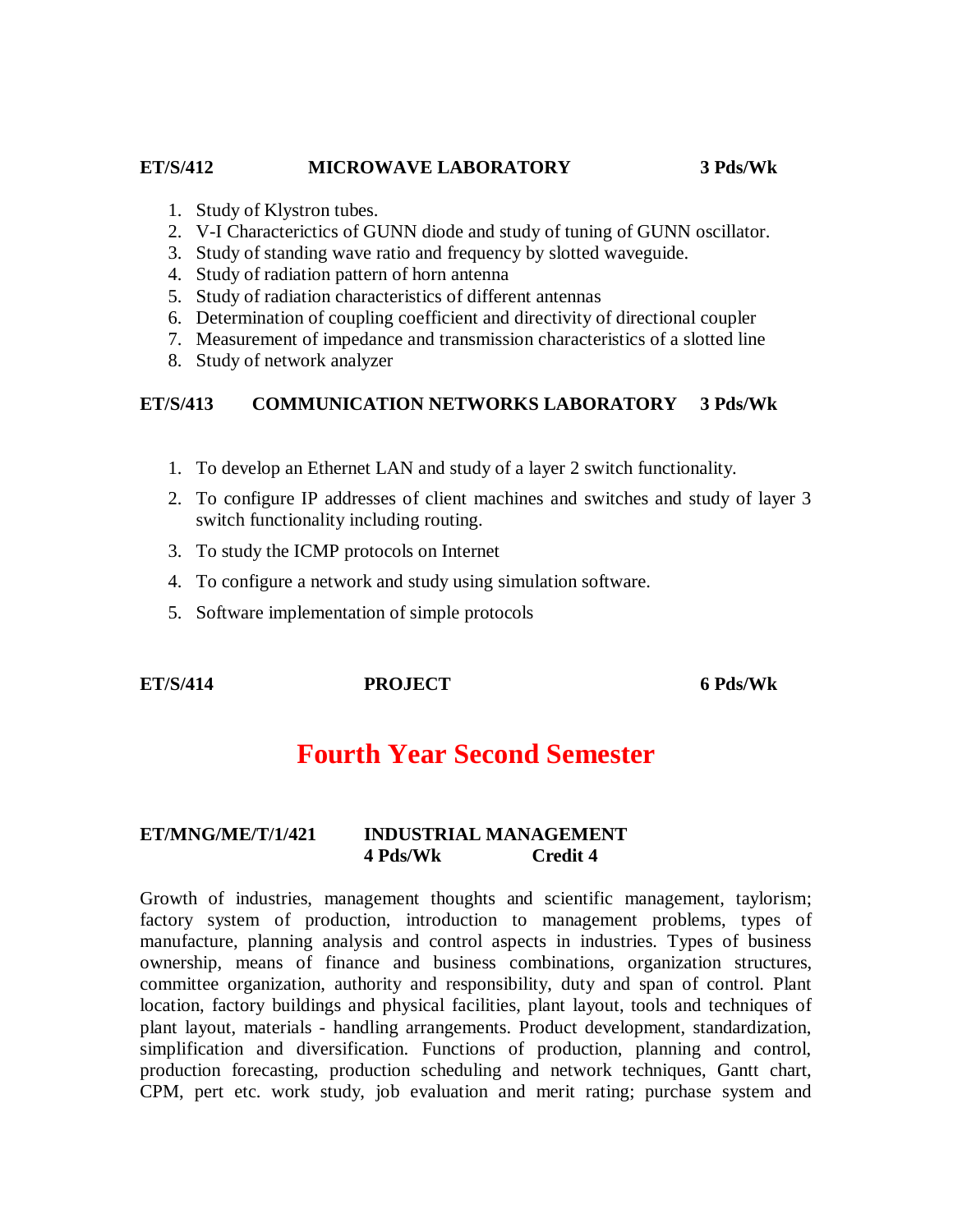inventory control. inspection and quality control of systems, statistical quality control, maintenance and replacement policies for machine and equipments; decision making theories, breakeven analysis cost benefit analysis, evaluation of financial and managerial efficiencies. Introduction to operational research techniques. Application of fuzzy logic in modern management concepts. Human relations in industry and labour compensation. personnel management, provision of industrial legislations in India. Wage and salary administrations. Welfare and safety provisions, trade union acts. Study of environmental impacts and environmental laws.

# **ET/T/422 WIRELESS COMMUNICATION SYSTEMS 3 Pds/Wk Credit 3**

**History of wireless communication**, **concept of mobile and personal communication**, wireless cellular platform, the design fundamentals of cellular networks, frequency reuse, spectrum capacity enhancement techniques, co-channel and adjacent channel interference, location management, handoff management. Concept of mobile IP for mobility management issues.

**Propagation models** for wireless networks, two-ray ground reflection model, a microcell propagation model, a macro-cell propagation model, shadowing model, large scale path loss and shadowing, multi path effects in mobile communication, linear time variant channel model, concept of coherent bandwidth, coherent time, Doppler Shift - Effect of velocity of the mobile, models for multi path reception, mobile communication antennas.

**Evolution of modern mobile wireless communication systems**: personal area networks: PAN, Public wide-area wireless networks, wireless Local Area Networks.

**Multiple access techniques in wireless communications:** frequency division multiple access technology (FDMA), time division multiple access (TDMA), space division multiple access (SDMA), code division multiple access (CDMA), spectral efficiency of different wireless access technologies: spectral efficiency in FDMA system, spectral efficiency in TDMA system, spectral efficiency for DS-CDMA system.

**Second Generation Mobile Networks-GSM**: architecture and protocols, access technology, call set up procedure, 2.5 G networks: evolution to GPRS, concept of data communication on GPRS, session management and PDP Context, data transfer through GPRS network and routing. Brief introduction to 3G – The universal mobile telecommunication system (UMTS)

Basic idea of satellite mobile communication systems

# **ET/T/423 OPTICAL FIBER COMMUNICATION 3 Pds/Wk Credit 3**

Propagation of signals in optical fiber: loss and bandwidth windows, intermodal dispersion, waveguide properties, fiber modes, polarization modes and dispersion, chromatic dispersion, nonlinear effects, Raman scattering, self phase modulation, cross phase modulation, four-wave mixing, solitons.

Components: couplers, isolators and circulators, , multiplexers and filters, Bragg and fiber gratings, Fabry –Perot filters, multilayer dielectric thin film filters, Mach-Zehnder interferometers, arrayed waveguide grating, acousto-optic tunable filter.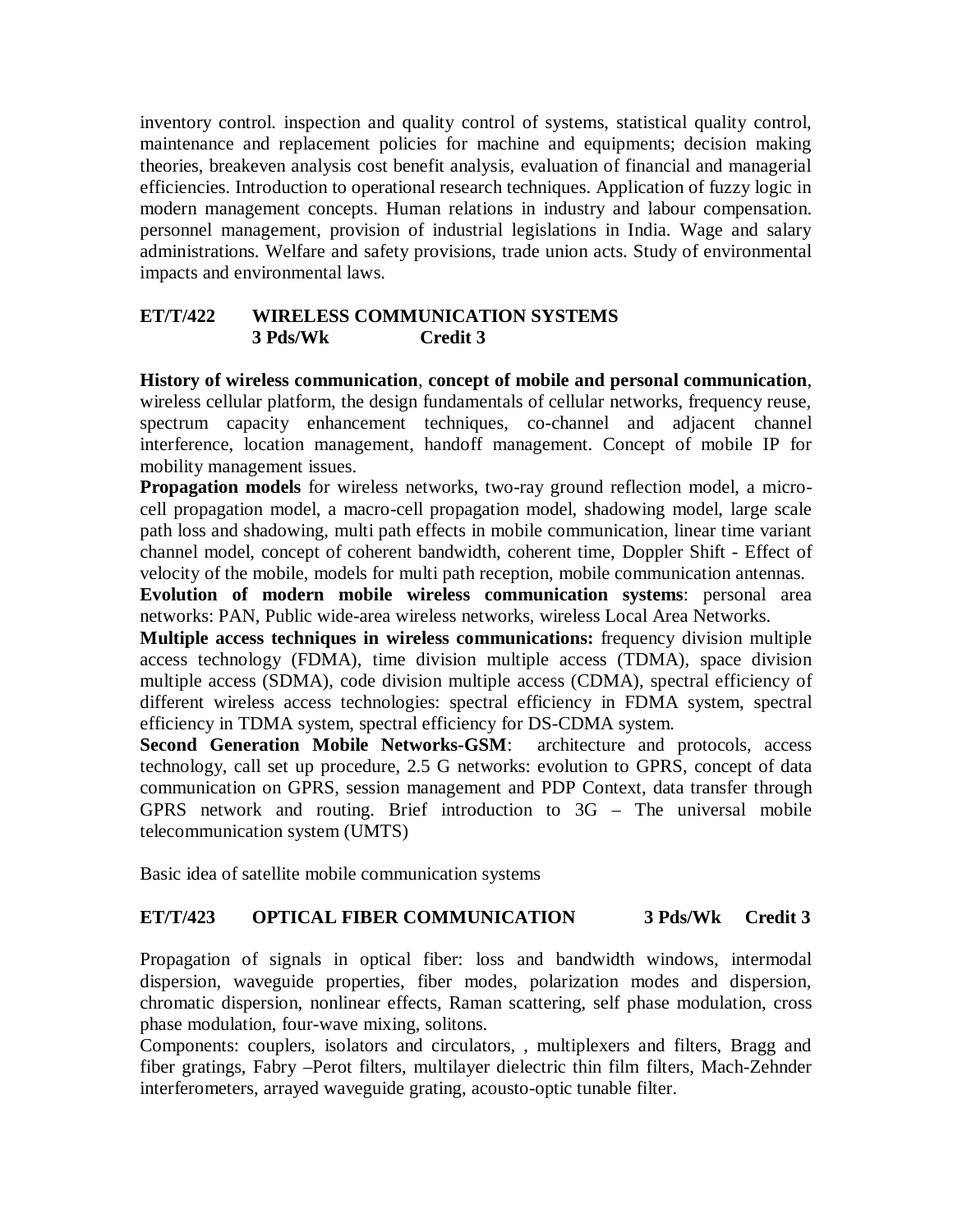Optical amplifiers: stimulated emission, spontaneous emission, Erbium-doped fiber amplifiers, Raman amplifiers, semiconductor optical amplifiers.

Transmitters: lasers, light emitting diodes, tunable lasers, direct and external modulation, pump sources for Raman amplifiers.

Detectors: photo-detectors, front end amplifiers. Optical switch fabric: crossbar, Closs, Spanke, Benes, Spanke-Benes, optical switch technologies, bulk mechanical switches, MEMs switches, liquid crystal switches, electro-optic and thermo-optic switches, SOA switches.

Wavelength converters: optoelectronic approach, optical gating, interferometric techniques.

Modulation: subcarrier modulation and multiplexing, clipping and intermodulation products, spectral efficiency, optical duobinary modulation, optical single sideband modulation, multilevel modulation.

Demodulation: Ideal receiver, direct detection receiver, front end amplifier noise, APD noise, optical preamplifiers, bit error rates, coherent detection, timing recovery, equalization, error detection and correction.

Transmission system engineering: system model, power penalty, crosstalk, overall design considerations.

# **ET/T/424 INSTRUMENTATION AND MEASUREMENTS 3 Pds/Wk Credit 3**

Characteristics of measurement systems; errors in measurements, classification of transducers: variable resistive, inductive, capacitive, photo electric and piezoelectric electric transducers; thermocouple; smart / intelligent sensors.

**Digital instruments:** digital frequency meter - frequency measurements, errors and reciprocal counting technique; time and ratio measurements; digital voltmeter System (DVM), digital measurement of current, resistance and AC quantities; digital multimeter, digital LCR measurements.

Display Systems: CRO, measurement of voltage, frequency and phase, pulse measurement, oscilloscope probes, dual trace CRO, analog and digital storage oscilloscope.

Graphic recording instruments: Strip Chart Recorder, XY recorder and memory recorder Signal analyzers: Distortion analyzer; spectrum analyzer, Q meter

# **ET/T/425 ELECTIVE-II (One subject is to be taken from the common pool) 3 Pds/Wk Credit 3**

**ET/T/426 GENERAL VIVA-VOCE**

All subjects from  $1<sup>st</sup>$  Year to  $4<sup>th</sup>$  Year

- **ET/S/421 SEMINAR 3 Pds/Wk**
- **ET/S/422 PROJECT 6 Pds/Wk**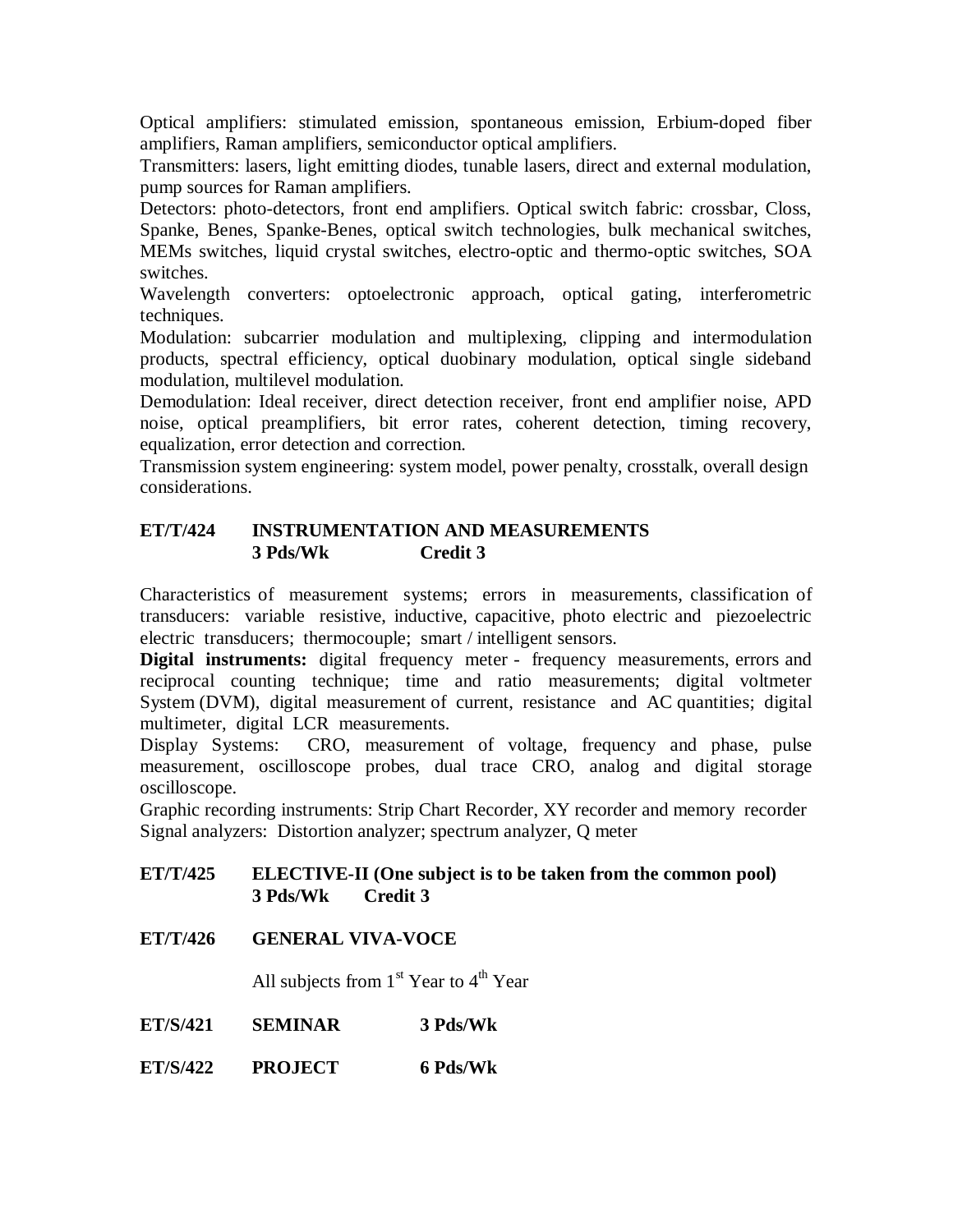# **ELECTIVES**

# **AUDIO/VIDEO ELECTRONICS & BROADCASTING**

Audio fundamentals, acoustical system and its electrical equivalent circuits, loudspeakers, microphones, studio acoustics, sound recording and reproduction, high fidelity stereophonic systems, multi channel audio, digital audio, analog-to-digital conversion, audio compact disc. IC chips for audio applications, video fundamentals, picture elements, black and white pictures. BW consideration, scanning, synchronization, composite video signal camera tubes and picture tubes, fundamentals of color TV , color camera, color picture tubes, chromatic circuits, am transmitter, master oscillator, buffer frequency multiplier, low and high level modulation systems, feeder lines. FM transmitter-block diagrams & elementary principles. TV transmitters programme control room, video switches master control room vestigial sideband transmission, transmitting antenna, details of TV receiver stages, video amplification- methods of compensation, D.C. restoration. Receiving antenna, digital recording, digital multimedia, data compression, audio/video compact disc.

# **COMMUNICATION NETWORK MANAGEMENT**

Network management systems (NMS), network management functions- framework, network management standards, network management model: organization Model, Information model and its structure (ASN-I).

Simple network management (SNMP-version I), SNMP communication model, access policy & protocol, SNMP-Macro, SNMP operations.

The information model: management information base (MIB) module, example. The IP Group, IP routing and forwarding; ICMP and TCP groups, SNMP MIB group.

The SNMP-version-2, SNMP management: remote monitoring (RMON) RMON

Broad band multimedia service: ATM SONET;HFC;ADSL WAN, mobile & broadband access service, principle of broadband network management, CMIP, CORBA, layer services and interfacing,

TMN-Model & its relationship to data & Telecom Networks: TMN- standards, services, functions & architecture.

Performance and fault management. Network management tools: For trouble shooting of problems; bit error rate , protocol analyzer, traffic load monitor etc.

Global view of network, network management applications. Web-based network management.

Network survivability: Protection in SONET/SDH, point to point links, self healing rings, unidirectional path switched rings, bidirectional line switched rings, ring interconnection and dual homing. Protection in the client layer, protection in resilient packet rings, protection in Ethernet, protection in IP, protection in MPLS.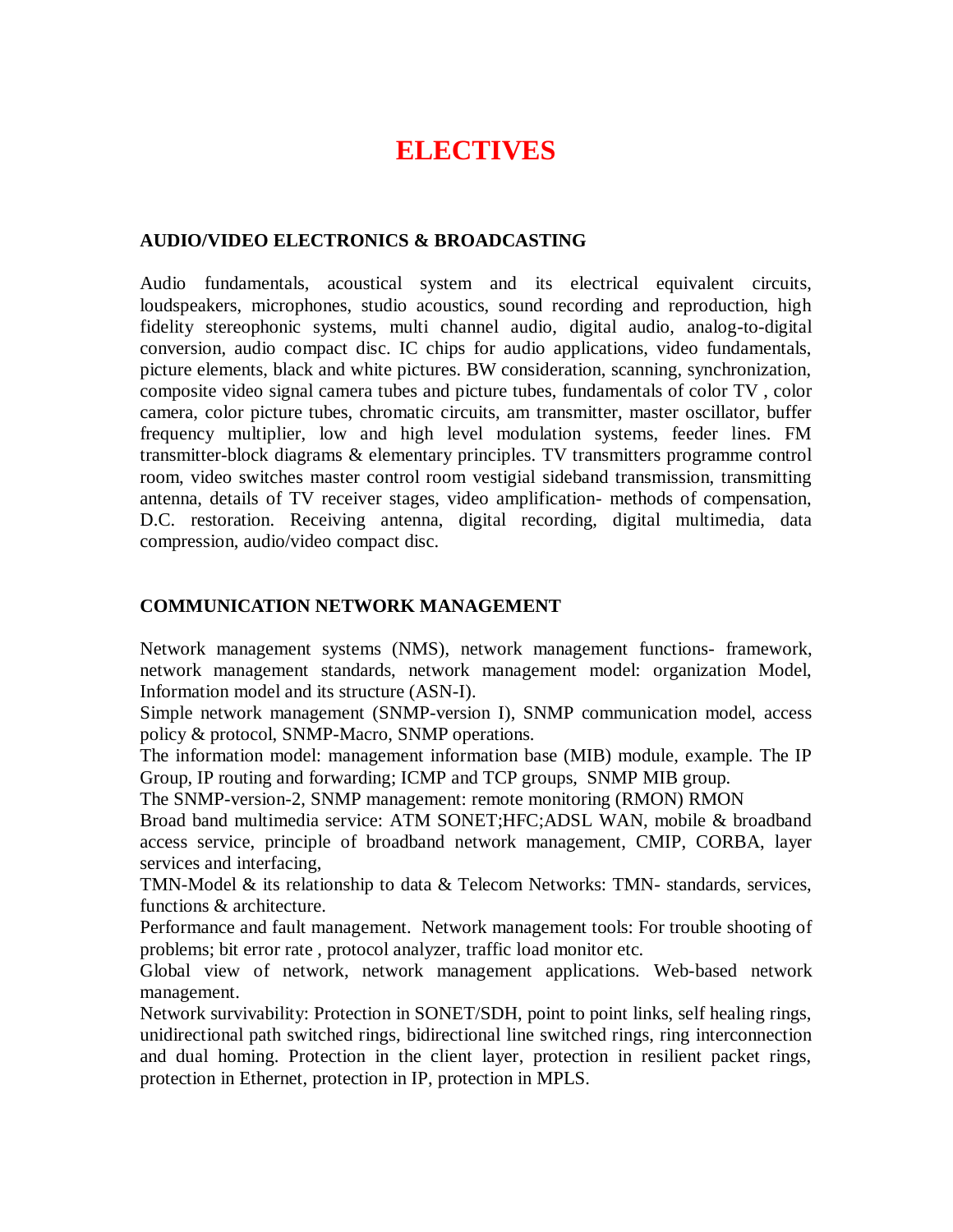# **OPTICAL NETWORKS**

Optical layers: SONET/SDH - multiplexing, virtual tributaries, virtual concatenation, link capacity adjustment scheme, sub layers, frame structure, physical layer. Optical transport network- hierarchy, frame structure and overheads, multiplexing. Generic framing procedure- frame, common and client specific aspects. Ethernet- LAN, VLAN, spanning tree, link aggregation control protocol, Gigabit and 10Gigabit Ethernet physical layer, carrier transport, provider backbone bridges for VLAN, IP over WDM, routing and forwarding, multiprotocol label switching, resilient packet ring, storage area networks. Wavelength division multiplexing: optical line terminals, optical add drop multiplexers, reconfigurable architectures, optical cross connects.

Control and management: network management functions- framework, element management system, information models and protocols, MIB and SNMP, CMIP, CORBA, layer services and interfacing, layers within optical layer, interoperability. Performance and fault management, BER measurement, optical trace, alarm management, DCN and signalling, policing, client layers. Configuration management, equipment and connection management, adaptation management. Optical safety.

Network survivability: Protection in SONET/SDH, point to point links, self healing rings, unidirectional path switched rings, bidirectional line switched rings, ring interconnection and dual homing. Protection in the client layer, protection in resilient packet rings, protection in Ethernet, protection in IP, protection in MPLS. Optical layer protection schemes.

WDM network design: cost trade-offs. Light-path topology design, routing and wavelength assignment, dimensioning wavelength-routing networks, statistical dimensioning models and maximum load dimensioning models.

Access Networks: network architecture overview, enhanced hybrid fiber coax, fiber to the curb.

Photonic packet switching: optical time division multiplexing, bit and packet interleaving, optical AND gates, nonlinear optical loop mirror, soliton trapping AND gate, synchronization, tunable delays, optical PLLs. Header processing, buffering, deflection routing, delay, optical burst switching

Optical network design considerations

# **ADVANCED MOBILE COMMUNICATIONS**

# INTRODUCTION:

Modulation techniques in wireless communications : GMSK, QAM, OFDM, direct sequence spread spectrum, frequency hopping spread spectrum, Protocol architecture of GSM, authentication/encryption, GPRS data services, 3G UMTS, LTE

WIRELESS LAN: overview, advantages/disadvantages, IEEE802.11, protocol/architecture, roaming, WiMAX standard Mobile IP: Goals, entities and terminology in MIP, IP Packet delivery, agent advertisement and discovery, registration, tunneling, encapsulation, reverse tunneling, routing, MIPv6, Internetworking between different wireless access networks, loose coupling, tight coupling, GPRS/3G-WLAN internetworking, AAA protocols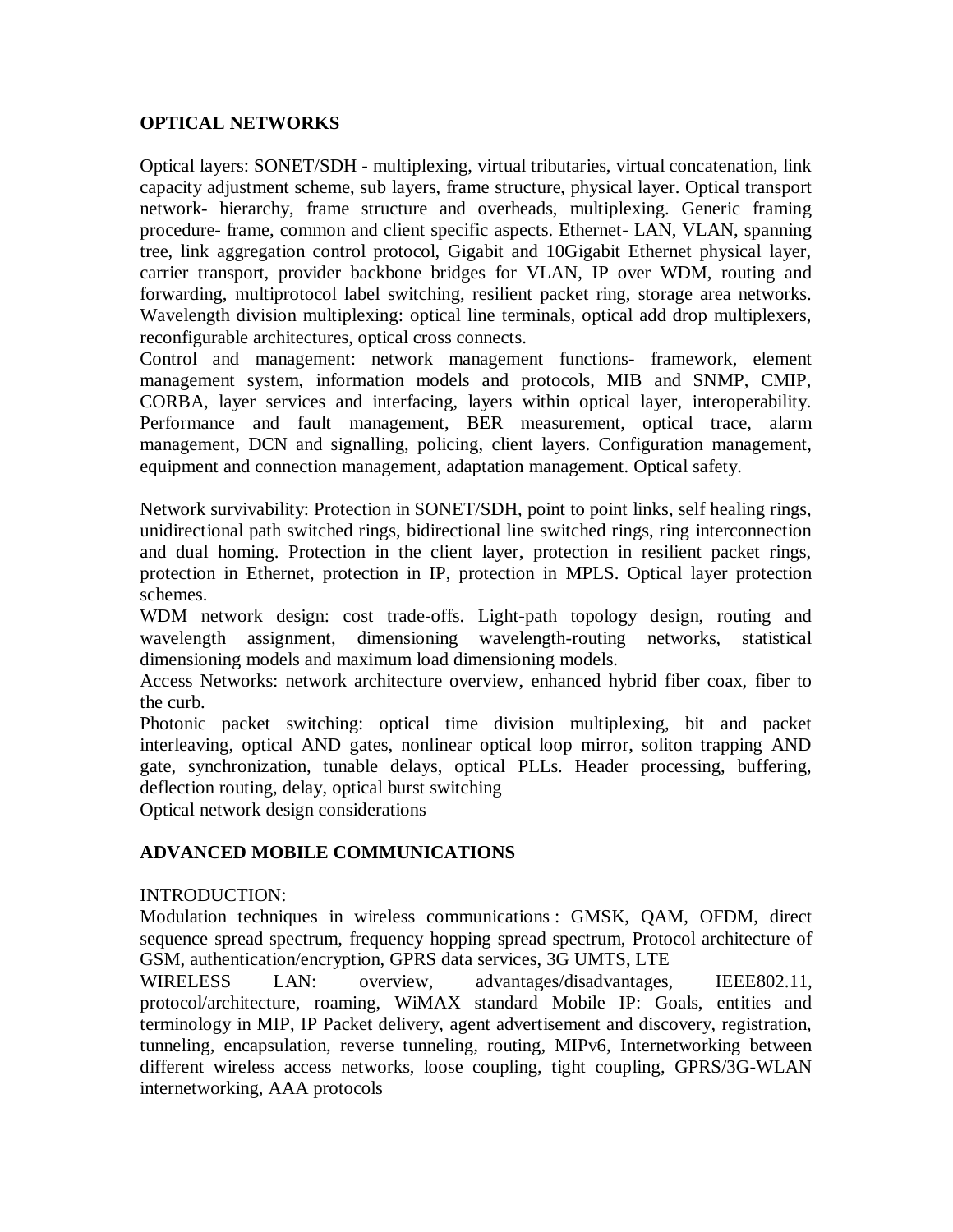# **SOFTWARE ENGINEERING**

Introduction, software life-cycle models; software requirements analysis and specification, data-flow-oriented design, data-structure-oriented design and objectoriented design, coding, unit testing, integration, validation and system testing, software project planning, monitoring, maintenance and quality control. software reliability and fault tolerance. computer aided software engineering (CASE).

# **PATTERN ANALYSIS AND MACHINE INTELLIGENCE**

- **1. Statistical Pattern Classification:** Linear discriminant analysis, Bayesian classification, model-free technique including the K-nearest neighbors method.
- **2. Neural Classifiers:** Perceptron, Multi-layered perceptrons and back-propagation algorithm, support vector machine classifier.
- **3. Clustering Techniques:** K-means, Fuzzy C-means, SOFM Neural net, Hopfield neural net.
- **4. Feature Minimization Techniques:** Principal component analysis, iIndependent component analysis.
- **5. Intelligent Search:** Problem solving by search, Heuristic search.
- **6. Machine Learning Techniques:** Decision tree learning; analogy based learning, inductive learning, Q-learning.
- **7. Reasoning Using Logic:** Propositional and predicate logic, unification and resolution principle, deductive and abductive reasoning, fuzzy reasoning.
- **8. Perception:** Visual and linguistic perception.

# **DISTRIBUTED SYSTEMS**

Concept of Distributed Systems: definition, Enslow's model, motivation and objectives, application areas.

Inter Process Communication: building blocks, client server communication, case studies. Remote Procedure Call (RPC) : Design Issues and Implementation, Case Studies – SUN, ANSA, Asynchronous RPC.

Distributed Operating System: Kernel definition of process and threads, naming and protection, communication and invocation, file server, SNS Name service model.

Timing and coordination: synchronization, physical clocks, concept of logical time and logical clocks, distributed coordination.

Replication: Basic Architectural Model, consistency and request ordering, gossip architecture, process group and ISIS.

Shared Data Transaction: Conversation between Client and Server, Simple Distributed Transaction and Nested Transactions, Automatic Commit Protocol, Concurrency Control, Distributed Deadlocks, Transactions with replicated data.

Recovery and Fault Tolerance : transaction recovery, hierarchical and group masking of faults, security issues.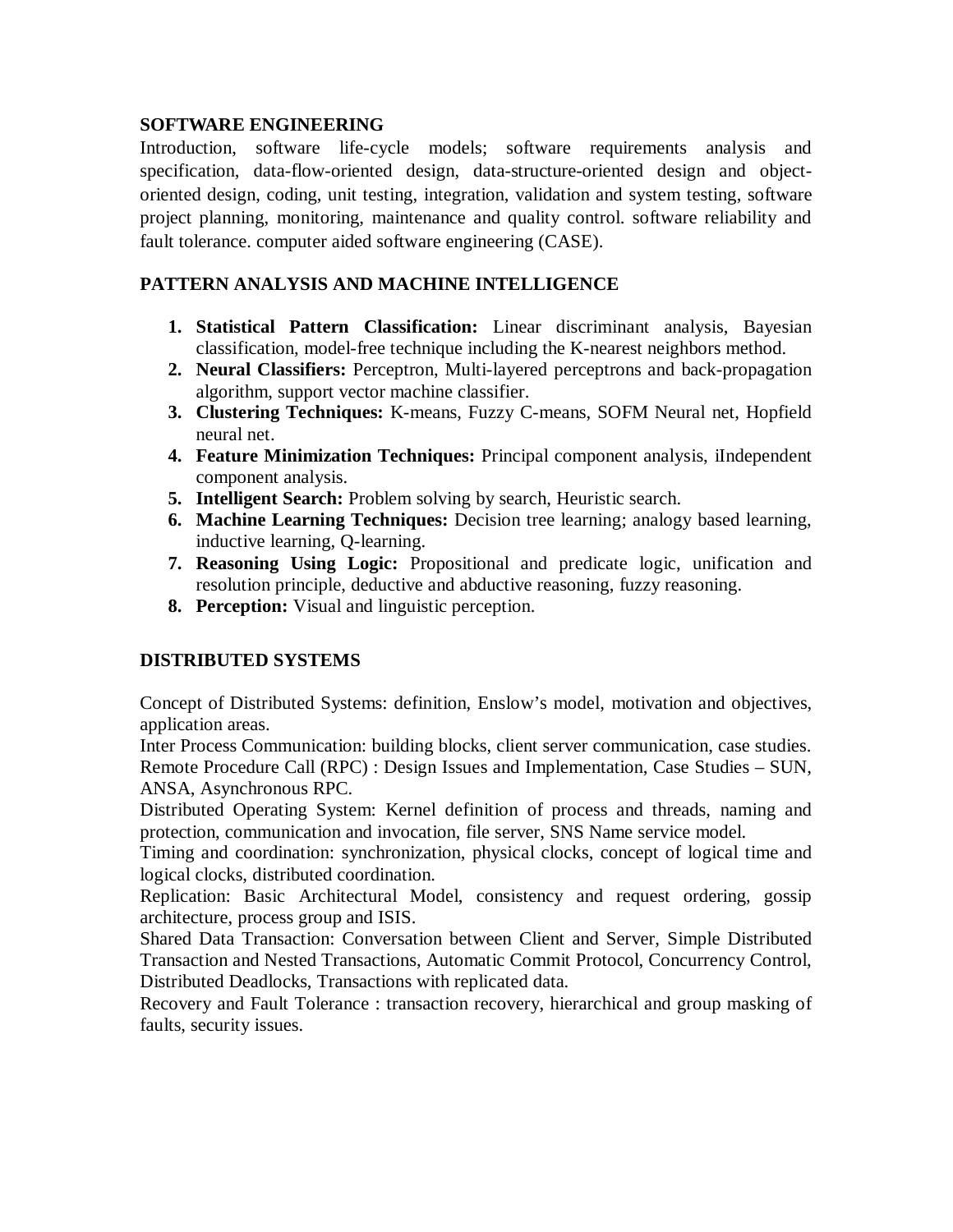# **COMPILER DESIGN**

The structure of a compiler, **Lexical Analyzer**: regular expression, finite automata, NFA, DFA, minimizing the number of states of a DFA, implementation issues, introduction to LEX. **Syntactic specification** of a programming language, context-free grammar, derivation and parse trees, ambiguity. basic **Parsing Techniques**: shift reduce parsing, operator-precedence parsing. **Top Down parsing**, LL(1) parsers. **Bottom up Parsing**, LR parsers, LR(0) items, construction of SLR parsing table. Introduction canonical LR parsing, LALR parsing table. Use of ambiguous grammars for LR parser implementation. Introduction to YACC. **Syntax Directed Translation** , **Intermediate code**, postfix notation, three address codes – quadruples and triples. Translation of assignment statement, Boolean expressions, control structures, arrays. Run-time **Storage Administration** and symbol table management, data-flow analysis, **Code Optimizations**

# **DATABASE MANAGEMENT SYSTEM**

**Introduction** - Evolution of database systems, overview of database management systems

**Entity-relationship model** - Basic Concepts, Constraints, Keys, Design Issues, Entity-Relationship Diagrams, The Unified Modeling Language (UML), Class Diagrams

**Relational Model** - Structures of relational databases, integrity constraints, logical database design – ER to relational, relational algebra, relational calculus, functional dependencies, multi-valued dependencies, normal forms, decompositions into normalized relations

**Details of Relational Algebra** – Basic operators, extended operators, constraints

**SQL** – Simple queries, queries with more than one relation, subqueries, full-relation operations, Database modifications, View definitions

**Issues in Physical Database Design** – physical data storage, raid disk organization technique, file structures – sequential file organization, indices, b-trees, hash tables **Query Execution** – Basic analysis of one-pass algorithms and nested-loop j

# **NEURO-FUZZY CONTROL**

Basics of fuzzy sets: classical set to fuzzy set, operations on fuzzy set, membership functions, extension principle, fuzzy arithmetic, fuzzy logic and approximate reasoning,

Fuzzy logic based control system: its relationship to conventional control systems, Fuzzifier, fuzzy rule base, Defuzzifier, inference engine, Mamdani and Sugeno scheme. design methodology of fuzzy control systems, stability analysis and applications. Introduction to neural nets, common types of neural nets, feed forward, Hoffield Learning of neural nets: supervised and unsupervised learning, back- propagation learning.

Adaptive controller using neural nets, neuro-fuzzy adaptive control.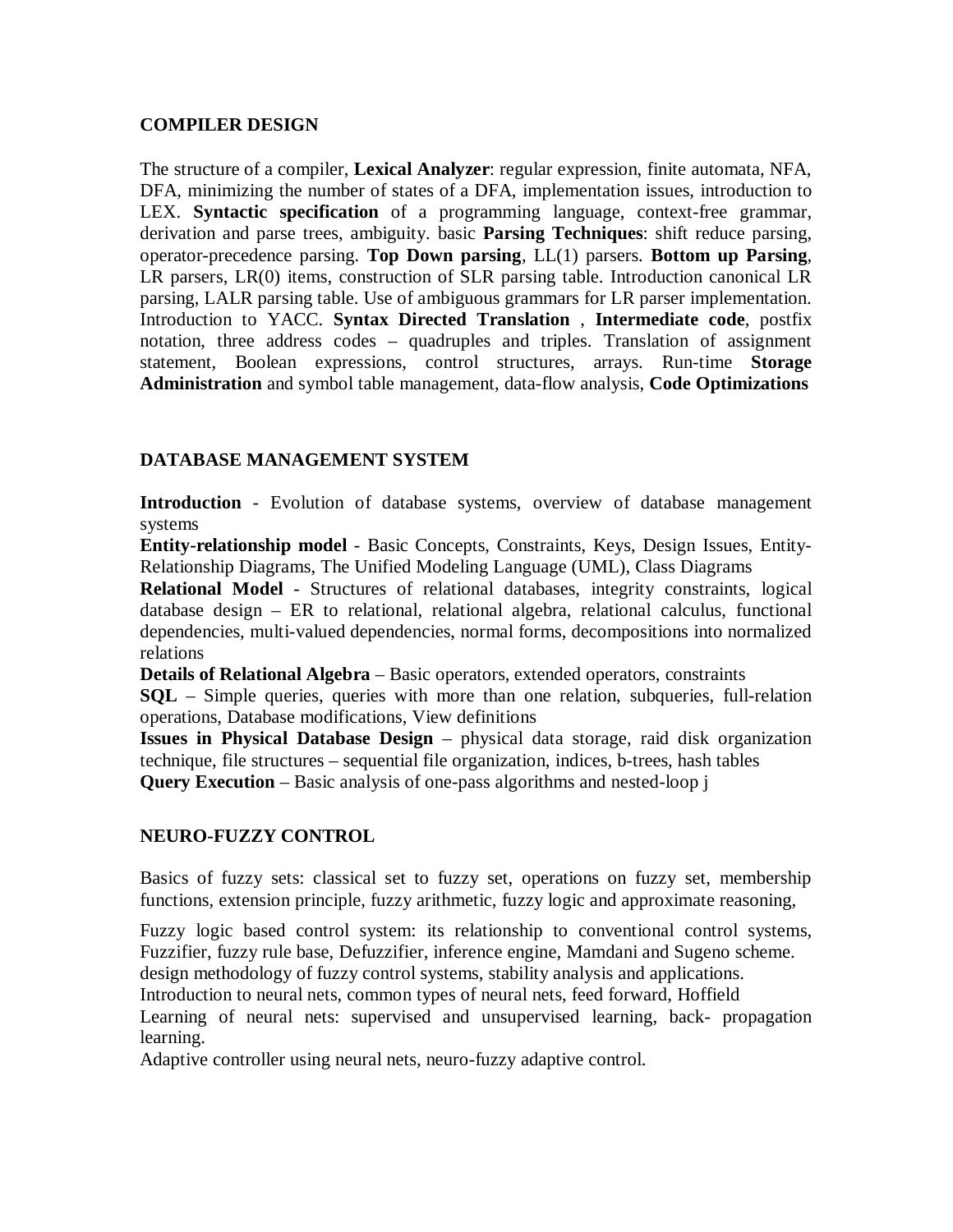# **ROBOTICS AND COMPUTER VISION**

### **(A) Robotics**

**Fundamentals**: Components, degrees of freedom, joints, reference frames, characteristics

**Kinematics**: Transformations and their representation using matrix, forward and inverse kinematic equations, Denavit- Hartenberg representation, degeneracy and dexterity

### **Differential motions and velocities**:

Jacobian, differential motions of a frame, Jacobian and the differential operator **Trajectory Planning**: Joint-space and cartesian-space trajectories

# **(B) Computer Vision**

**Fundamentals**: Relationships to other fields, image geometry, definitions, levels of computation

**Binary image processing**: Geometric processing, binary algorithms (e.g., component labeling, distance transforms, medial axis)

**Image filtering**: Histograms, linear systems, mean and median filters, Gaussian smoothing

**Edge detection**: Gradients, first and second derivative operators

**Regions and segmentations**: Thresholding, region representation, split-and-merge **Hough Transform**: Theory and applications

# **INDUSTRIAL ELECTRONICS**

Behavior of circuit with flywheel diode. regulated power supply, SMPS

Silicon Controlled rectifier: single phase, polyphase; triggering circuits. UJT, DIAC, Relaxation oscillator, application in DC motor control, PLC; TRIAC. Power FET, Inverters using SCRs,UPS

Industrial timer circuits; Resistance welding and its control, Induction and Dielectric heating. magnetic amplifier and transconductors. Introduction to inverter, application of inverter. sine wave inverter.

# **BIOMEDICAL ELECTRONICS**

**Bioelectric Signals and Electrodes :** Sources of biomedical signals, basic medical instrumentation system, PC based medical instruments, general constraints in design of medical instrumentation systems, origin of bioelectric signals, Electrocardiogram (ECG), Electroencephalogram (EEG), Electromyogram (EMG), Electrooculogram (EOG). Electrode-tissue interface, polarization, skin contact impedance, motion artifacts, Silver-Silver Chloride electrodes, Electrodes for ECG, Electrodes for EEG, Electrodes of EMG, Electrical conductivity of electrode jellies and creams, microelectrodes. Electrocardiograph-block diagram, ECG leads, effects of artifacts, multi-channel, ECG machine, vector cardiograph, phonocardiograph-origin of heart sounds, microphones and amplifiers for PCG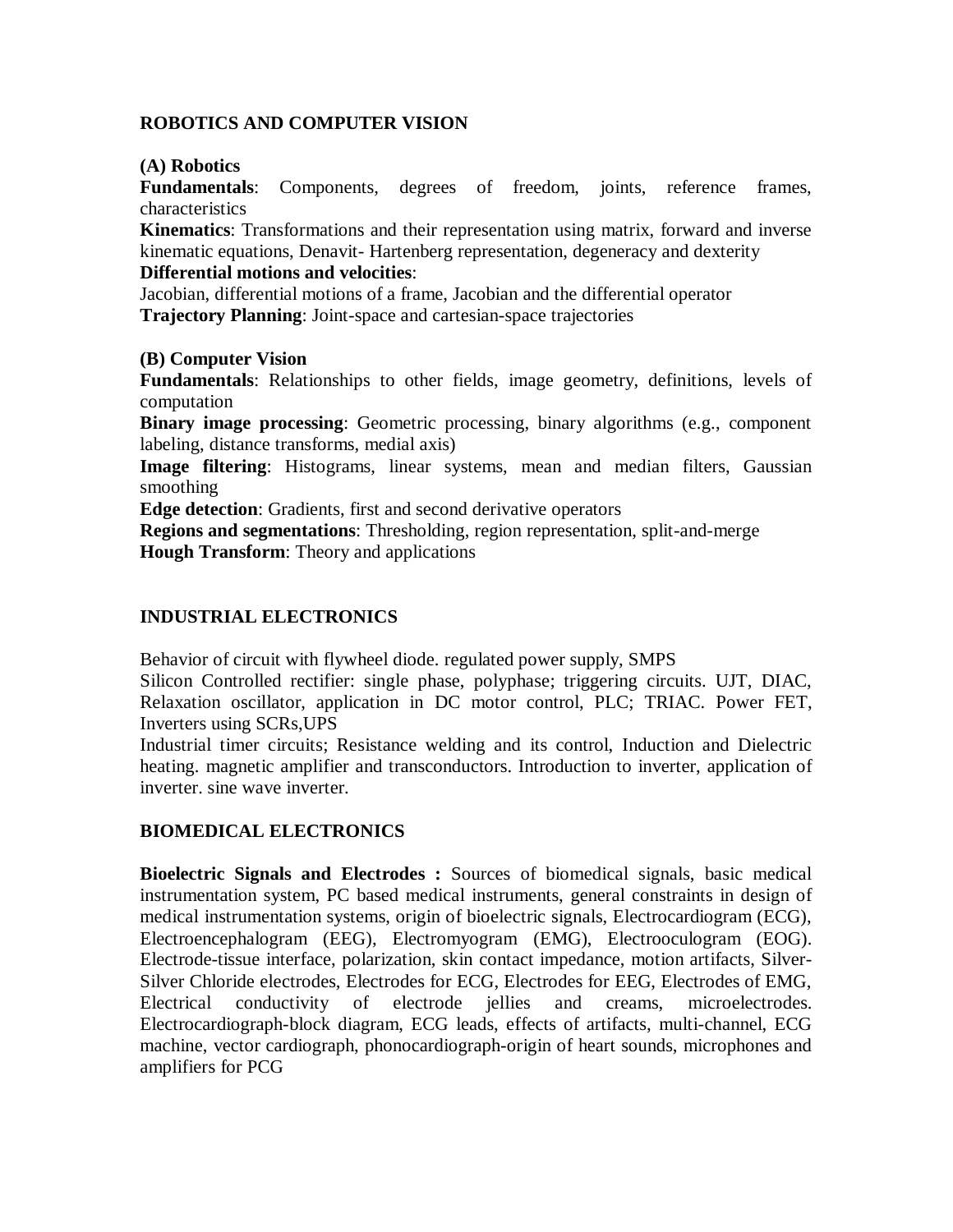Pacemakers & Defibrillator: Need for cardiac pacemaker, external pacemaker, implantable pacemakers-types, ventricular synchronous demand pacemaker, programmable pacemaker, power sources for implantable pacemakers. Need for defibrillator, DC defibrillator, automatic external defibrillator, implantable defibrillators **Blood Flow & Cardiac Output Measurement :**

Electromagnetic blood flowmeter- principle, square wave electromagnetic flowmeter, Doppler shift ultrasonic flowmeter

**Advanced Diagnostic & Therapeutic Instruments :** Principle of surgical diathermy & surgical diathermy machine, Electrodiagnosis-Electrotherapy-functional block diagram and working, interferential current therapy. Artificial kidney-Principle and haemodialysis machine.

# **Biosensors**

Electrochemical transducers, Electrode potential and reference electrodes, potentiometric sensors, amperometric sensors, electrochemical gas sensors, chemical transducers of acoustic and thermal principles. Biosensors – Enzyme based biosensors, immunosensors, and microbial sensors. Continuous measurement of chemical quantities

# **OPTIMAL AND ADAPTIVE CONTROL**

Introduction to optimal control

Performance measure for optimal control problems, the principle of optimality, Concept of dynamic programming, The Hamilton-Jacobi-Bellman Equation

The calculus of variation

Fundamental of a single function, Functionals involving several independent functions, Constrained minimization of functionals.

The variational approach to Optimal Control problems

Linear regulator problems, Potryagin's minimum principle and state inequality constraints, minimum time and minimum control-effort problems.

Estimation techniques, least mean square, Maximum likelihood.

Adaptive control systems, Model reference approach for controller design. Neuro-Fuzzy adaptive control Design and analysis of controller using MATLAB and SIMULINK

# **ADVANCED ELECTRON DEVICES**

**Optoelectronic and Display Devices:** avalanche photodiode, photo-Darlington and photo FET, **Dynamic scattering and field-effect LCD:** operation & electrical characteristics, Gas discharge displays, Laser diodes, optoelectronic couplers.

**High Frequency Devices :** Metal semiconductor field effect transistor (MESFET).

**Miscellaneous Devices:** Thermistor, VVC diodes, Lambda diodes.

**Quantum devices:** Concept of quantum well and quantum confinement, quantum wires and quantum dots, wave function modulator, band gap engineering, heterostructures, superlattice, high electron mobility transistor (HEMT), heterojunction bipolar transistor (HBT), resonant tunneling diode (RTD).

**Basic concepts :** Single electron transistor, spintronic devices, carbon nanotubes.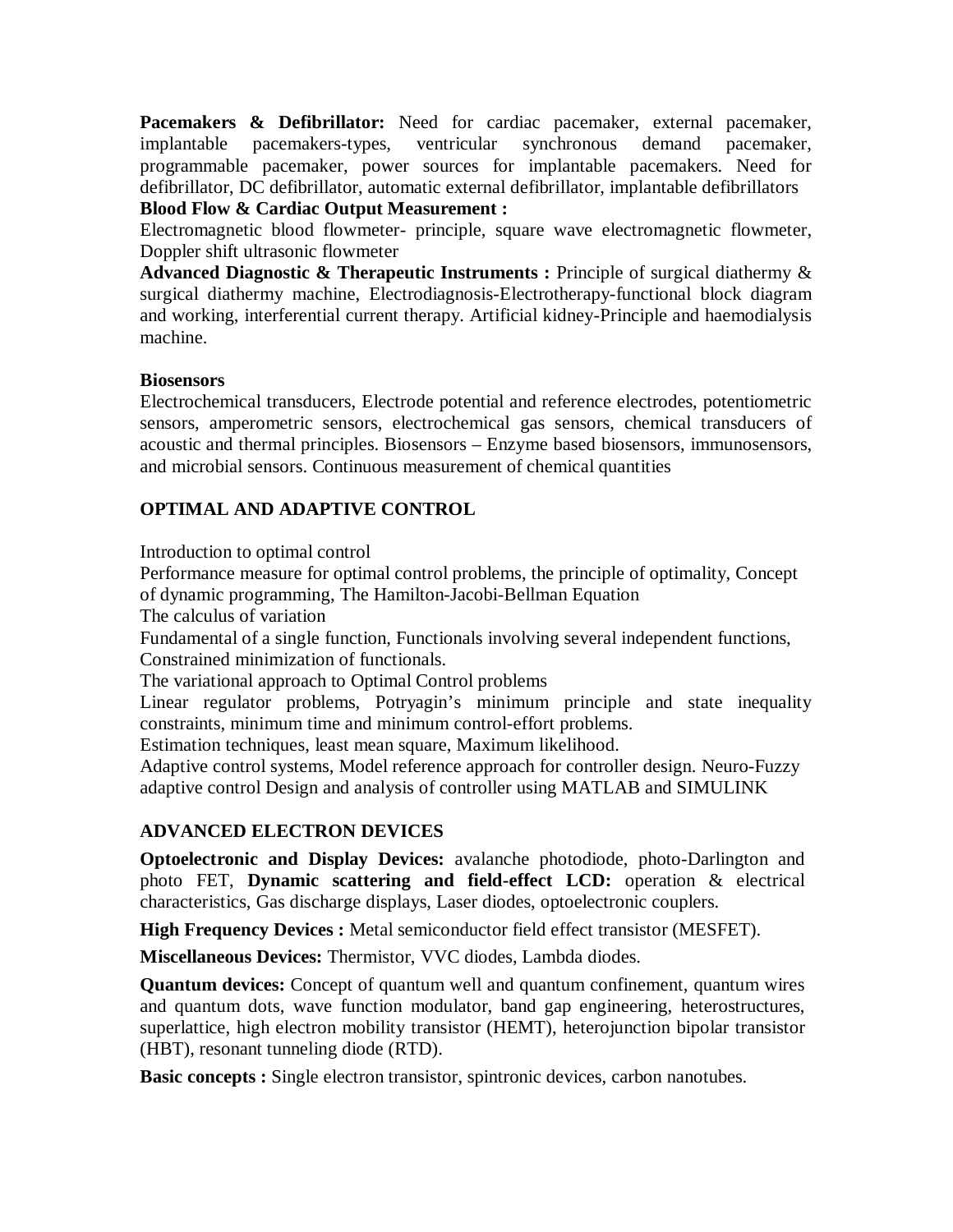# **ELECTRONIC DESIGN AUTOMATION**

MOSFET small signal model, MOSFET parasitic capacitance value and modification in model. Scaling of MOS structure. SPICE level -1, level-2 and level 3 model. BSIM and CSIM models. Comparison between models.

Layout generation, design checking rules. Lamda, beta rule, routing: auto routing. Device floor planning basics.

Advance programming using VHDL. Component level programming. Library files, type declaration and usage, parameter types and overloading, types and type related issues, predefined and user-defined attributes, package declaration and usage. Delta delay modeling, insertion and transport delay. Use of signal drivers. Multiple processes.

Introduction to CADENCE. Use of CADENCE. Basic modeling using CADENCE. Layout generation using CADENCE.

Introduction to low power IC design using CAD tools. Case study of a low power OPAMP design and layout generation.

# **MONOLITHIC MICROWAVE INTEGRATED CIRCUITS**

Introduction to MMIC, processing, MMIC performance, MMIC status, GaAs MMIC reliability, yield cost, future developments, MMIC applications: military, commercial and consumer applications.

Device Modeling: Single-Gate FET, Basic operation, device performance analysis, characterization, equivalent circuits and parameter extraction, device modeling, design considerations and applications, noise modeling. dual-Gate FET, DC characterization and basic device operation, high frequency lumped element equivalent circuit, applications of dual gate FETs.

Planer resistors, transmission lines, microstrip and coplanar lines for MMICs line discontinuities, planer lumped elements, planer capacitors, coupling structures, Lange couplers, passive baluns, Marchand baluns, spiral transformers. Wilkinson divider with high pass and low pass sections, active power splitter and combiners, active baluns.

MMIC Design considerations and amplifier design, design consideration for MMICs, chip size, thermal design and wafer thickness, low-inductance grounds and crossovers, propagation modes and other design considerations.

Microwave amplifier design, design considerations, procedure for general design of an amplifier, low-noise amplifier design, circuit performance, combining techniques for power amplifiers.

On-chip tuning, tuning techniques using addition of elements. airbridge removal technique.

Mixer design: diode mixers, single ended diode mixers and its planar implementation, doubled balanced diode mixer, active FET mixers, single ended FET mixers, single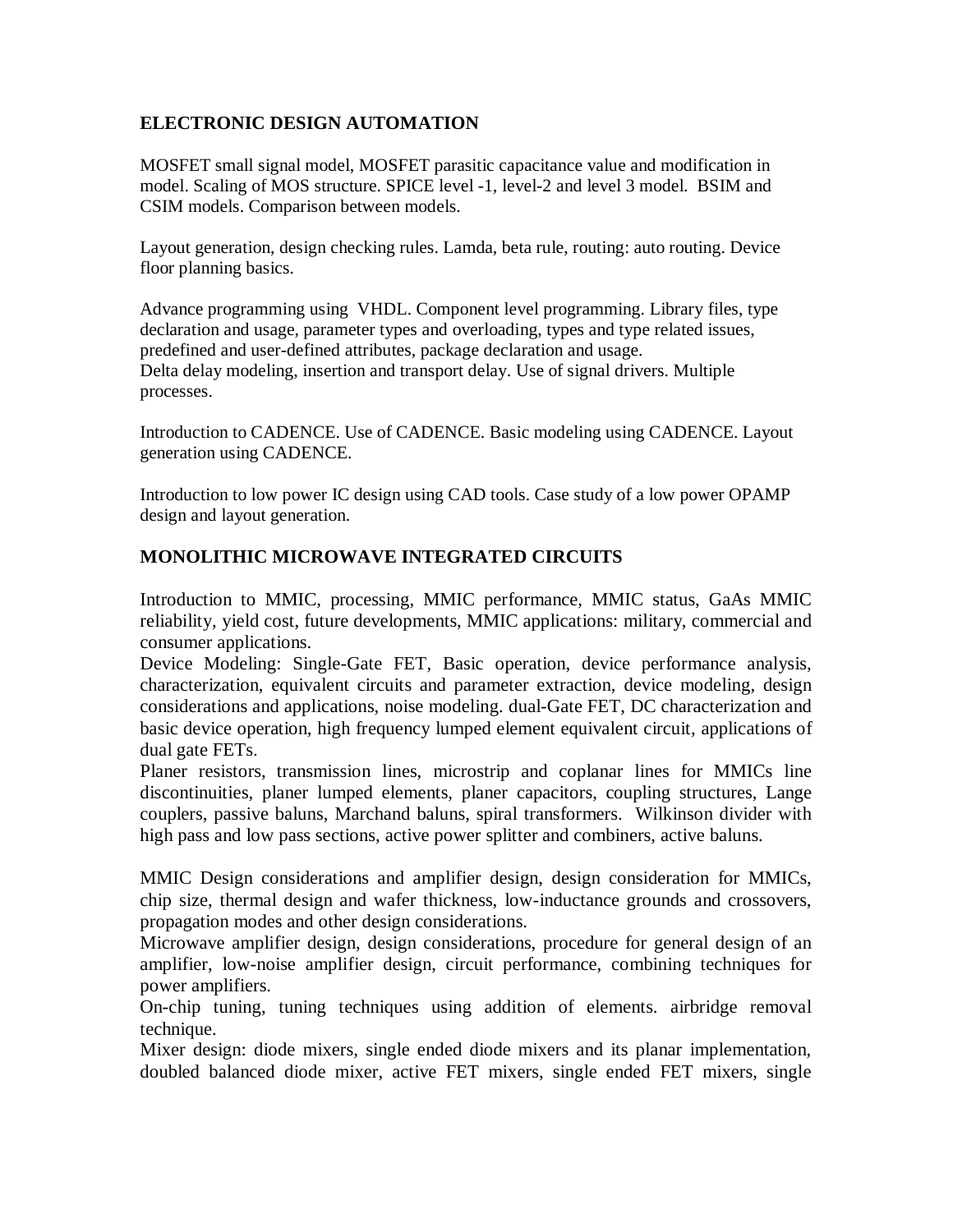balanced FET mixers, double balanced FET mixers, resistive FET mixers, distributed FET mixers.

Phase shifter design: analogue phase shifters, single stage refection type phase shifters, cascaded match reflection type phase shifters, digital implementations, switched line phase shifters, loaded line phase shifters, intrinsic phase shifters.

Switch and attenuators: microwave switches, PIN diode switches, FET MMIC switches, switched FET equivalent circuit, attenuators, variable attenuator, switched attenuators, analogue attenuators.

MMIC CAD tools and simulation techniques.

# **RADAR & NAVIGATION Radar**

Basic radar, radar equation, monostatic, biastatic radar, threshold detection, integration of radar pulses, system losses, effects of RCS fluctuation, internal and external noise. MTI and pulse Doppler radars, range and speed ambiguities, Doppler Filter Banks, Digital MTI Processing, MTD, Limitations to MTI performance.

Tracking Radars: Conical Scan and Monopulse, ADT. matched filter receiver, detection criteria, automatic detection, detectors & integrators, CFAR. radar clutter and reduction.

Target recognition: SAR & ISAR.

# **Navigation**

Guidance and navigation, categories of navigation. navigation equations, co-ordinate frame, dead reckoning computations, positioning, terrain matching navigation, course computation, navigation errors.

Inertial Navigation: Instruments, Platforms, Mechanization Equations, Error Analysis & Fundamental Limits.

Satellite Navigation: Ranging Equations, Range Rate Equations and Clock Errors, NAVSTAR GPS: Principles, coverage, configuration, Control & Signal Structure, DGPS, GPS Accuracy; GLONASS, GAGAN, combined GPS/GLONASS.

# **PRINCIPLES OF ELECTROMAGNETIC COMPATIBILITY**

Introduction, Causes of EMI, EMI effects, EMC practices, EMI standards, biological effects.

Sources of conducted interference and its characteristics, non-functional sources: commutators, heater circuits. Fluorescent lamps, static power devices, automatic sources. Functional sources. The conducted spectrum.

Characteristics of Interference

Bandwidth, narrowband interference, broadband interference, amplitude behavior, thermal noise, impulsive noise, design practice for minimizing conducted interference, noise source treatment, modes of operation, tube design, arc discharge, sensitive device treatment.

Sources of radiated interference and its characteristics, nature of sources of radiated interference. non-functional sources, functional sources.